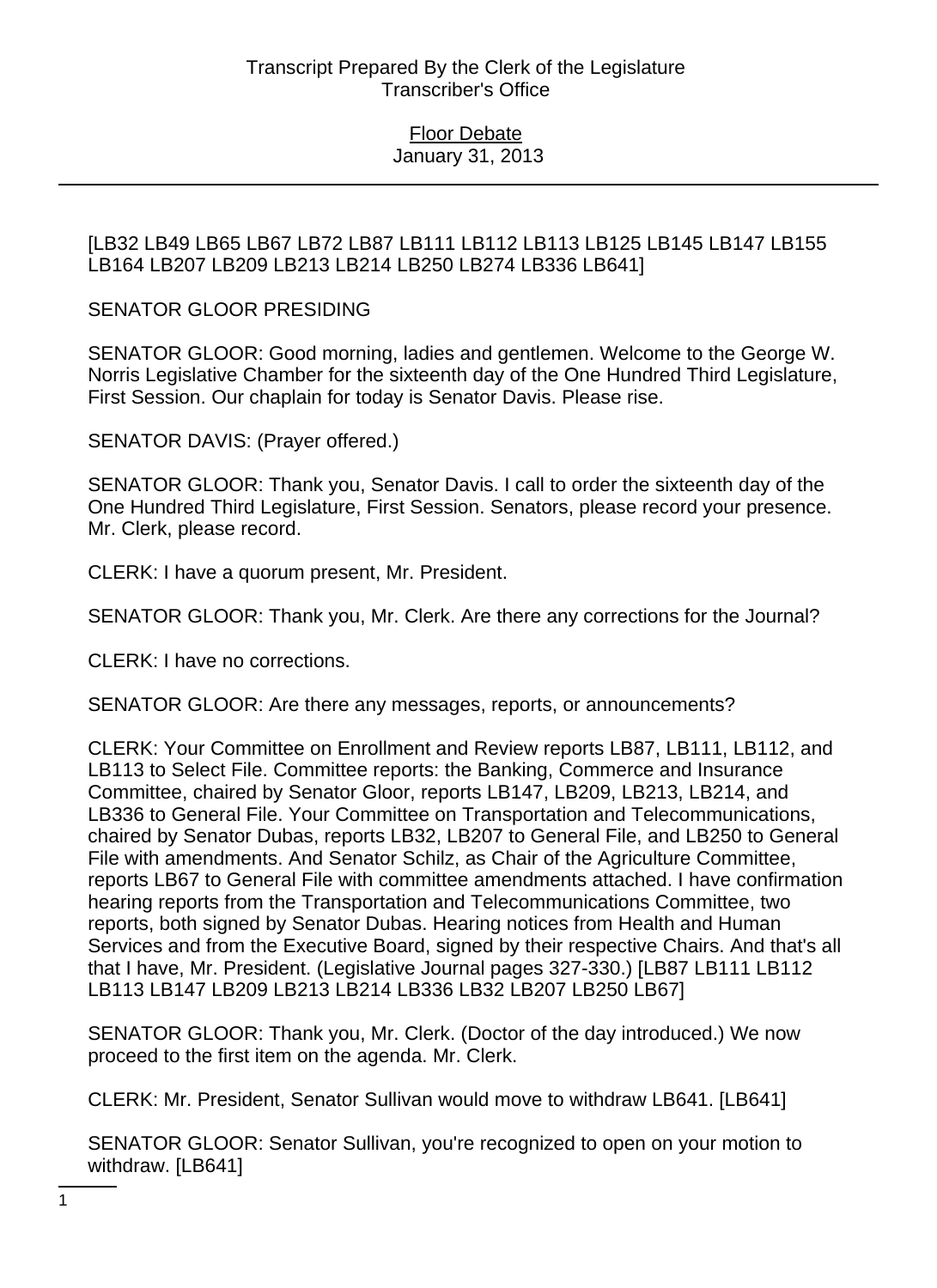SENATOR SULLIVAN: Thank you, Mr. President. And, members, I'd like to withdraw LB641 before a committee hearing is scheduled. LB641 is no longer needed. Thank you. [LB641]

SENATOR GLOOR: Thank you, Senator Sullivan. Members, you've heard the opening. Are there members wishing to be recognized? Senator Chambers, you are recognized. [LB641]

SENATOR CHAMBERS: Thank you. Mr. President, members of the Legislature, I'm not rising to argue about this. Senator Sullivan, I'm not aware of exactly what is in the bill but I'm very much in favor of assisting the Historical Society wherever I can, so could you tell why the bill is no longer needed? [LB641]

SENATOR GLOOR: Senator Sullivan, would you yield? [LB641]

SENATOR SULLIVAN: Yes, thank you. Certainly, Senator Chambers, I'd be glad to. This actually goes back to the floods of 2010 when the Elkhorn River had some flooding and there was a lot of damage in the area where the Neligh Mills is located in Neligh, Nebraska, which is in my district. And over the last several years the Historical Society, which is responsible for the mill, and the city of Neligh and Antelope County have worked together to try to resolve this. And at the point that I introduced the bill, we thought perhaps the Historical Society was going to have to expend some dollars to deal with it. It's since been discovered that it's probably not going to be necessary, so that's why I'm withdrawing the bill. [LB641]

SENATOR CHAMBERS: Thank you very much. And, Senator Sullivan, I had no idea of what all was involved, so now the record makes it clear that it's not a slam at the Historical Society or a bone of contention that arose that caused the bill to be withdrawn. And I thank you for giving that clarification. [LB641]

SENATOR GLOOR: Thank you, Senator Sullivan. Thank you, Senator Chambers. Seeing no other senators wishing to be recognized, Senator Sullivan, you're recognized to close. Senator Sullivan waives. Members, the question is, shall LB641 be withdrawn? All in favor vote aye; all opposed vote nay. Record, Mr. Clerk. [LB641]

CLERK: 32 ayes, 0 nays, Mr. President, on the motion to withdraw the bill. [LB641]

SENATOR GLOOR: LB641 is withdrawn. Continuing with our agenda, General File. Mr. Clerk. [LB641]

CLERK: Mr. President, LB49, a bill by Senator Ashford. (Read title.) Introduced on January 10, referred to the Urban Affairs Committee, advanced to General File. There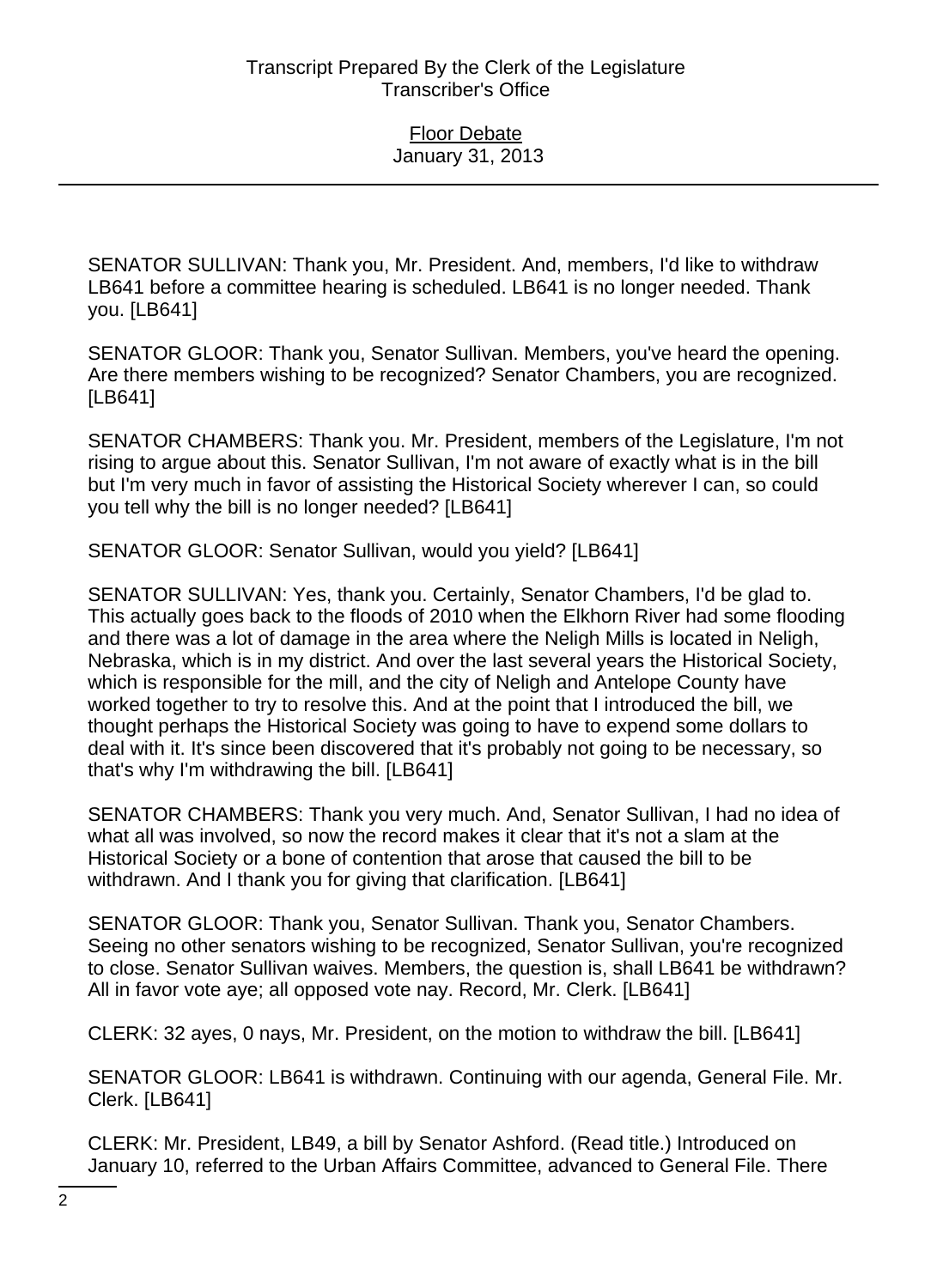are committee amendments pending, Mr. President. (AM31, Legislative Journal page 297.) [LB49]

SENATOR GLOOR: Thank you, Mr. Clerk. Senator Ashford, you're recognized to open. [LB49]

SENATOR ASHFORD: Thank you, Mr. President. Good morning. Many years ago I was asked to serve on the board of the Omaha Housing Authority, and then some years after that I was asked to serve as the executive director of the Omaha Housing Authority, which I did for three or three and a half years. And the primary role that I had as executive director was to put on-line approximately 300 units of affordable housing that were to replace the older project-type units that had been torn down, primarily in north Omaha, Logan, Fontanelle, and others. The issue was made more challenging or...by the fact that we were, the city of Omaha and the Housing Authority and HUD had been defendants, were defendants in a federal case, in federal court in Omaha before Judge Strom, which required that all of these replacement units be placed in the entire city of Omaha area. So each council district, each of the seven council districts within the Omaha area were required to have some of these replacement houses, which was a good concept in theory but made the project exceedingly more expensive to complete. And as an aside, one of the projects that we did complete was in Senator Chambers' district. It was on...is on 16th and Grace Streets and it is named now after our good friend, Senator Chambers, Ernie Chambers Court. That particular project was the rehab of one of the first luxury apartment complexes in Omaha. It was called the Strehlow Terrace. Absolutely beautiful, it was designed by the architect that had designed the Trans-Mississippi Exposition in Omaha in the late 1890s. But it had become a terrible place, infested with drugs and crime. And so it was very gratifying to us that we were able to complete that project and to eventually name it after our colleague, Senator Chambers. In any event, the challenge of completing the 300 units was significant. The funding was not adequate to complete the project and because we were required to build out the units throughout the city, the cost of the land was greater than it would have been had we built out the units in north and south Omaha where land values were less. The Douglas County Housing Authority is...has jurisdiction, really, throughout the entire county, but primarily provides affordable housing in the western part of the city of Omaha and in the outlying areas of the county. It is a very well-run housing authority. Joan Bertolini is the executive director. She has been for a number of years. She has done a terrific job and they have a first-class board, as does the Omaha Housing Authority. There is a new executive director of the Omaha Housing Authority from...his name is Clifford Scott. He came here from Buffalo, New York, and Youngstown, Ohio. He's also an extremely accomplished executive director. The challenge of doing the...what was called the Hawkins replacement housing when I was at the housing authority would have been much, much easier had we had one regional housing authority in Douglas County, because we could have...not only could we have had a broader jurisdictional base to build these units and gone out into the county and built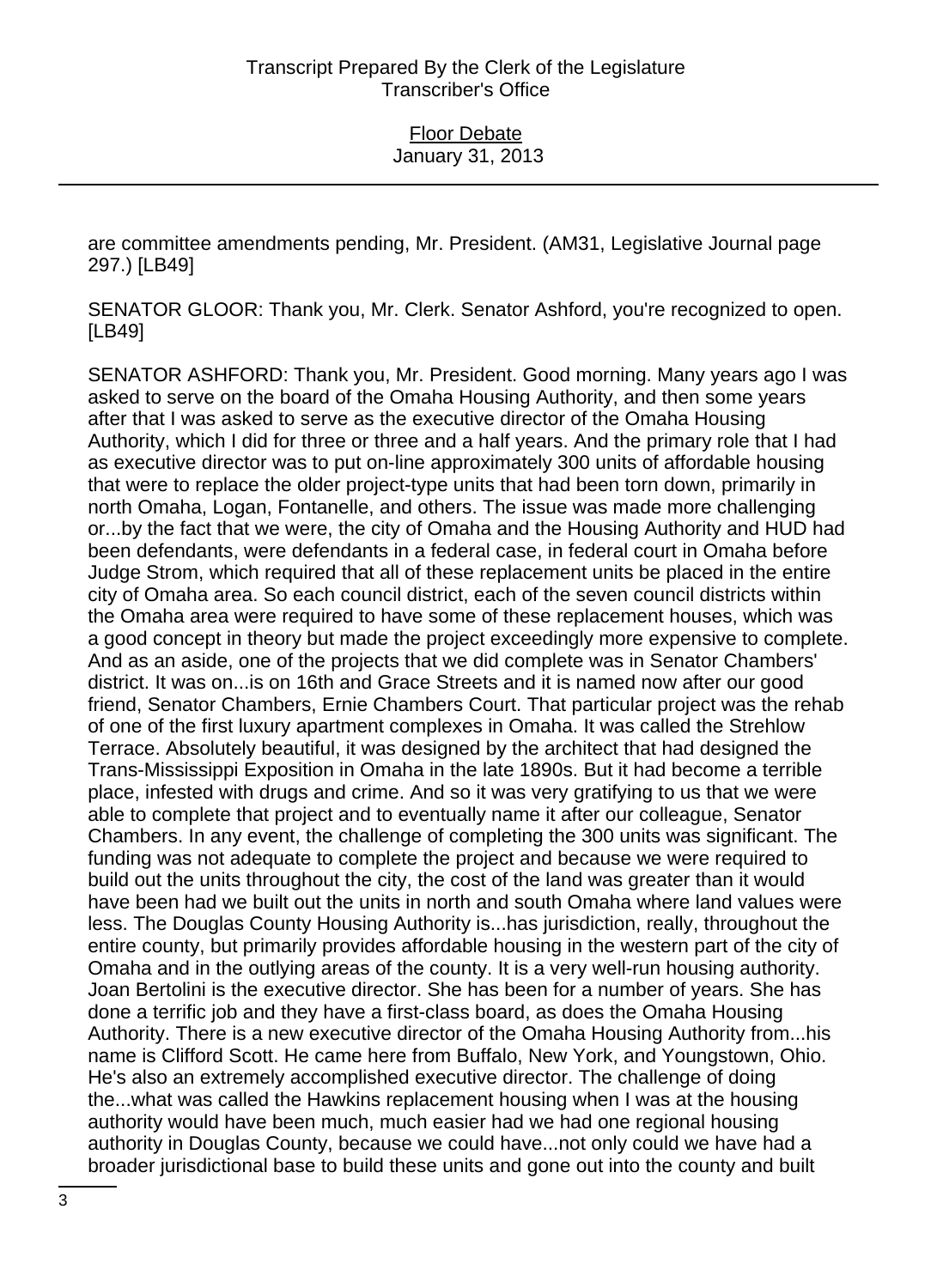#### Floor Debate January 31, 2013

some replacement units, which would have been beneficial, but we would have had the combined expertise of the county housing authority and the city of Omaha housing authority. It would have been a much more efficient process. So I learned from that example that the best way to go in Douglas County is to bring the two housing authorities together and create, as the amendments will show, create a new board that will be made up of...there's another bill coming across in, hopefully, a few weeks that will talk about the competency of board members and education of board members and so certification of board members. This issue of affordable housing in Omaha has been and continues to be of great challenge. Affordable housing is, for the most part, isolated in the older parts of town. The need for affordable housing throughout the county is critical, not only for young families but also for retired citizens. And in addition to that, the housing authorities throughout the country are in sort of an odd situation. They are 100 percent funded by the federal government but they are run locally. So it oftentimes is very difficult to deal with those sorts of issues because you're constantly running up against HUD rules, which change quite frequently, and funding issues. As the years have gone on since I was executive director, the subsidies for each individual tenant of an OHA or Douglas County Housing Authority unit receives less and less subsidy from the federal government. So the housing authorities are constantly trying to make up that difference. The amount of rent that someone pays in a public housing unit depends on their income, but it can be as little as \$25. So trying to make those numbers work is very difficult. The efficiencies that would be created, in my view, by the combination of these two housing authorities and the...will create...go a long way toward creating those efficiencies, not only in the maintenance side but on all the other financial challenges that these housing authorities face. Lastly, housing authorities do have the ability to partner with private investors to complete projects. And, in fact, Ernie Chambers Court was a low-income housing tax credit project and some of the units at that...at Ernie Chambers are, in fact, market rate affordable, or not...market rate affordable, meaning they're not public housing units. And the ability to do that throughout the county more effectively is also incredibly important to providing affordable housing. And then as we try to find jobs for people who are in poverty, the ability to live near jobs is critical. And though, of course, it's important that we create jobs throughout the city, many of the new jobs, whether they're in technology or manufacturing, are outside of the city in the county. So the ability to work with Douglas County Housing Authority and Omaha Housing Authority as one unit, as one board, will help provide housing for individuals who wish to live near these newly created jobs in the western part of the city and in the county and in Sarpy County, quite frankly. And the farther west they go, the more jobs there are. So I would strongly urge that this body move forward. There is an amendment which explains that the purpose of this bill is not to mandate a particular one housing authority merging into the other, or vice versa. The idea is to create a working group that will report back to the Legislature on January 1, 2014, to put forward a plan for this newly created board. Douglas County is the only housing authority that I know of that has this sort of county housing authority and city housing authority. It was...we created this by statute in the early '80s. Dan Lynch was the introducer of the bill that created the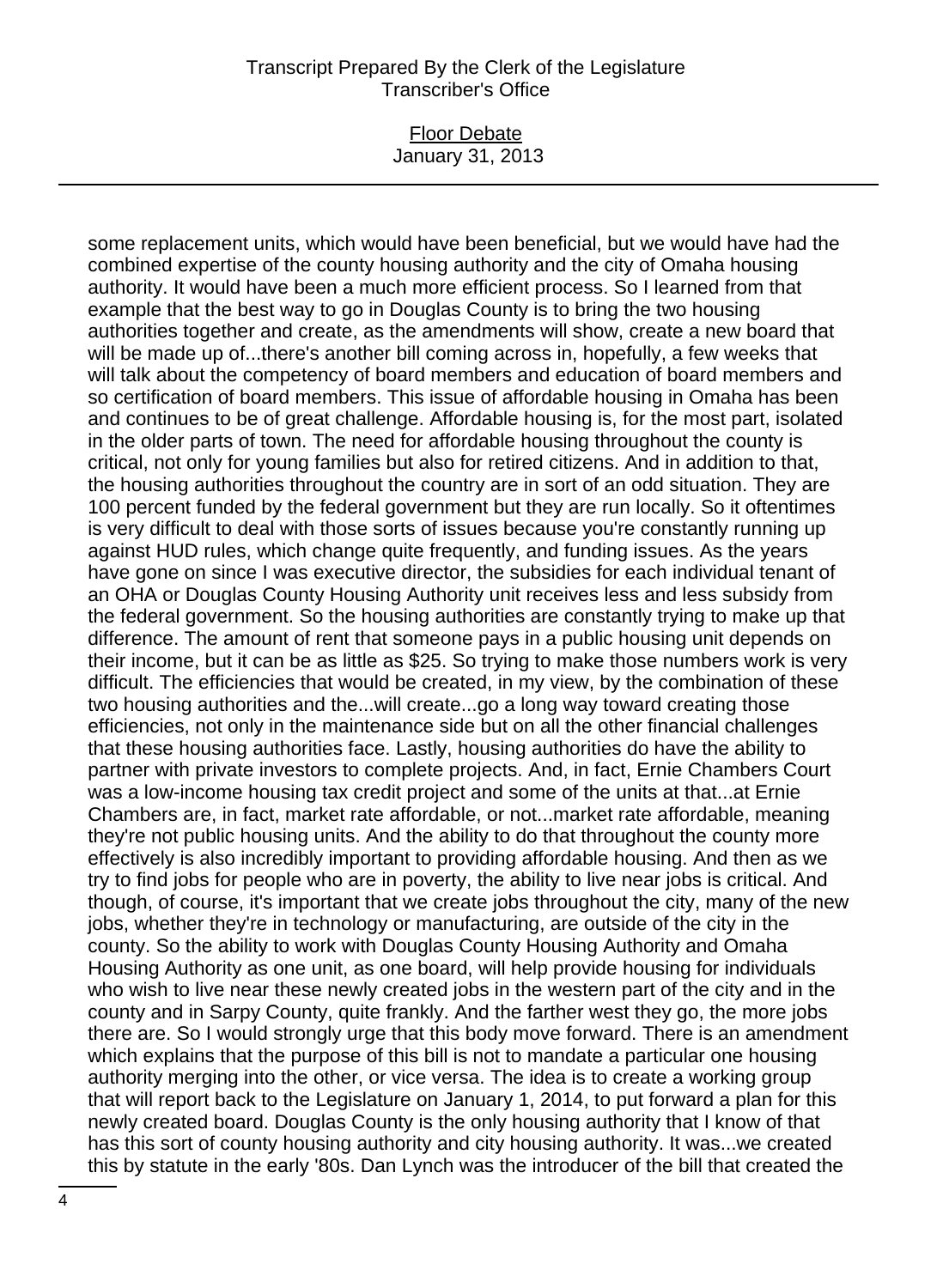Douglas County Housing Authority. I'm not certain exactly why we did it. It doesn't make any sense to me that we have it this way, and it makes a whole lot of sense that we bring them together. So with that, Senator McGill can introduce the committee amendment and we can move on. [LB49]

SENATOR GLOOR: Thank you, Senator Ashford. As the Clerk and Senator Ashford stated, there are amendments from the Urban Affairs Committee. Senator McGill, as Chair of that committee, you're recognized to open on the committee amendments. [LB49]

SENATOR McGILL: Thank you, Mr. President, members of the body. This amendment replaces the original bill. It now requires that a county housing authority in a county containing a city of the metropolitan class, and a city of the metropolitan class housing authority in that county, that they create a joint committee to develop a plan for the creation of a single housing agency or authority within that county. The committee they create must consist of two members from the board of each existing housing authority or agency, and three independent members selected by those four authority board members. The committee is required to report its findings and recommendations to the Urban Affairs Committee by January 1, 2014. In the hearing, there were no opponents at the time, although some people have crept up and talked to Senator Ashford and myself. Clifford Scott was indeed there, and then Philip Wayne, and they suggested...you know, they talked about whether to create a new agency or which one gets merged into which. Ultimately, we decided that it would be best just to have them come up with this plan right now instead of forcing anything to happen within the next year in terms of actual structural change. I think this is a good compromise. It still pushes us in the right direction and encourages that debate to take place. Thank you, Mr. President. [LB49]

SENATOR GLOOR: Thank you, Senator McGill. Members, you've heard the opening on LB49 and the committee amendments. Are there senators wishing to be recognized? Seeing none, Senator McGill...pardon me, Senator Chambers, you're recognized. [LB49]

SENATOR CHAMBERS: Thank you. Mr. President, members of the Legislature, I'd had a partial discussion with Senator Ashford about the green copy of the bill. He gave me a copy of the amendment that Senator McGill just discussed, and I believe that it covers any of the issues that were troubling to me. But should any arise during the discussion from this point onward, I don't want Senator Ashford to think that I've blindsided him. I believe from reading it, it takes care of them. First of all, I think it's very good that the bill itself will not mandate a merger, and secondly, the language in this amendment makes it clear that the metropolitan-class city that is mentioned must be within the county that is being considered. Under the green copy, it said that a county which includes a metropolitan-class city and a metropolitan-class city may collaborate to have such a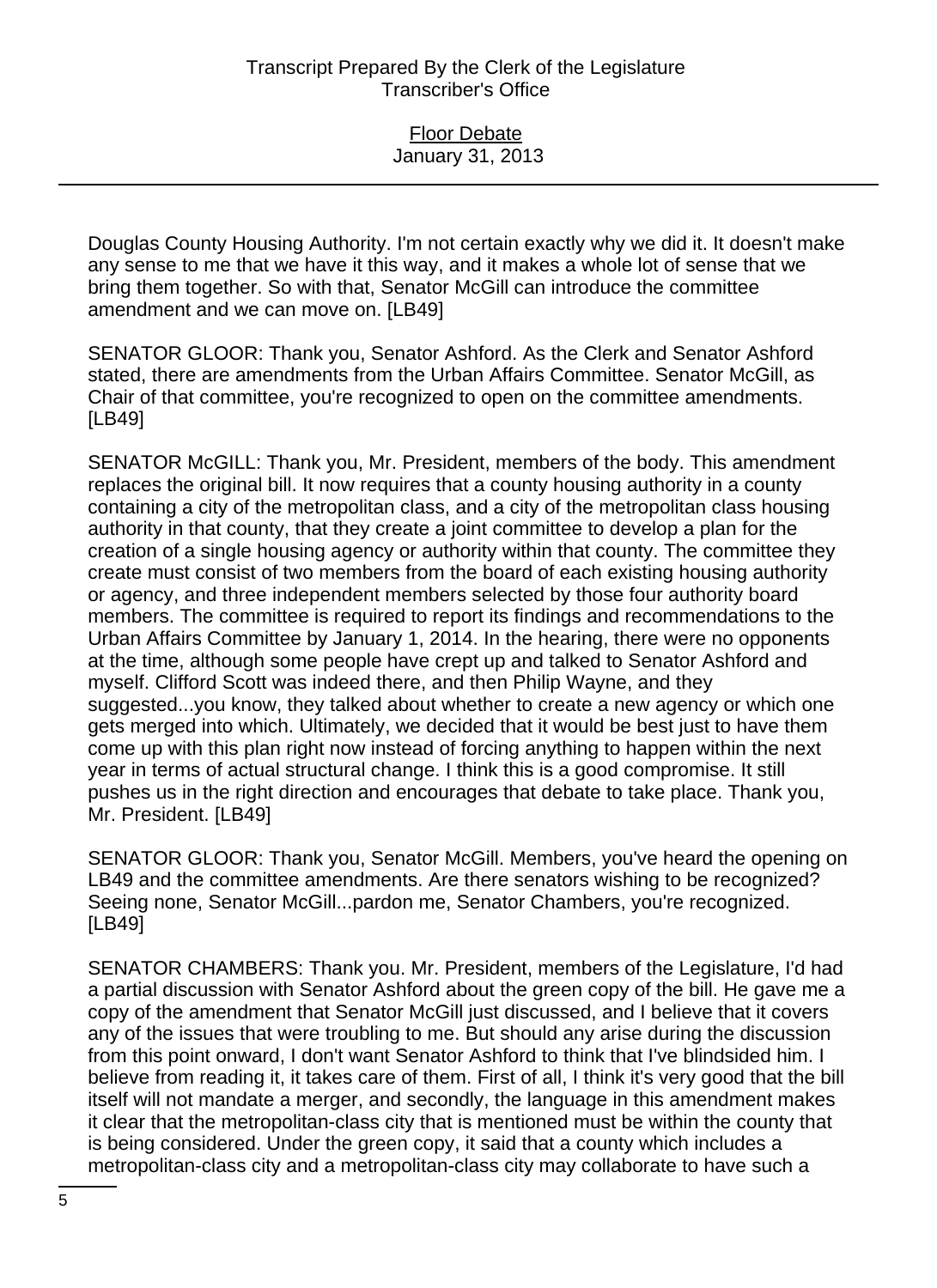#### Floor Debate January 31, 2013

merger. But if you take that language literally, there could be a metropolitan city within the county you're talking about that would have to be there in order to qualify as far as the county's participation. But conceivably, there could develop another metropolitan-class city which is not in that county. That county would not necessarily, under the language of the bill, have to put together an agreement with the metropolitan-class city within its boundaries. It could have entered an agreement with a metropolitan-class city in another county. And because of the way the language is drafted now, it makes it clear that the city of the metropolitan-class size must be within the county that is being considered. And I think these are very important issues that need to be discussed, need to be made a matter of record; because although there's only one metropolitan-class city now, another could come into existence. And as the people who have been here for a while know, we could not constitutionally name Omaha. You cannot have special legislation. You must have a class, if you're creating it, that's open, meaning that the law will apply to any entity which reaches the point of qualifying or meeting the standards set in that bill. So if a city of the first-class comes up with enough people to qualify as a city of the metropolitan-class, then everything that was put in the law governing metropolitan size cities would then cover that newly, coming into existence metropolitan-class city, and there wouldn't necessarily have to be any new legislation to cover it. So by drafting the bill in the way they've done it now, I think they've covered the waterfront. But I would like to ask Senator Ashford a question in view of what the bill becomes with this amendment. [LB49]

SENATOR GLOOR: Senator Ashford, would you yield? [LB49]

SENATOR ASHFORD: Yes. [LB49]

SENATOR CHAMBERS: Senator Ashford, would you rather I asked...this hasn't been adopted yet, has it? [LB49]

SENATOR ASHFORD: No. [LB49]

SENATOR CHAMBERS: Then I'll let that vote be taken, then I will talk to you. Thank you, Mr. President. [LB49]

SENATOR GLOOR: Thank you, Senator Ashford. Thank you, Senator Chambers. Seeing no further senators wishing to be recognized, Senator McGill waives. The question is, shall the committee amendments to LB49 be adopted? Those in favor vote aye; those opposed vote nay. Have all voted who care to? Record, Mr. Clerk. [LB49]

CLERK: 41 ayes, 0 nays, Mr. President, on adoption of committee amendments. [LB49]

SENATOR GLOOR: The amendment is adopted. Discussion continues on the advancement of LB49 to E&R Initial. Senator Chambers, you're recognized. [LB49]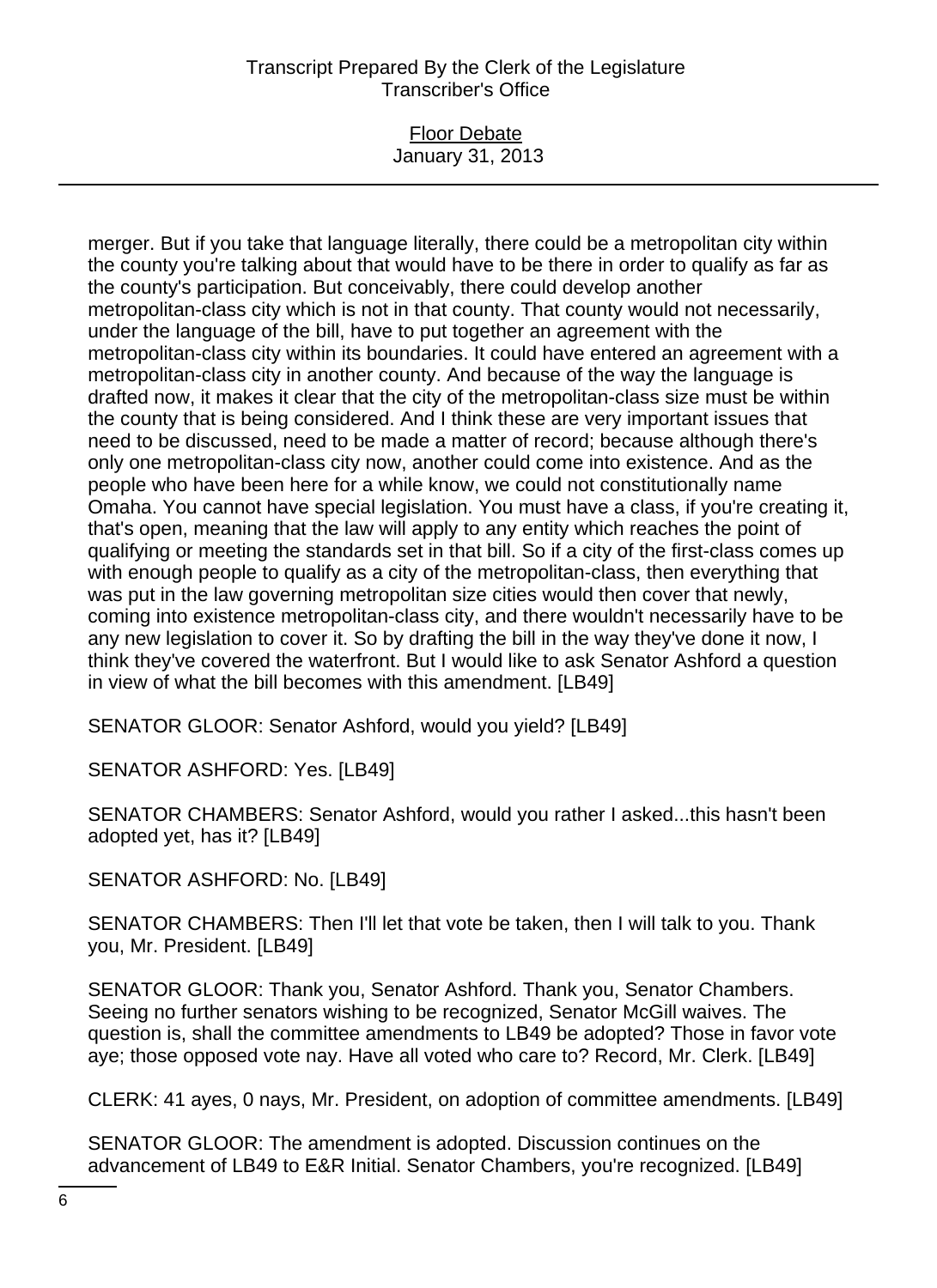Floor Debate January 31, 2013

SENATOR CHAMBERS: Thank you, Mr. President. Members of the Legislature, I would like to have a brief discussion with Senator Ashford. And, Senator Ashford, the area that I want to talk to you about relates to the membership. There will be by statute two members from each of the agencies. Then those four people will select three...they're referred to as "independent members." Senator Ashford, if a problem arises and there's a deadlock, two to two, and they cannot resolve it on selecting these three members, how would that be resolved? [LB49]

SENATOR GLOOR: Senator Ashford, would you yield? [LB49]

SENATOR ASHFORD: And that happens, of course, from time to time. I...my sense is...two answers. One is that I think we need to think about that issue on Select File as to how best to break that deadlock. And it may be, Senator Chambers, it wouldn't...we may want to be more clear in our definition of these three other members as to what their, you know, backgrounds are and so forth and so on. So I think we'd still need to work on that. The other piece is that...maybe it's somewhat flippant, but to say if they can't agree on the three, then they're not going to agree on the entire thing, but that's really a flippant answer. But I think we need to think about it. [LB49]

SENATOR CHAMBERS: Thank you, Senator Ashford. And I will talk to you between now and Select File and see what can be arrived at. I know that this kind of situation can arise and it's not out of the realm of possibility. Will this matter when it's referred to the Urban Affairs Committee, I guess it would be open to them to make whatever recommendations they think ought to be made and this bill is not the final word. All it really does is give a blueprint to the Urban Affairs Committee to go forward, is that correct? [LB49]

SENATOR ASHFORD: That's correct, Senator Chambers. [LB49]

SENATOR CHAMBERS: So if they don't come back with anything, nothing happens as a result of this bill. [LB49]

SENATOR ASHFORD: Correct. The Urban Affairs Committee would...theoretically, could take it up again in the next session of the Legislature and would then either take some more directive action or retire from the field, one way or the other. [LB49]

SENATOR CHAMBERS: Well, thank you, Senator Ashford. Since nothing is going to automatically happen because of this bill, it really wouldn't matter what it says, because the Urban Affairs Committee has carte blanche to look at this issue and then decide what they're going to do. They can decide to do nothing. Senator Ashford or anybody else could bring a bill which would be designed to accomplish something concrete. But with that explanation, I don't think I'll even discuss the bill any further or some of the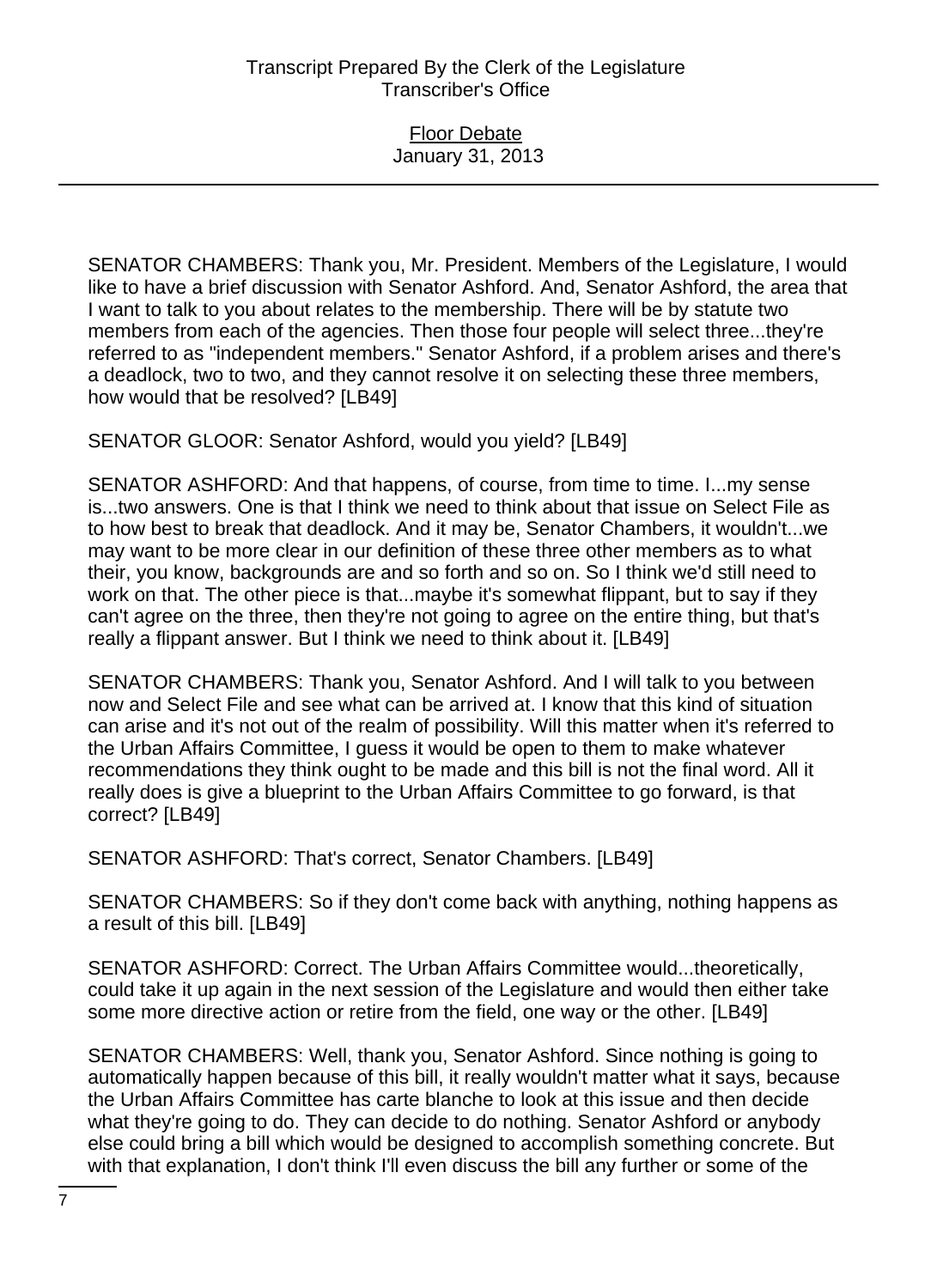Floor Debate January 31, 2013

questions that I may have had. But Senator Ashford is too modest. I want to give a little bit of background on naming that structure Ernie Chambers Court. By the way, people think that it's mine, that I own it, that I'm the landlord, and I get numerous calls asking me why they cannot move into the facility, and they don't think that they're being treated fairly by those who are making the determination as to whether they're eligible. And I have to explain that my name adorns the building, but I have nothing to do with it whatsoever, that they would have to call the OHA. [LB49]

SENATOR GLOOR: One minute, Senator. [LB49]

SENATOR CHAMBERS: Say it again. [LB49]

SENATOR GLOOR: One minute, Senator. [LB49]

SENATOR CHAMBERS: And I'm putting on my light again so I can finish this. A committee group...I mean, a neighborhood group in my community wanted to take a small park. It may not have been quite two blocks square. It took up about a quarter of a block in size. If I could hit a tennis ball as hard as Serena Williams, I could have hit that ball from where I live to the park. It had to be approved by the Omaha City Council. The planning board agreed, the mayor was not against it, even the World-Herald was in favor of it. A former federal judge got involved. John Cavanaugh got involved because the Omaha City Council decided that despite the fact that this group had crossed every t, dotted every i, and met every requirement under the law, rule and regulation, some of the city council members had such great distaste for me that they rejected the request of this community group. That is what led to these various other people making public statements, and I say again, even the World-Herald editorialized it, knowing that the city council had given the backhand to my community. And by the way, I had told the people who wanted to do this, I'm not asking you to do this and you make it clear--I do not want to subject myself to the people on that council whom I deem to be racist, and it would give them an opportunity to do something not only toward me but insult all of you all, and that's exactly what they did. And one of the ring leaders is now running for mayor, Welch. One of the things he was upset about and criticized me publicly for was I condemn the rape and assault of little boys by Catholic priests. He felt I shouldn't say anything about that and I was wrong to do so, and that was one of his reasons for voting against it. While that apocalypse in a teacup was going forward, Senator Ashford talked to the board of the OHA and they agreed that because of the things that I had done with reference to trying to get housing and other things, they would name that court after me, that building, if I would accept it. And I said, under the circumstances, because it's something designed to help people who need the assistance, I will let my name be used. And there were luminaries who came to the gathering, and I had a little puppy dog with me. She was not a puppy but she looked the part because she was so small. It was done and I expressed my appreciation to Senator Ashford and the board for what they had done. But there is a certain toxic environment and atmosphere in Omaha which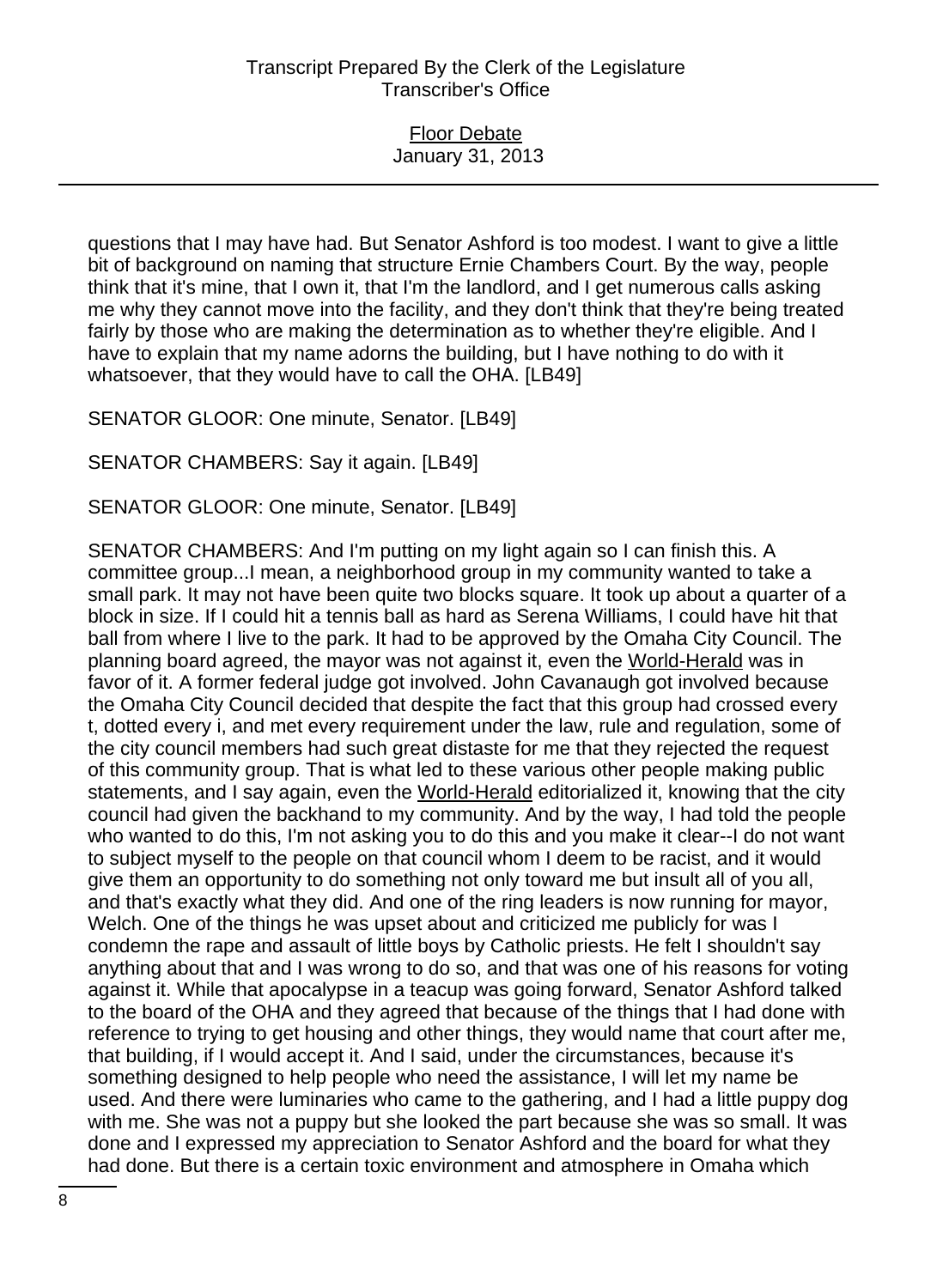## Floor Debate January 31, 2013

allows the personal animosities of one or two people to affect and influence the conduct of an entire elected board, in this case, the city council. From time to time as issues come up, I will make reference to this attitude in Omaha. But while I'm on the subject, the comments will be limited to those whom I designate. If there were a group of donkeys gathered or assembled or whatever they call a herd...I know a pride of lions designates a group of lions. A flock could designate a group of sheep. And maybe herd would designate a group of jackass...uh, donkeys. So if I took a rock and threw it among the donkeys, the only one that would go heehaw, heehaw, is the one that was hit. So if I make a comment and it doesn't apply to you, don't give yourself away by saying, if I haven't named you, heehaw. If I give a description and you apply it to yourself, then you are the one who has made the application. And with that, I am through at this point. Thank you, Mr. President. [LB49]

SENATOR GLOOR: Thank you, Senator Chambers. Senator Carlson, you are recognized. [LB49]

SENATOR CARLSON: Thank you, Mr. President and members of the Legislature. I would like to address a question to Senator Ashford, if he would yield. [LB49]

SENATOR GLOOR: Senator Ashford, would you yield? [LB49]

SENATOR ASHFORD: Yes. [LB49]

SENATOR CARLSON: Senator Ashford, if I have a bill that's in the arena of water or agriculture and you didn't understand it, I'd want you to ask me a question so that I could get you on my side. On this bill, I've got two things that come to mind. But you used the term "efficiency." And as I think of efficiency, that could have something to do with procedures that are followed once something is put together, or it could have to do with money. And how does this address efficiency? [LB49]

SENATOR ASHFORD: And, Senator Carlson, I do ask you lots of questions about water and you do have the answers, so I appreciate that and your comments. There are two housing authorities with two separate administrations that essentially...much of the...actually the Douglas County Housing Authority has jurisdiction over the entire county. The Omaha Housing Authority has jurisdiction just within the city. So in effect, they cross a lot...quite a bit of territory, though the Douglas County Housing Authority primarily is engaged in housing outside...in the western part of the city and in the county. All the things that you do to maintain public housing units...public housing units are owned by these housing authorities so they have the responsibility to maintain the buildings and to meet the HUD requirements on...making certain that each one of these buildings that they maintain and administer and manage are profitable. They actually, interestingly enough, the housing authorities across the country are under some pretty strict rules about how they operate; and one of the rules is that they have to at least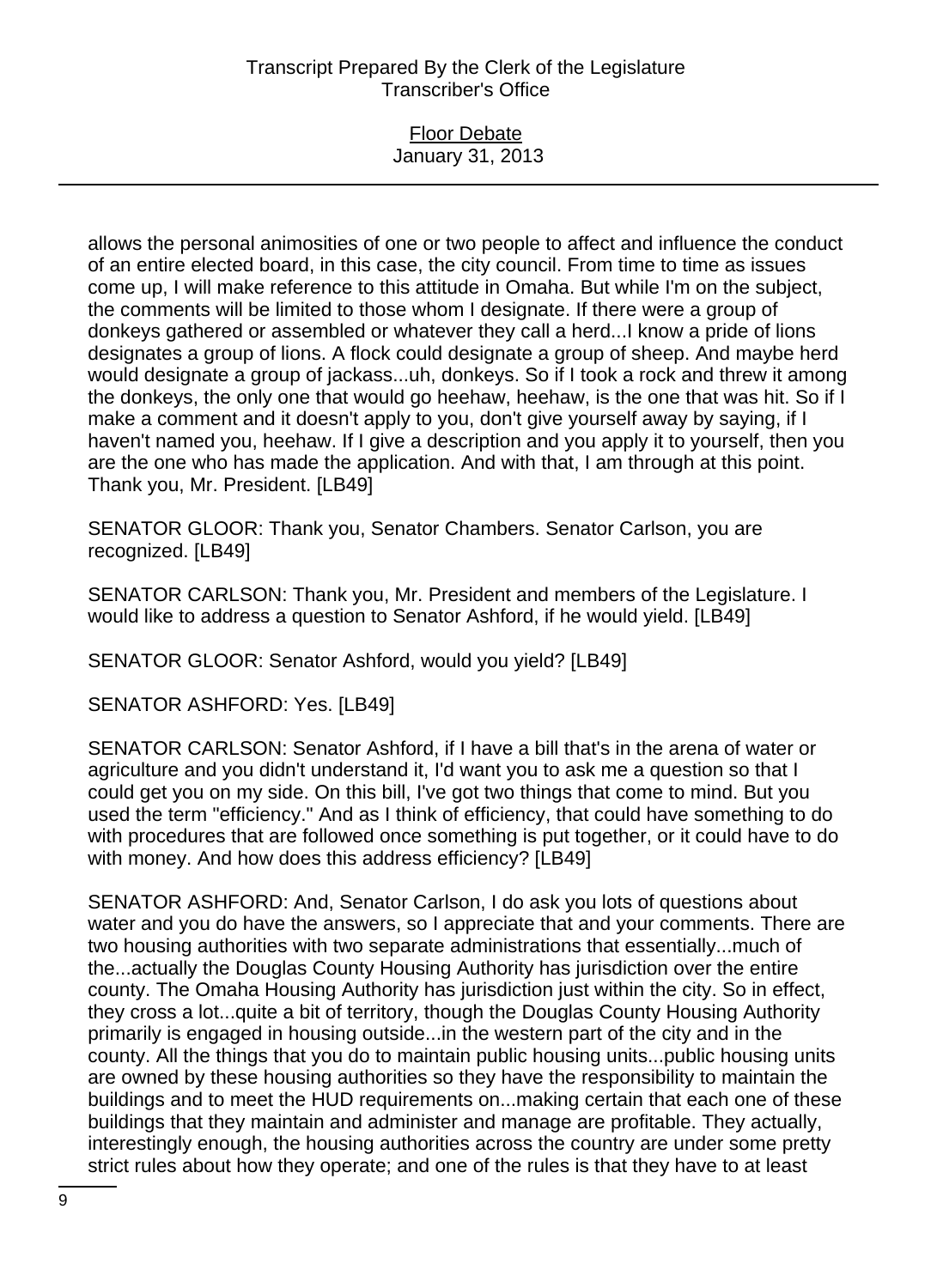## Floor Debate January 31, 2013

break even. So they can't run at a loss. And that's...it's called asset base management. It's a new concept about...maybe it started when I was...just left there or during the time I was there. It is extremely challenging. So the subsidies from HUD keep going down. The appropriation basically into the housing authorities through HUD goes down, has gone down quite a bit over the years. And the amount of rent that a qualified tenant would pay is relatively small. I can't...I can't even remember a situation where someone paid more than \$50, \$75, or maybe \$100 for a public housing unit. So it's a very low number. It's about a third of the income, I think, is what they base it on. So there's a tremendous revenue problem. The revenues are somewhat...are flat to going down. So the only way to keep those housing authorities viable really is to be on the efficiency side, to find some ways to cut their costs. It's a problem for them. [LB49]

SENATOR CARLSON: Is...under this proposal then, as far as efficiency is concerned, the things that have to be done in these housing districts for maintenance and so forth, is that going to be done by fewer people? Is there some efficiency in that or wouldn't that be...? [LB49]

SENATOR ASHFORD: Yeah, you probably...first of all, you'd have one executive director, not two. [LB49]

SENATOR CARLSON: Okay. [LB49]

SENATOR ASHFORD: And you'd have one staff instead of two. You'd have one maintenance crew. There's also a public safety element to this. Certainly at OHA there's a Department of Public Safety that actually acts like its own...quite frankly, like its own police force in a way. So not needed as much in the western part of the city or in the county, but you would have...you would have a reduction of staff, I think, on the financial side, because the compliance side, where you could combine those offices. As far as the maintenance side, I'm sure you can find some efficiencies there because you could share the machinery and all the equipment that's used. So I think in all areas you can find savings, hopefully, but definitely in compliance. [LB49]

SENATOR GLOOR: One minute, Senators. [LB49]

SENATOR CARLSON: Would it be fair to say then, the overall result of this would be a lower administrative cost freeing up some dollars that are there to actually use on the housing? [LB49]

SENATOR ASHFORD: Yeah, that is exactly the point, Senator Carlson. You got it exactly right. Housing authorities are always on the bubble as far as their financial...the big ones, the big urban ones, because of the factors I've mentioned. So if you do this alliance with the two housing authorities, you're going to free up more money. It's going to be more financially sound. [LB49]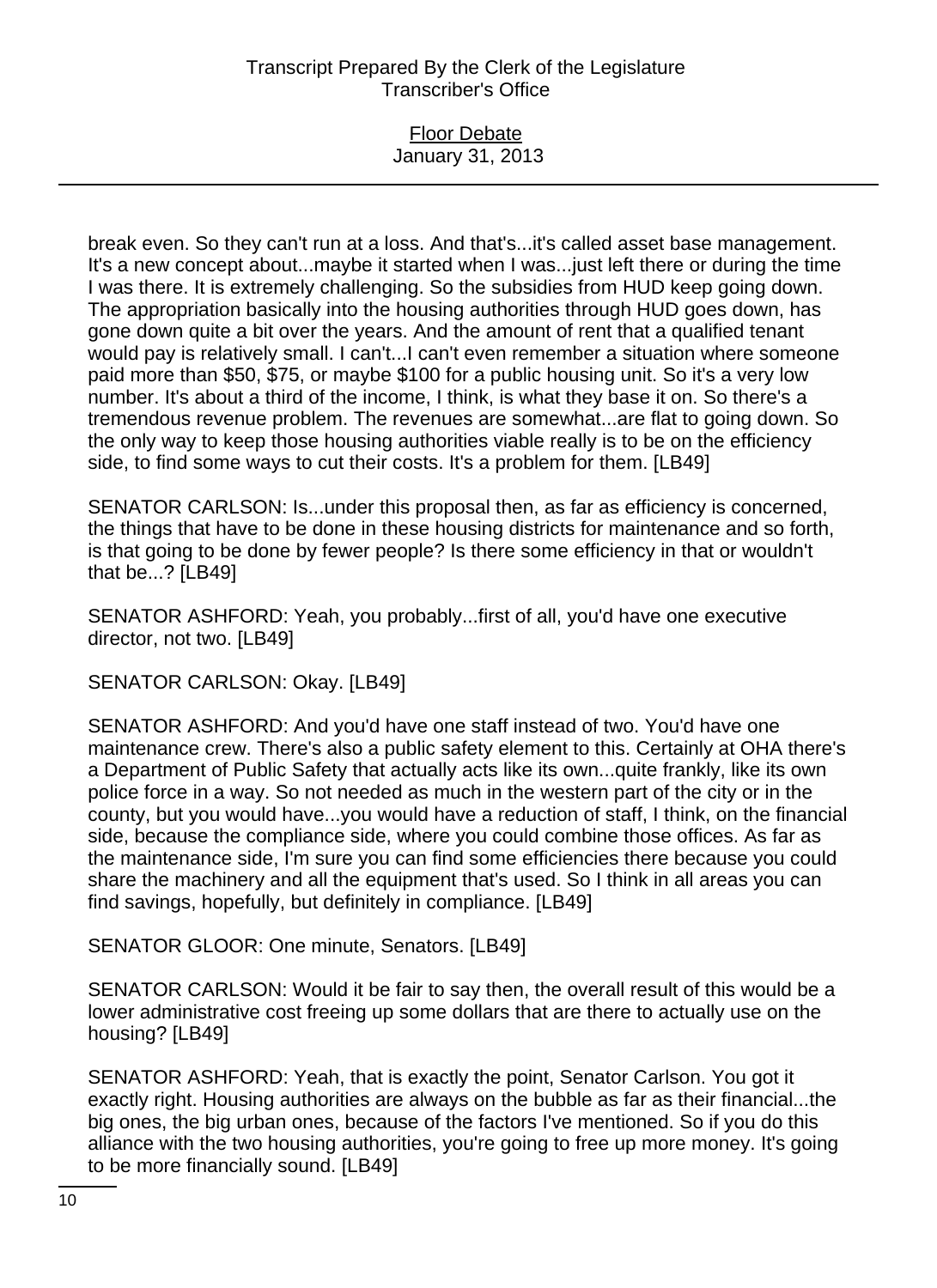SENATOR CARLSON: Okay. Thank you, Senator Ashford. I do support LB49. Thank you. [LB49]

SENATOR GLOOR: Thank you, Senators Ashford and Carlson. Seeing no additional requests to speak, Senator Ashford, you're recognized to close on LB49. [LB49]

SENATOR ASHFORD: Thank you, Mr. President. And I must say the day that we...the ceremony we had to name the building Ernie Chambers Court on 16th and Grace was a proud day for all of us. And there was a huge crowd there. The building...the buildings, actually it's several apartment buildings that were...where the wealthy lived in the days of the 1890s or the 1910s and so forth, and it has now been reborn, and we were very proud of that day. I think this, that sort of...it's a four-legged stool when you're dealing with poverty, in my view: discrimination, housing, jobs, and education. One of the visions that we had at Ernie Chambers Court was to convince educators to build a school across the street from Ernie Chambers Court so that children could...a grade school, so that children could go to grade school across the street from there, from their home, and return in the evening, and that never happened or hasn't happened yet. But the vision of bringing schools and housing and jobs together, it must be the guiding light for affordable housing. In order to do it effectively, in order to bring people out of poverty, housing is critical, as is education and jobs. So the more flexibility that a housing authority has to collaborate with educators and to collaborate with employers to...and I will say the Lincoln Housing Authority, my good friends from Lancaster County and in Lincoln, have done a tremendous job over the years with their housing authority. So I see an opportunity here that will not only create more efficiency, will create more flexibility, will provide for our dream when I was there of a holistic response to the issues of poverty: discrimination, jobs, education, and housing. So I thank you for the debate and the questions. I would urge the adoption of the bill and its advancement. Thank you. [LB49]

SENATOR GLOOR: Thank you, Senator Ashford. The question is the advancement of LB49 to E&R Initial. Those in favor vote aye; those opposed vote nay. Record, Mr. Clerk. [LB49]

CLERK: 39 ayes, 0 nays, Mr. President, on the advancement of LB49. [LB49]

SENATOR GLOOR: The bill advances. Mr. Clerk. [LB49]

CLERK: Mr. President, some items, thank you. A hearing notice from the Agriculture Committee signed by Senator Schilz. I have a Reference report referring a gubernatorial appointee to standing committee for confirmation hearing. The Committee on Transportation, chaired by Senator Dubas, reports LB164 to General File. And Senator McCoy would like to print an amendment to LB72. That's all that I have, Mr. President.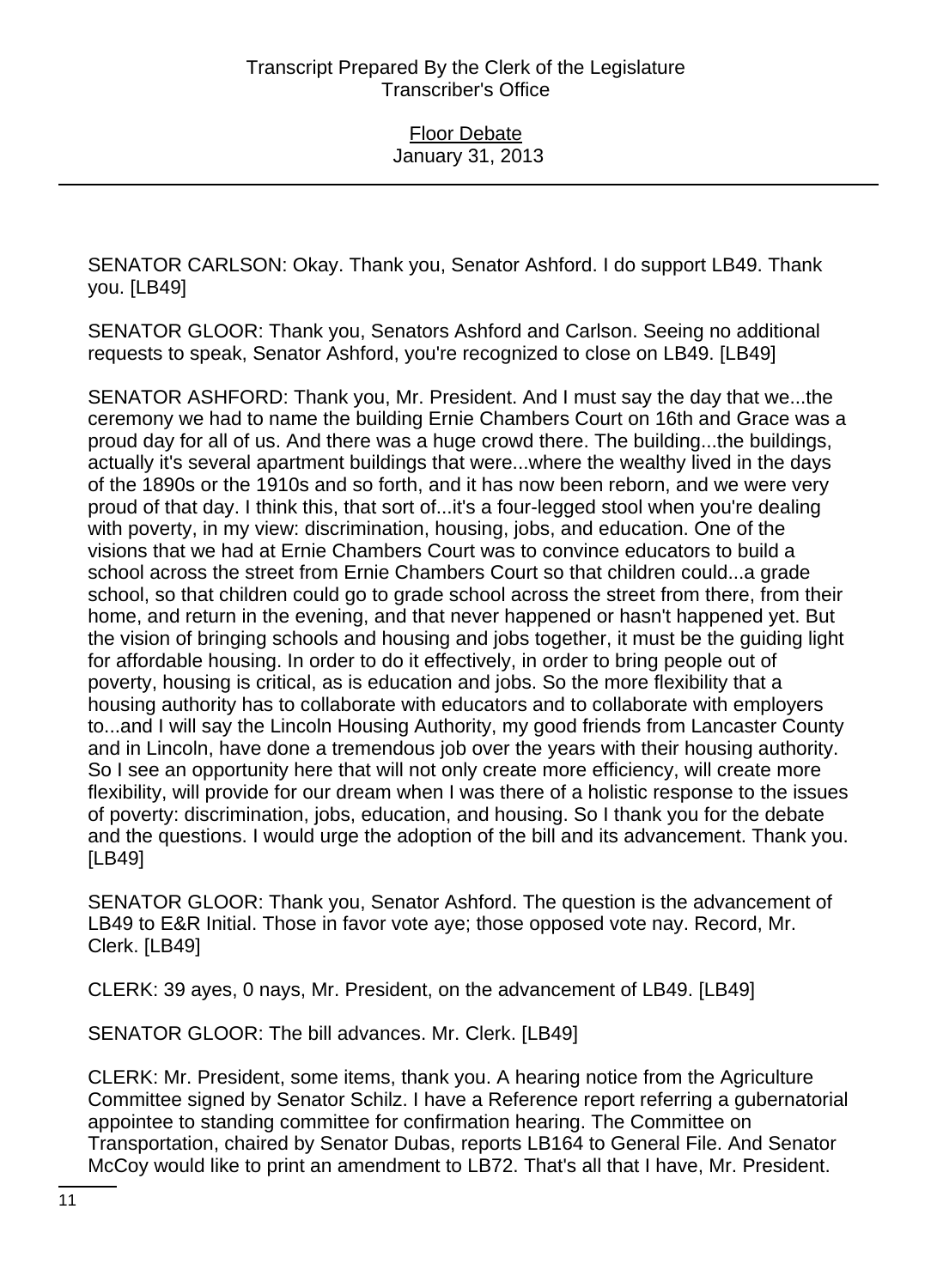(Legislative Journal pages 331-332.) [LB164 LB72]

SENATOR GLOOR: Thank you, Mr. Clerk. Continuing with General File. Mr. Clerk.

CLERK: LB125 was a bill originally introduced by Senator Lautenbaugh. (Read title.) The bill was introduced on January 11, referred to the Government, Military and Veterans Affairs Committee. The bill was advanced to General File. Mr. President, I do have committee amendments pending. (AM47, Legislative Journal page 298.) [LB125]

SENATOR GLOOR: Thank you, Mr. Clerk. Senator Lautenbaugh, you're recognized to open on LB125. [LB125]

SENATOR LAUTENBAUGH: Thank you, Mr. President and members of the body. I had a lengthy opening prepared but I'm not going to give that. You all mask your disappointment well. We've had this discussion. We just had it last year on a different bill that sought to accomplish largely the same thing. And as I've pointed out previously, my children do attend OPS. I have no...obviously, no reason to wish them ill. I want success throughout the district. What this bill does, in a nutshell, is move the board size from 12 to 9, and would provide for elections this spring for a new board throughout the district. And I think this was described in a editorial in a local paper as a drastic but necessary step. And I can explain why that is. There have been issues, multiple issues with OPS over the past few years. And I have at times been critical of the board, others have been more critical, but it's been fairly widespread and fairly well known and I'm not going to stand here and go through a litany of issues now. I have a concern. And some have asked, why is this a statewide issue? Why are we bothering with this? Well, as those of you on the Education Committee should know or do know and the rest of us should know, the school districts are what we tell them to be basically. We set the size, we set the boundaries. They are creatures of the Legislature. We are the only ones who can effectuate a change in school board size. And as you look around the state, there is one OPS with 12 members. If you look around the nation for comparable school boards, sort of urban areas, more student population, you can't compare the performance of a 12-member board district to others because they really don't exist. There's a reason that we see throughout Nebraska, throughout the nation, throughout different subdivisions of government basically, odd-numbered, smaller boards, around five, seven, or nine, that kind of thing. And that's what this bill would bring about. And the reason we are involved is because we're the only ones who can make this change. And I believe it's necessary. I believe at some point you have to look at the reality as it exists everywhere else and ask, is there a reason why in Douglas County we've got seven county board members and seven city councilmen, seven, five on some of the local school boards. I think 7 down here in Lancaster on the school board in Lincoln, excuse me, but 12. So this is an adjustment that I've been advocating for quite some time. Now, it's been added...there's been a little extra impetus added to it lately that I think has really taken away a lot of the opposition and pointed out that this actually has to happen now for the good of the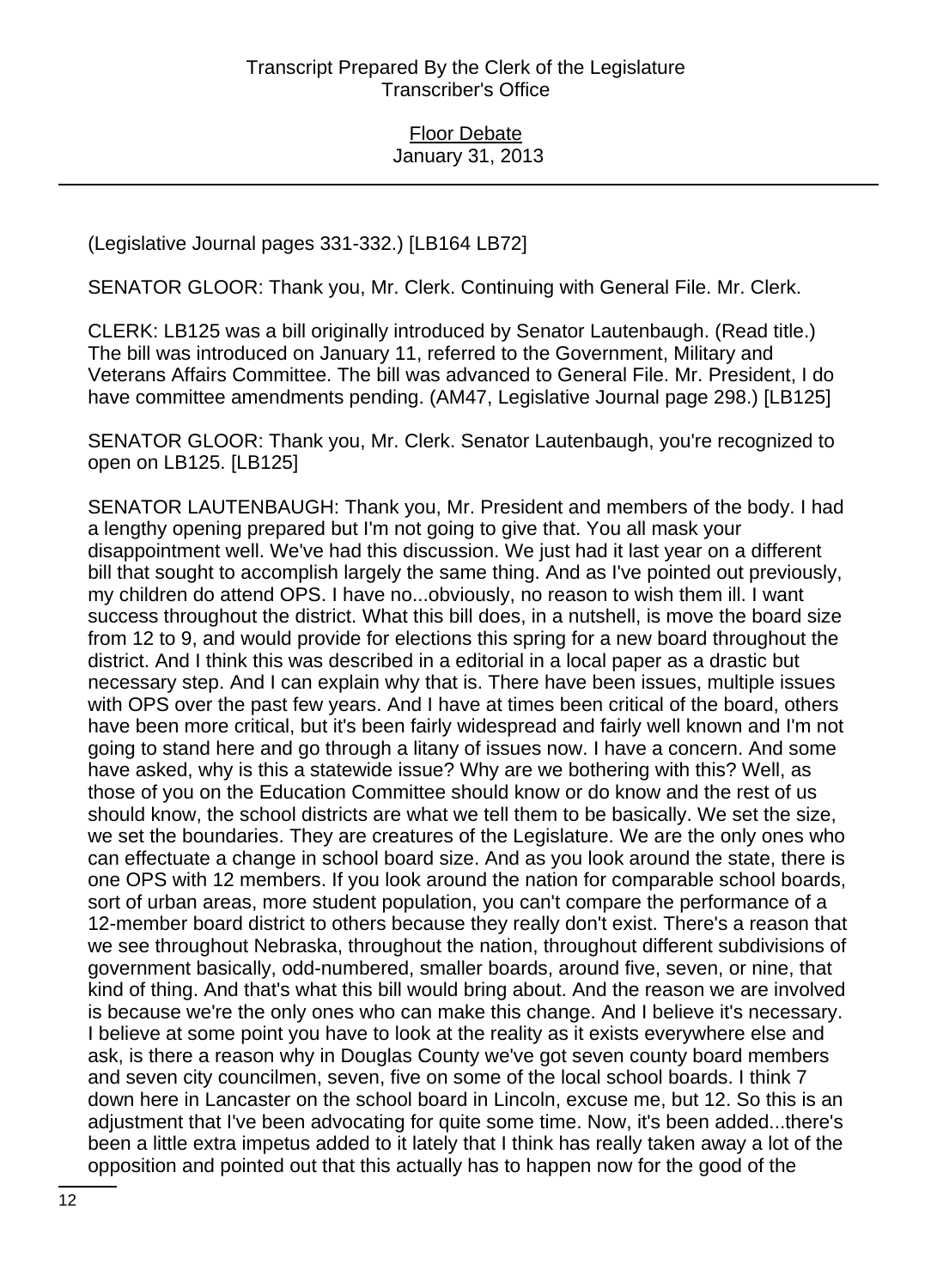### Floor Debate January 31, 2013

district, for the good of everyone, because there's an issue with the board doing its swearing-in this year that has probably resulted in half of the board not being validly seated and not leaving enough valid members to replace them. They don't have a quorum anymore. And arguably, I believe, since they did it wrong two years ago as well, there probably is no OPS board right now. So I can't stress enough that this is a huge problem right now that we have to deal with. And to underline the magnitude of the problem, look at our budget, look at TEEOSA. Understand the level of involvement we have in funding operations at OPS and the interest we have in making sure that we do everything we can to make it succeed. You have to understand that OPS has a budget that is larger than the city of Omaha's. It is huge. I mean, I've talked to you, I made the point last year that, you know, some of you have districts of 500 kids. OPS has 500 administrators. I mean, it's a completely unique animal in this state. And the time is now to actually do something about this. And I think I can claim, without fear of much contradiction, that we have fairly broad agreement on that topic that something must be done now, otherwise what we're going to have is special elections anyway to at least replace the half that weren't validly seated this year and maybe replace all of them. So, this is a way to do it, make it coincide with the city elections to save costs, because Omaha has its city elections in April or May of this year, and we move on. This will be a chance, I hope, for the whole city...at least the part that's in OPS to look very hard at OPS, look at the people running for OPS, focus, because the only other game in town is the city council election and the mayoral race this time, and understand the importance of the choice we're making here, and elect a board that reflects our aspirations and what we want out of OPS. And I'm not going to stand here and say everybody on the OPS board now is somehow bad or shouldn't be there. That's not the case. But this district needs a shock to the system. This district needs our focus, our attention, and our concern; and this is a chance to bring all that to bear, get a board in place that's validly seated, and move on. I'm not going to stand here and tell you that test scores will go up the day after the election. That's crazy. I am here to tell you that it isn't functioning right, right now, and this is something we can do at the upper echelons that hopefully will...well, I don't want to say, trickle down as some of you will be offended by that, but will hopefully spread through the organization and help make it better. There's more to do, but this is an important first step. I would ask for your support. Thank you. [LB125]

SENATOR GLOOR: Thank you, Senator Lautenbaugh. As the Clerk stated, there are amendments from the Government, Military and Veterans Affairs Committee. Senator Avery, as Chair of that committee, you're recognized to open on the committee amendments. [LB125]

SENATOR AVERY: Thank you, Mr. President. Good morning, colleagues. AM47 is the committee amendment that strikes the original sections of the bill and replaces it with the following provisions. Like the original bill, the committee amendment reduces the Class V Board of Education from 12 to 9 members. It also eliminates term limits for board members. The election for members of the Class V Board of Education will be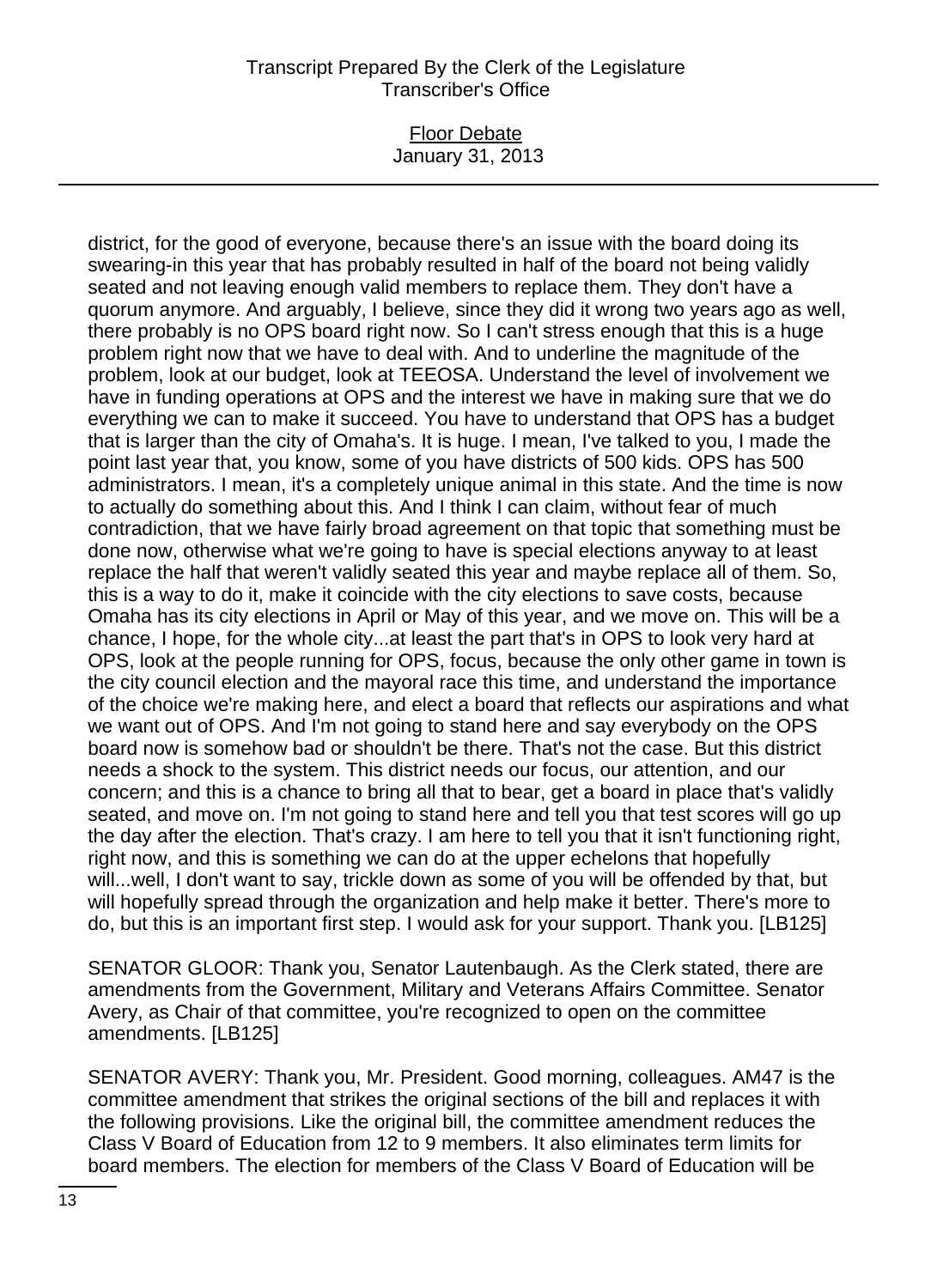#### Floor Debate January 31, 2013

held on the same date as the Omaha City Council elections. These elections will occur every four years. The primary election is held on the first Tuesday of April preceding the date of the general city election. The general election is held on the first Tuesday after the second Monday in May and the next election then will be held in 2013. Class V Board of Education members will serve four-year terms. The term of office for each member currently serving on the board expires on the fourth Monday after the election in 2013. The Legislature will divide the school district into nine numbered districts of compact and contiguous territory and of as nearly equal population as may be practical. The numbers and boundaries of the districts are designated and established by a map identified and labeled as OPS 13-001. You have a copy of it on your desk. If you want to see a larger, more detailed copy, they are under each balcony on the table, and I believe we have one in the Senate Lounge as well. That map was filed with the Clerk of the Legislature when the committee reported the bill to the full Legislature. The map will be filed with the election commissioner and the Secretary of State and incorporated by reference as part of the legislative bill. After the next decennial census, the election commissioner of the county, in which the greater part of the Class V school district, will divide the school district. The vacancy provisions for Class V school district board members are also changed. With this amendment, a vacancy will be filled by appointment for the remainder of the unexpired term. The amendment eliminates the nonvoting student member from the board of Class V school districts. The amendment also includes an emergency clause. The committee advanced the bill with the amendment on a 5-2 vote with 1 member absent. Thank you, Mr. President. [LB125]

SENATOR GLOOR: Thank you, Senator Avery. Mr. Clerk, there is an amendment to the committee amendments. [LB125]

CLERK: There is, Mr. President. I have two actually. The first is Senator Avery, AM75 as an amendment to the committee amendments. (Legislative Journal page 325.) [LB125]

SENATOR GLOOR: Senator Avery, you're recognized to open on your amendment to the committee amendments. [LB125]

SENATOR AVERY: Thank you, Mr. President. This is a clarifying amendment that Speaker Adams asked me to bring to you. It provides greater specificity to the process of how the map of the OPS school district is filed and transferred. With the amendment, the map will be filed with the Clerk of the Legislature and incorporated by reference. This is similar to the procedure we used during the redistricting process. The Clerk will then transfer possession of the map to the Secretary of State and the election commissioner of Douglas County. As you remember, the committee amendment already includes language requiring the Secretary of State and the Douglas County Election Commissioner to receive copies of the map. This simply makes it explicitly clear as to what the process is so the public will know, without doubt, what...where the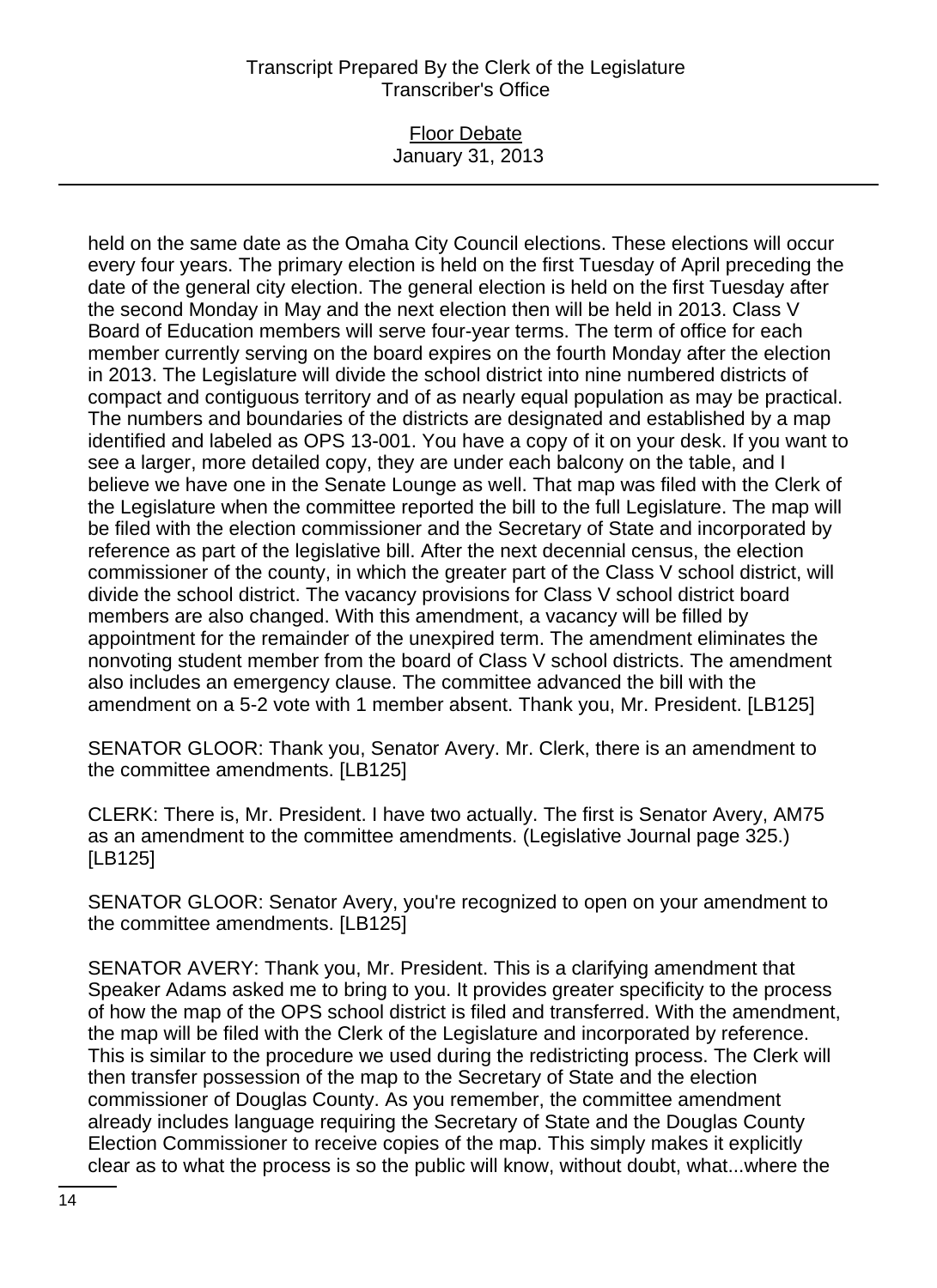maps can be found. I urge your support for this amendment. [LB125]

SENATOR GLOOR: Thank you, Senator Avery. Members, you've heard the opening on LB125, the committee amendments, and the amendment to the committee amendments. We now move to discussion. Senators in the queue: Cook, Chambers, Nordquist, and Lautenbaugh. Senator Cook, you're recognized. [LB125]

SENATOR COOK: Thank you, Mr. President, and good morning, colleagues. I rise in philosophical opposition to the original bill proposal. I am very aware that there are amendments and agreements and new maps and conversations in the works about the proposal that are agreed upon. I've yet to make my decision about whether or not I will vote to advance these amendments or the underlying bill. And here are just a couple of reasons behind my thinking. I remember when this bill was proposed last year, and some of the conversation that my colleague, Senator Lautenbaugh, had us engage in regarding accountability and the achievement gap in the Omaha Public School District. I am not standing here to offer the fact that that achievement gap has been addressed in any way, in a way that we as a Legislature or we as educators, parents, taxpayers could be proud of. I'm not saying that that has been achieved. The question in my mind, and it has been the question in my mind since last year, was the correlation or the causal relationship that might exist or not exist between the size of the board of the school district and the achievement gap. Once again, I understand that this is something that we as Nebraskans should be occupied with and preoccupied with, the fact that children speaking more than 100 languages, disproportionately living in poverty, coming from all over the world, coming to school with all sorts of things on their minds and things going on in their families and neighborhoods, the idea that we would not invest all that we could to ensure that these children were successful and could someday enter the work force and the world well prepared. The question that I have in my mind that I would like the rest of the body to consider, and perhaps you have already considered it, is how the size of the board is going to impact those achievement outcomes. I don't see a causal relationship, and I just wonder at times what the true motivation might be for redrawing maps and reintroducing this bill at this time. Thank you, Mr. President. [LB125]

SENATOR GLOOR: Thank you, Senator Cook. Senator Chambers, you're recognized. [LB125]

SENATOR CHAMBERS: Mr. President, members of the Legislature, I'm the one who brought a bill to require the district election of members of the Omaha Public School Board. That board was totally unresponsive. There were parts of Omaha who never were able to get enough support in an at-large election to put anybody on the board. Senator Lautenbaugh pointed out that you're not going to see test scores rise because this bill passes. I think it is facetious to say that the motivation behind this bill is in and of itself to raise test scores. It's not going to do anything other than reduce the size of an unwieldy board. I would like us to focus on what the bill does. A school board need not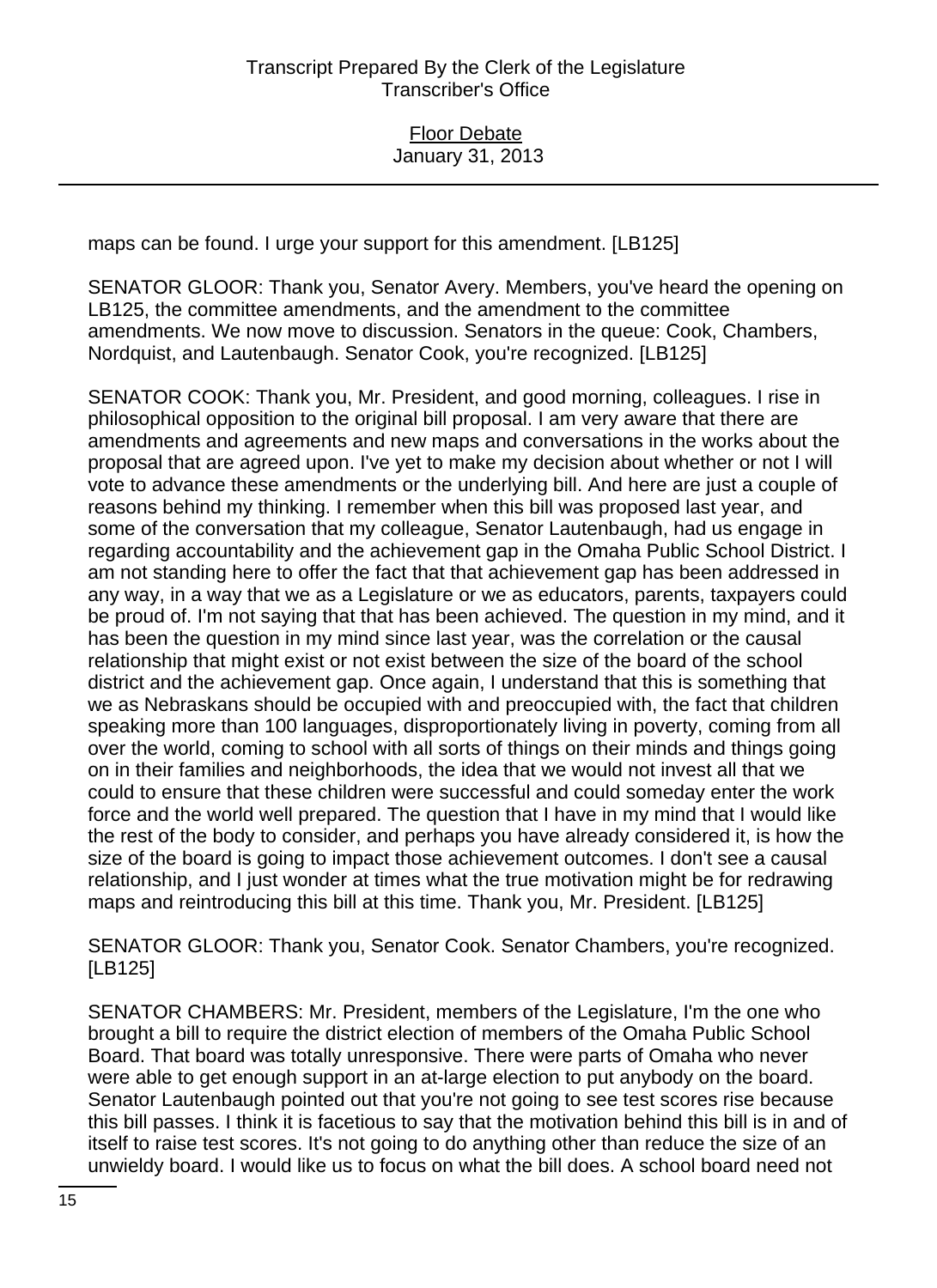#### Floor Debate January 31, 2013

have 12 members. That is too large a board even in cities larger than Omaha. I don't know why the number 12 was originally settled upon, but there is no city council, no county board, none of these governing entities that have 12 members. You reduce the number to nine, you still have the wherewithal as far as districting to ensure that all constituencies within the city will have an opportunity to put representation on that board. So I'm not going to waste my time or the committee's time, when I was talking there, or the Legislature's time now, with a red herring. This bill is not going to raise test scores and nobody says it does. It does not relate to curriculum, teacher qualification, administrator's assignment, selection of a superintendent, textbooks, none of that. So if somebody was laboring under the misconception that we are supporting this bill because it's going to raise test scores, then perhaps the educational system that OPS is giving now can be reflected in the inability of people to understand what the language of a piece of legislation is. The bill reduces the number from 12 to 9. It sets an election date that will be applicable to those who may be incumbents. I say may be, because under the legal problems that have developed, we don't know if there are any legal incumbents. But presuming there are some, those incumbents will not have to file earlier than anybody else. All of the nine members will stand for election in March. The incumbents will also stand for election in March. They're not going to have to file earlier. Then the election, the final, will occur in the regular course of events. If what I've said is not clear and somebody is still laboring under the misapprehension that this bill is supposed to raise test scores, then I'm prepared to clarify what I've said. But here's one thing I can say. There's a former senator who spoke against the idea of reducing the number to nine. I opposed the last bill because they said, pay people \$20,000 and have a two-term term limit. [LB125]

SENATOR GLOOR: One minute. [LB125]

SENATOR CHAMBERS: I don't support term limits for anything. I don't support it in this bill and it's not going to be in this bill. But I made it clear that I wanted the number reduced. That senator came here and said no. Without having an election...I mean, without having a campaign manager, without having a campaign committee, without raising money, I won the election by better than two to one. So I think I'm in a position to say that the voters in my district, which will be heavily impacted by these kind of considerations, have confidence in my judgment and they know what my judgment is and knew what it was before they voted for me. That wasn't the only reason. They had numerous good reasons to vote for me, but that was one in the basket. And I will have more to say as my other opportunities arise. Thank you, Mr. President. [LB125]

SENATOR GLOOR: Thank you, Senator Chambers. Members in the queue: Nordquist, Lautenbaugh, Pirsch, Wallman, Scheer, and Chambers. Senator Nordquist, you are recognized. [LB125]

SENATOR NORDQUIST: Thank you, Mr. President and members. I appreciate the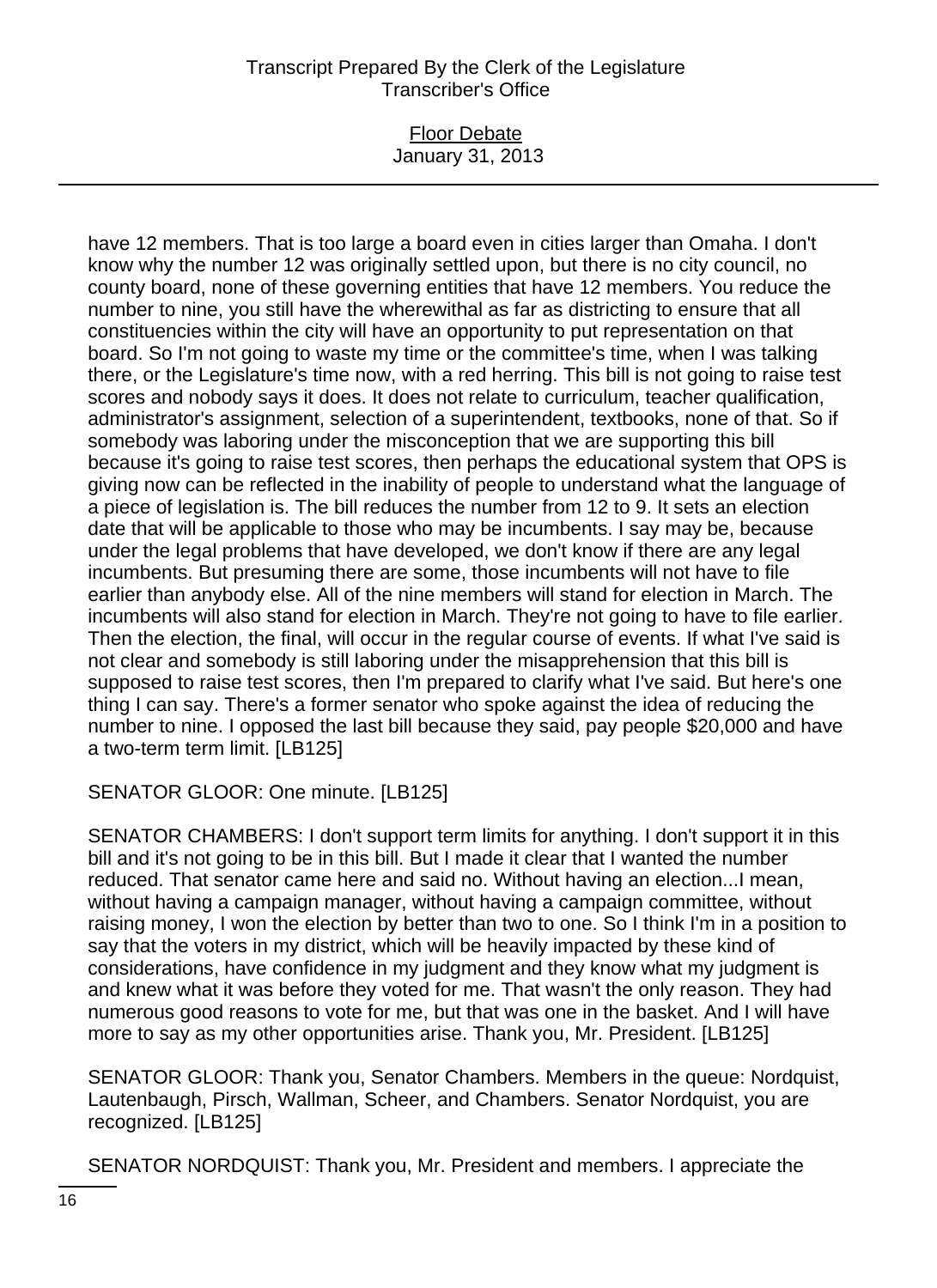## Floor Debate January 31, 2013

acknowledgement that this bill likely will have little impact on academic achievement. I stood in strong opposition to the similar legislation that was introduced...there was...we debated last year on this floor, and since that time, certainly my concerns of the accountability over Omaha Public Schools has grown. One of the issues that I brought forward this year, LB274, is to create greater transparency when it comes to the compensation of superintendents around the state. There was a large outcry in Omaha, certainly among my constituents, about retirement packages that were given and the lack of transparency and even a lack of understanding among the board members of what was in that package and what that amount amounted to. So, hopefully, we can add transparency there. You know, I think Senator Lautenbaugh comes with genuine concern for Omaha Public School students. Certainly his students serve there and I think he comes with a concern to create greater accountability. And I stand this year in support of an agreement to move to nine members and to work out a map that fairly represents everyone within OPS because I share those concerns about accountability. Will this solve it? I don't know. Hopefully, but I can't quarantee that. The one issue though, I think we've heard a lot from...maybe not necessarily people in this body but other elected leaders in our state going after Omaha Public Schools about their academic achievement, pointing fingers. And I handed out a chart I think that very much makes a powerful statement comparing free and reduced lunch population of many of the schools in the metro area compared to their 3rd and 11th grade NeSA reading results. And you can see the very clear indirect correlation between that. And I don't point that out to try to justify the achievement gap or to say that we should create lower expectations for high poverty schools, but rather to point out the fact and to bring awareness to this body that we need to have a firm understanding that kids in high poverty areas need greater supports and we need to quit pointing fingers, quit waiting for Superman, and actually take action. What impact do you think it has on a child when they live in substandard housing or in a very unstable housing situation where they have multiple moves, where their parents are working long hours at low-wage jobs, who can't access healthcare, to have lack of safe places, to have recreation, have exercise, when they don't feel safe in their neighborhoods, when they don't know where their next meal will come? That all has an impact on academic achievement. There's no question that it does. And the only reason I handed out this chart and talk about this is because it's going to be a long session and a lot of important issues are going to come up. And we can either continue to sit back and point fingers about academic achievement or step up and take action to move it forward. I appreciate, as I said, Senator Lautenbaugh's genuine concern for the kids in OPS. I am going to support this bill once...on General File with the understanding we're going to continue to work on a finalized map, and once we come to an agreement on that, certainly will support it going forward. And I'm hopeful that this will move us towards greater accountability for Omaha Public Schools, but we cannot take our eye off the ultimate goal here and that's ensuring that we are getting kids into our school system that are prepared at kindergarten, that are ready to learn at kindergarten, and we support them all the way through to high school graduation. Thank you, Mr. President. [LB125 LB274]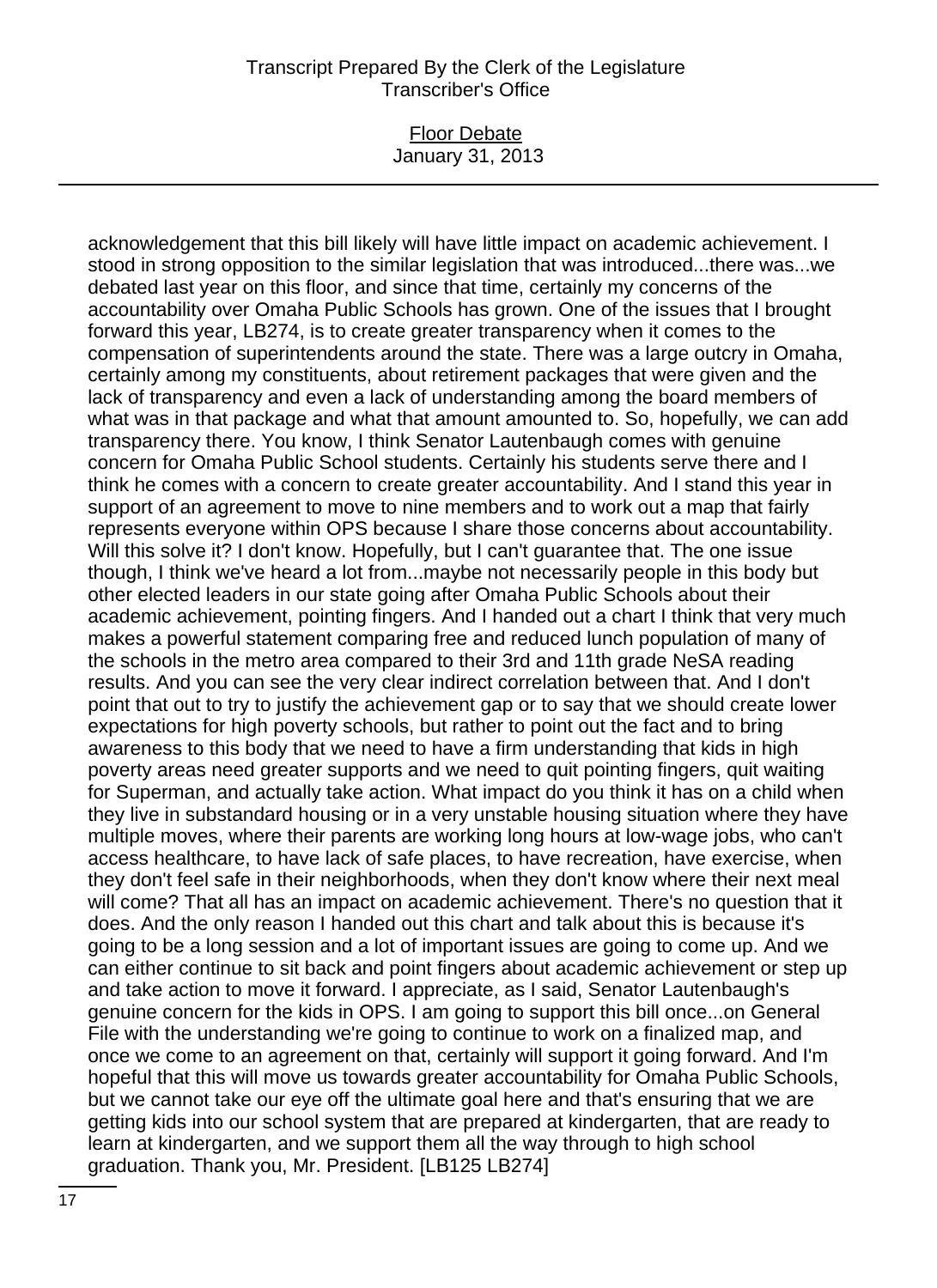SENATOR GLOOR: Thank you, Senator Nordquist. Senator Lautenbaugh, you're recognized. [LB125]

SENATOR LAUTENBAUGH: Thank you, Mr. President and members of the body. And some of this is going to sound like it's a closing, I guess, and it's not meant to be, but I do want to explain some things that I think are worth pointing out that I did not point out at the beginning. I usually joke when I show up to committee and I have no proponents and no cosponsors that, well, I like to work alone. But I have not worked alone on this. Senator Chambers is one of my cosponsors. Senator Avery, the Chairman of the Government Committee, is one of my cosponsors, Senator Ashford, Senator Murante. And this...I think that says something because some will be concerned and say, well, what are your true motives here? Well, my contracts professor used to say, when you hear hoof beats, don't look for zebras, assume it's horses. I mean, sometimes things are what they seem to be and what we stand up and tell you they are. And I think if you look at the people involved in this, there have been some...although I should point out, outside of the body, the feedback on this has been overwhelmingly positive for me. The committee hearing, we did not have members of the public coming down going, what are you guys thinking? We had some school board members and a few others, but there was not a voter outcry, not a citizen outcry saying, my gosh, how can you contemplate this? The feedback I get is, why have you waited so long to do this? But I think it's important to look all who is involved here. And if you don't trust why I'm doing something, maybe you can trust why Senator Avery is doing something. And if you don't believe Senator Chambers' legal analysis about whether or not the board exists, maybe you can believe the county attorney's analysis up in Omaha as to whether or not the board is real. And I would submit to you that that's not a coalition of people that you can ascribe one set of partisan motives to, to say the least. It's kind of a broad spectrum of people who have come together to address a very serious concern and what, I think, can only fairly be described as a malfunctioning board. So I thank Senator Avery for his hard work. I thank Senator Chambers for his support and Senator Ashford, Senator Murante, and many of you others. I mean, I've...as Senator Nordquist alluded, there were concerns about whether or not the map took into account the interests of some communities. And I was here until 10:00 last night tweaking the map to try to get it just so in, basically, the southeastern part of the district to make sure that we take those concerns into account, because this is going to be something that I believe will go forward and it's important we do it right. I've had many discussions with Senator Harr and Senator Mello about their concerns on the bill and how to make it better. And I feel, without speaking for others, that the opposition to this has kind of gone away, especially with the reality on the part of the district, I would submit, that they've got a real problem here that this is a way to address, and it has to be done now, at long last. So I would urge you to look at, you know, who I've been fortunate enough to have assisting me with this and draw your own conclusions as to why this is happening and where it's going. And again, please don't ascribe motives beyond what we're telling you. Just look at who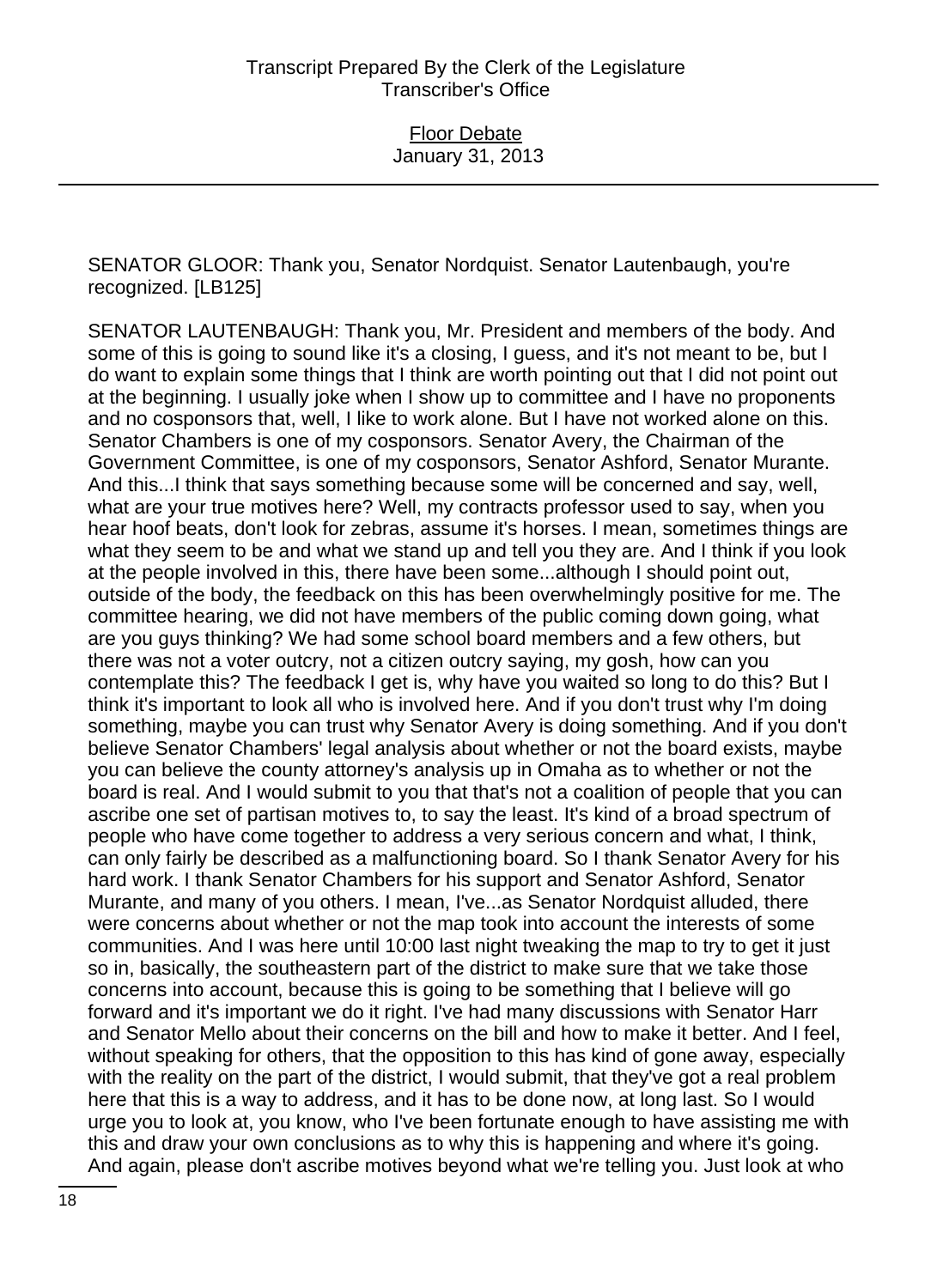is doing it and ask yourselves why would all these people be working together towards this common goal if not for the very reasons we're giving you on the floor here today. And I would again appreciate your support for this. And I'll yield the rest of my time to Senator Chambers. [LB125]

SENATOR GLOOR: Senator Chambers, 1 minute 38 seconds. [LB125]

SENATOR CHAMBERS: Thank you, Mr. President. Thank you, Senator Lautenbaugh. Members of the Legislature, I have volumes in my head of allegations I can make against OPS and document them without referring to documentation. That's not what I'm talking about today. That's not what the bill is talking about today, although along the way I will show you some of the dysfunctional things that this existing board has done. The question to ask, if you are going to ask one about the size of the board: Why should there be a board of 12 members when you don't have that size board governing anything else in the state? Who can say that a board consisting of nine members is too small to serve as a board of that school district? [LB125]

SENATOR GLOOR: Thirty seconds. [LB125]

SENATOR CHAMBERS: If you can persuade me of that fact, maybe you'll open my mind to other things that you're saying, but right now, I think the bill is very fine. Thank you, Mr. President. [LB125]

SENATOR GLOOR: Thank you, Senator Chambers. Thank you, Senator Lautenbaugh. Senator Pirsch, you are recognized. [LB125]

SENATOR PIRSCH: Thank you, Mr. President and members of the body. I do appreciate the conversation that's going on here today; and I appreciate Senator Chambers' comments that, as I understand them, that structurally it just doesn't make sense for any board to have that high of a number of members. I wonder if Senator Lautenbaugh might yield to a couple of questions I have, if... [LB125]

SENATOR GLOOR: Senator Lautenbaugh, would you yield? [LB125]

SENATOR LAUTENBAUGH: Yes, I will. [LB125]

SENATOR PIRSCH: With respect...there's a...I guess the feature of this bill that's been talked about most of all is the lessening of the number of members of the school board from 12 to 9. But there's another facet, is that correct, to the bill that deals with the election date? [LB125]

SENATOR LAUTENBAUGH: Yes. [LB125]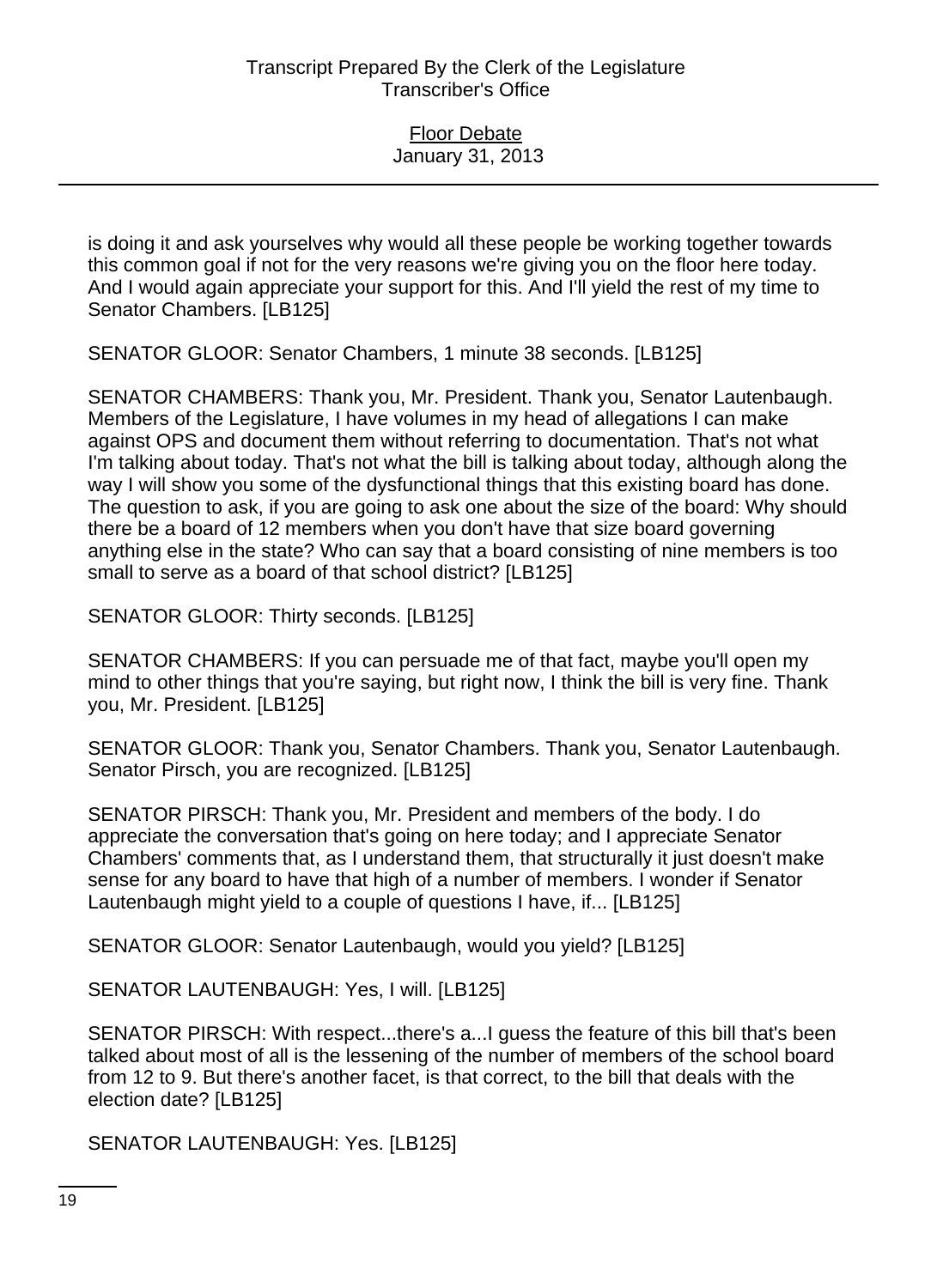SENATOR PIRSCH: Okay. And would the typical process, would that...as it exists today, that would be incumbents would have to file at an earlier date before challengers. Is that correct? [LB125]

SENATOR LAUTENBAUGH: That's correct. [LB125]

SENATOR PIRSCH: Okay. And we're...under the bill it would go away from that paradigm to everyone files with one filing date? [LB125]

SENATOR LAUTENBAUGH: I don't know if that's contained in the bill per se, but it's in Senator Harr's amendment that we'll be discussing pretty quickly here and I think that's probably a sound reason, there's sound reasons to do that, yes. [LB125]

SENATOR PIRSCH: Okay. And is that the structure that's used in other types of elections in the state, do you know? And if not, why are we utilizing this? [LB125]

SENATOR LAUTENBAUGH: Honestly, I think the justification for it is that, you know, this is a relatively short time frame. And just as surely as it would disadvantage anyone else to declare something by the middle of the month, we just thought it would be fairest, whether you're an incumbent or nonincumbent or hypothetical incumbent or whatever their status is. Everybody has the same filing deadline as March 1, just this one time, out of fairness and concern for the time frame involved. [LB125]

SENATOR PIRSCH: Oh, it would be a one-time deal, is that what I... [LB125]

SENATOR LAUTENBAUGH: Yes. [LB125]

SENATOR PIRSCH: Okay, not a permanent, lasting... [LB125]

SENATOR LAUTENBAUGH: No, this is not meant to change policy for this or any other board or entity on an ongoing basis. [LB125]

SENATOR PIRSCH: As far as elections in the future, it's just a one-time shot. [LB125]

SENATOR LAUTENBAUGH: Yes. [LB125]

SENATOR PIRSCH: Okay. That helped. And then with respect to the...could you comment a little bit. So there is this development whereby those who were seemingly elected in the last cycle were...by statute, there was a date under which they had to be sworn in and there's some...a matter of disagreement as to whether or not they are. Could you flesh that out a little bit? [LB125]

SENATOR LAUTENBAUGH: Sure. And this...I've alluded to this since the issue came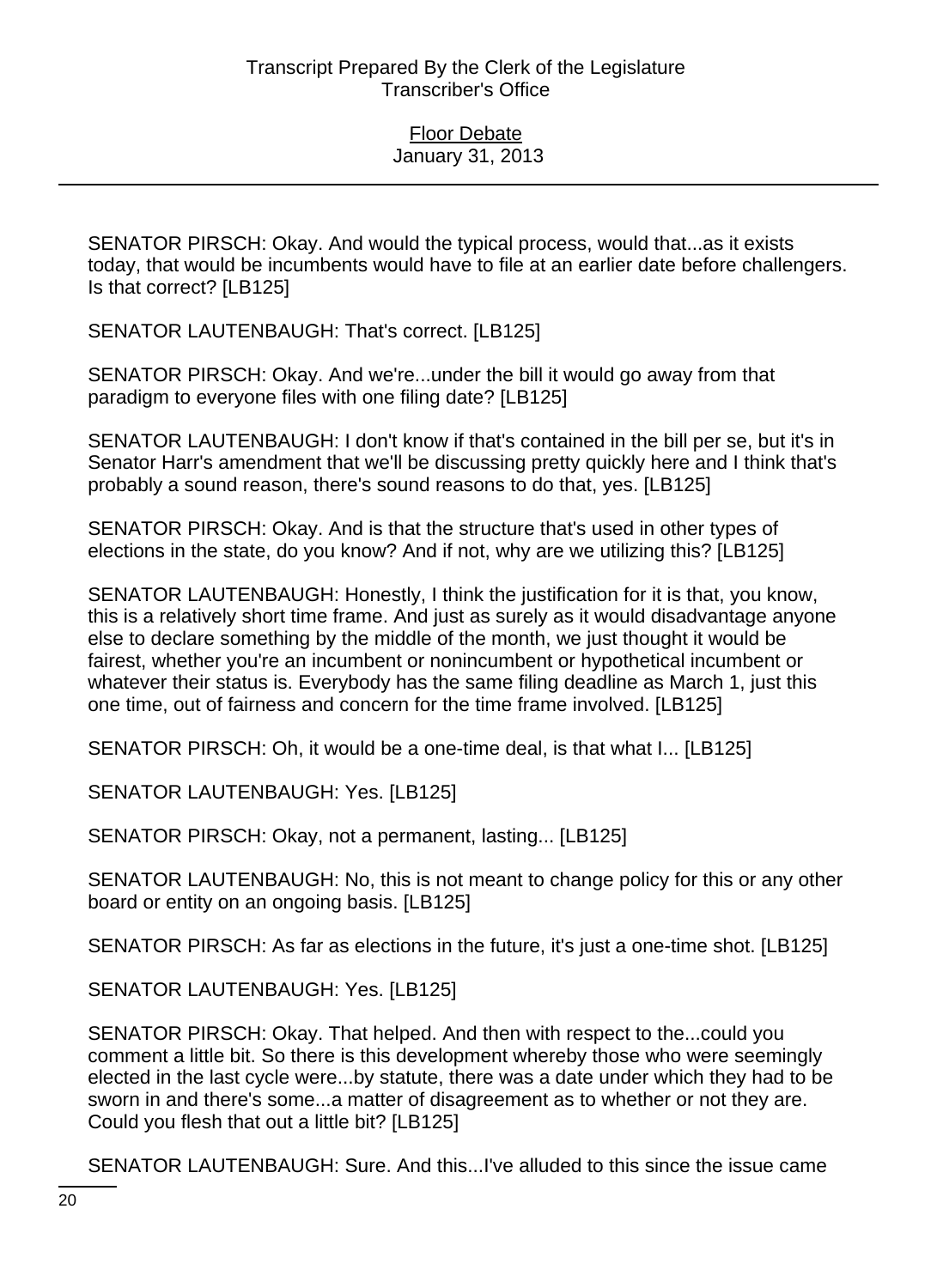### Floor Debate January 31, 2013

up earlier in the month and I think last...I think it was this Monday or last Friday, I don't recall for sure, but the County Attorney in Douglas County did announce that he was preparing legal action to bring what's known as quo warranto action, which is a term I remember from law school, but I don't think any of us have ever seen a quo warranto action being filed before, but it is how you challenge whether or not an elected official is properly...in that office properly seated. And there is a statute regarding Class V school districts, of which there is only one, that is very harsh but very clear regarding how you seat new board members, with a very specific deadline that was not met. And the statute just says, in any case where it's not met, the election is void and a vacancy is declared. Now usually the board would then just fill the vacancy. But because it affects half the board--there's only six left, arguably--that's not a quorum to fill the vacancy. But more to the point, I think the statute of limitations on such an action might be four years, and two years ago they did it wrong as well. So there's a real concern... [LB125]

SENATOR GLOOR: One minute. [LB125]

SENATOR LAUTENBAUGH: ...that the current six were not legally seated, and one of them has since resigned anyway. But the prior six from the 2010 election cycle also were not properly seated, so there's a real concern that the board really is in limbo right now, as a matter of fact. It's not clear if actions they take will be subject to challenge but there is certainly...a certain amount of uncertainty, a great amount of uncertainty because of that issue. [LB125]

SENATOR PIRSCH: Okay. Thank you. I'd yield the balance of my time to Senator Lautenbaugh should he have any comments. [LB125]

SENATOR LAUTENBAUGH: I'll waive. [LB125]

SENATOR GLOOR: Thank you, Senator Pirsch. Thank you, Senator Lautenbaugh. Members in the queue: Wallman, Scheer, Chambers, Bolz, Price, Karpisek, and others. Senator Wallman, you're recognized. [LB125]

SENATOR WALLMAN: Good morning, Mr. President, members of the body. Here we go. I talk to people, smaller government. What are we trying to do to Omaha? Put their school board from 12 to 11 or 9, whatever we're going to do. I don't see why this is necessary, and I'd like to ask Senator Lautenbaugh a question. [LB125]

SENATOR GLOOR: Senator Lautenbaugh, would you yield? [LB125]

SENATOR LAUTENBAUGH: Yes. [LB125]

SENATOR WALLMAN: Thank you. Now in all these board meetings, do you have legal counsel there, do you know? [LB125]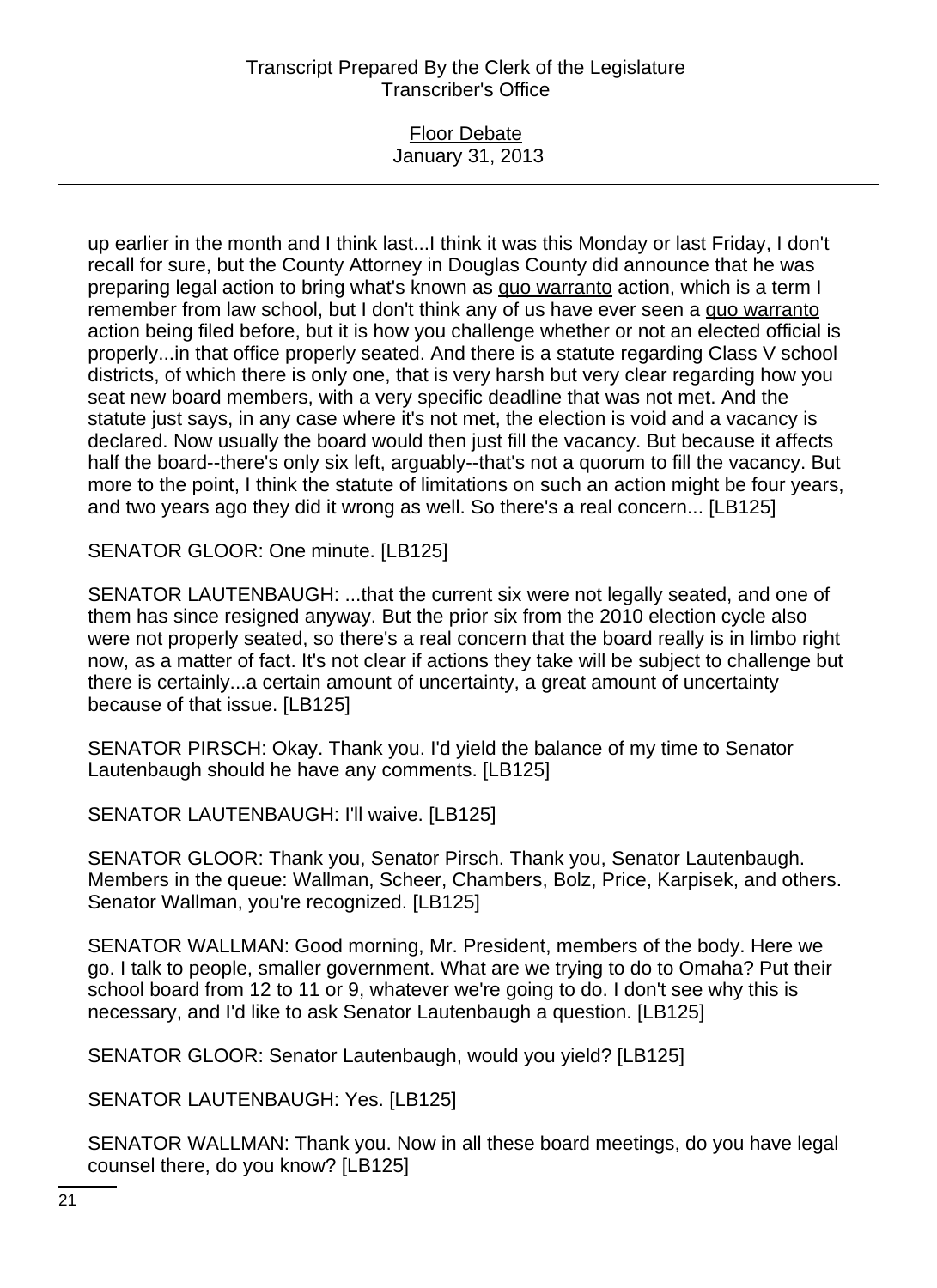SENATOR LAUTENBAUGH: I believe they do. [LB125]

SENATOR WALLMAN: Okay. It looks to me like there's some fault here with somebody. And so because they didn't do it legally, now we're supposed to straighten it out here. And that's not about educating students. It's not about spending money the right way. We'll probably spend some time in here. And as a former school board member, if my district was told to downsize two or upsize two, there would be a lot of discussion and a lot of anger because people care about kids. And Omaha has tremendous diversity, and I'm sure that was set up that way because of all the diversity in their cultures. So somebody had a representative on the school board from their culture. And look at how many languages they have. And I've got a cousin that teaches in Omaha and they have a lot of issues. It's not just about the school board. It's about all the languages and if you don't know the language, it's tough to teach a little kid. So where are we going here? I have no idea. But I hate to pass a bill in here to regulate schools any more than they are. Thank you, Mr. President. [LB125]

SENATOR GLOOR: Thank you, Senator Wallman. The Chair recognizes Senator Scheer. [LB125]

SENATOR SCHEER: Thank you, Mr. President. Would Senator Chambers yield to a question, perhaps? [LB125]

SENATOR GLOOR: Would you yield? [LB125]

SENATOR CHAMBERS: Yes. [LB125]

SENATOR SCHEER: Senator Chambers, I know I'm going to ask a question that several of us without... [LB125]

SENATOR CHAMBERS: Just one thing, would you speak in your mike so I can hear you? [LB125]

SENATOR SCHEER: Sure. [LB125]

SENATOR CHAMBERS: Thank you. [LB125]

SENATOR SCHEER: I'm going to ask you the question I think is on a lot of the minds of people that I've talked to on the floor in relationship to the size change. And I agree this bill is exclusively about changing the size of the board from 12 to 9. And I don't have the institutional knowledge or the knowledge of Omaha School District, and your comments is on its dysfunctionality. And make...and I'll make an assumption that may not be the case, and we don't have to assume that, but if we had the elections and nine of those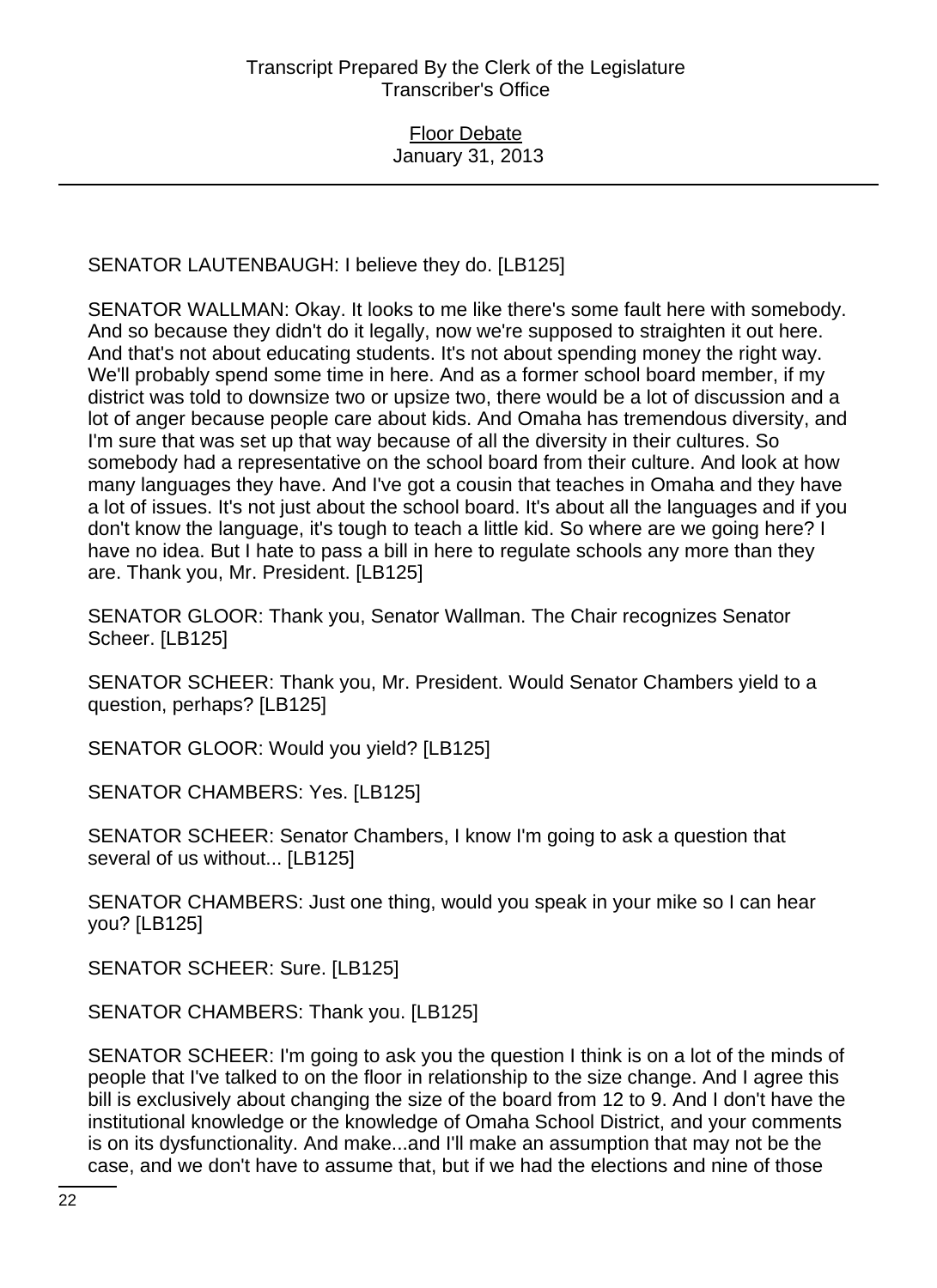that are elected are nine present board members that are there either illegally or legally, can you give examples of the dysfunctionality of how that board in its current state was not able to work, versus reducing that to nine and assuming that perhaps those nine may be nine of the same people that are involved in its operation now? [LB125]

SENATOR CHAMBERS: Senator Scheer, I don't know precisely what you're asking me. Are you asking me, will any change occur if the nine elected would be among those who are already on the board? Is that the question you're asking me? [LB125]

SENATOR SCHEER: Well, not necessarily. What I'm trying to find out...we'll assume then we have nine new members. I guess it's not important who they are. But can you show me how the change from...I'm having difficulty finding how the change from 12 to 9 will... [LB125]

SENATOR CHAMBERS: Makes a difference. [LB125]

SENATOR SCHEER: ...will make a difference in its operational ability. [LB125]

SENATOR CHAMBERS: All right. There have been serious problems. For example, the existing board is not even willing to allow consideration of hiring a new or different legal counsel. In the past five years I think, that firm has billed OPS for \$13 million. And when a member wanted to have consideration given to whether or not a change could and should be made, the then-president of the board put the kibosh on that, said that she would appoint a committee. They wanted to go into Exec Session, the vote was 6-5 to do so, because the information was not desired to be put before the public. When that committee came back that had been handpicked by the now-resigned member of the school board, they just said, well, now is not the time to change firms, we got a lot to do so we're going to keep the same firm. There was no consideration given to making a change. If you got rid of 3 of the members, if 12...let's say all 12 are incompetent, you would reduce the incompetency by 3, whatever percentage 3 is of 12, and if there are four 3s in 12, you'd reduce it by 25 percent. And there are other issues. The public does not feel that they get a serious hearing when they come before the board because decisions are taken by the superintendent and the board rubber stamps what that superintendent tells them. When there was a problem of serial sexual assaults at a middle school, and the officials and board members and employees who knew about it did not report it to the law authorities, as the law says, and the principal put two of the girls who complained out of school and called them liars. [LB125]

SENATOR GLOOR: One minute, Senators. [LB125]

SENATOR CHAMBERS: A formal vote was taken by the school board to endorse the way the matter had been handled by the employees, because the superintendent told them, don't make any changes, leave everything alone. But the two girls who were put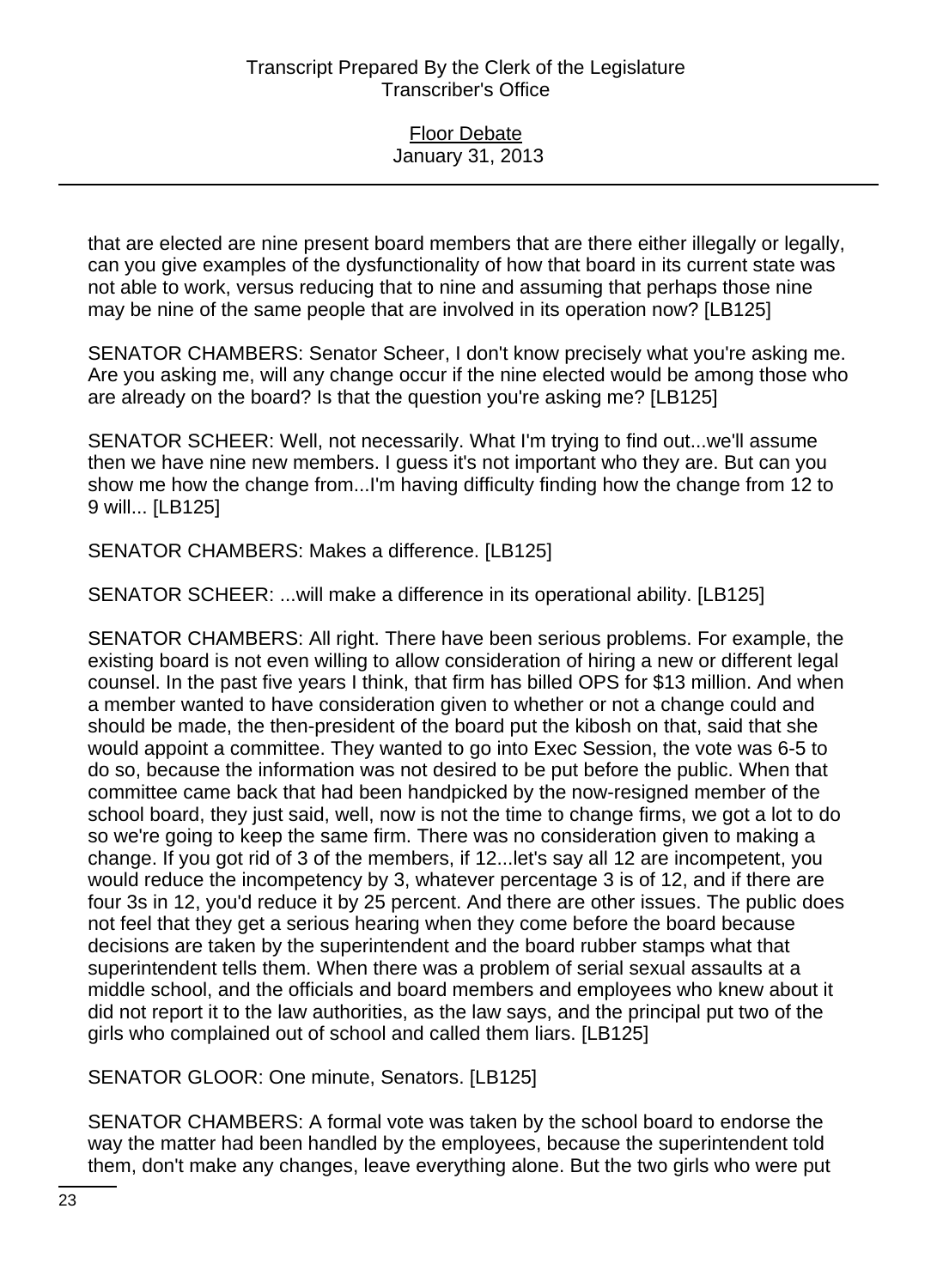out of school, as lawyers by the principal, had charges which became felony charges by the county attorney. This is just one example of a very serious matter showing how the board voted formally in a way that was not only irresponsible, it endorsed lawlessness. [LB125]

SENATOR SCHEER: Thank you, Senator. My concern is, as you put it, if we reduce 12 incompetents to 9 incompetents, you've reduced it by 25 percent. I understand that. But you still have nine incompetents, based on your analogy. I'm just wondering if you still have that makeup. [LB125]

SENATOR GLOOR: Time, Senator. Thank you, Senator Scheer. Senator Chambers, you are next in the queue. [LB125]

SENATOR CHAMBERS: Mr. President, members of the Legislature, an election is like rolling the dice; you get what the people vote for, but they vote for it knowing what they're voting for. There has been enough discussion in the media and in other forums in Omaha for people to know what is going on. Senator Wallman said he has no idea where we're going. Well, we who are involved do have an idea and we're presenting the idea. So when the vote comes in, if nine people elected comprise members currently on the board, that's what the people decided. But they need to have the opportunity to do so. And Senator Scheer asked me a mixed question. So he might can ask it to me again, but here is what I want to keep focusing on. There is such a legal morass in Omaha right now that it's easy for Senator Wallman and other people who might have strings in OPS's hand pulling on them. That board, the six who were elected were illegally done so. Their election is void. Their seats are vacant. Under existing law, a majority of the remaining board members appoint replacements. The board consists of 12; 6 are not qualified. You have six left, you have no majority. There can be no appointment, if you leave it the way it is now, of those six members. So the Secretary of State would probably have to call a special election. We don't even know for sure what will result from any of that. What this bill gives us the opportunity to do is not try to resolve all of these problems created by the existing school board and that Baird Holm law firm, which, by the way, never warned those school board members that you're about to go over a cliff; your elections will be void. That firm missed it. Thirteen million dollars in five years and they can't advise their client on something as clear as this. We cannot resolve all of that here. We should not attempt to resolve it all here. What we're doing is something that is responsible. We're reducing a size of an unwieldy board to a more manageable number. We are setting up an election which will not entail all of the kinds of things I've mentioned where you have to have some people who may have been legally elected or maybe not, trying to figure a way to put six people into seats which are now vacant. It could boggle your mind if you tried to follow each one of those legal trails to where it would carry you. That's why I don't want to go into deeper detail about that, but I will if somebody asks me. I want to focus on what this bill does. Senator Scheer has not stood here and said that 12 members constitute a reasonable number.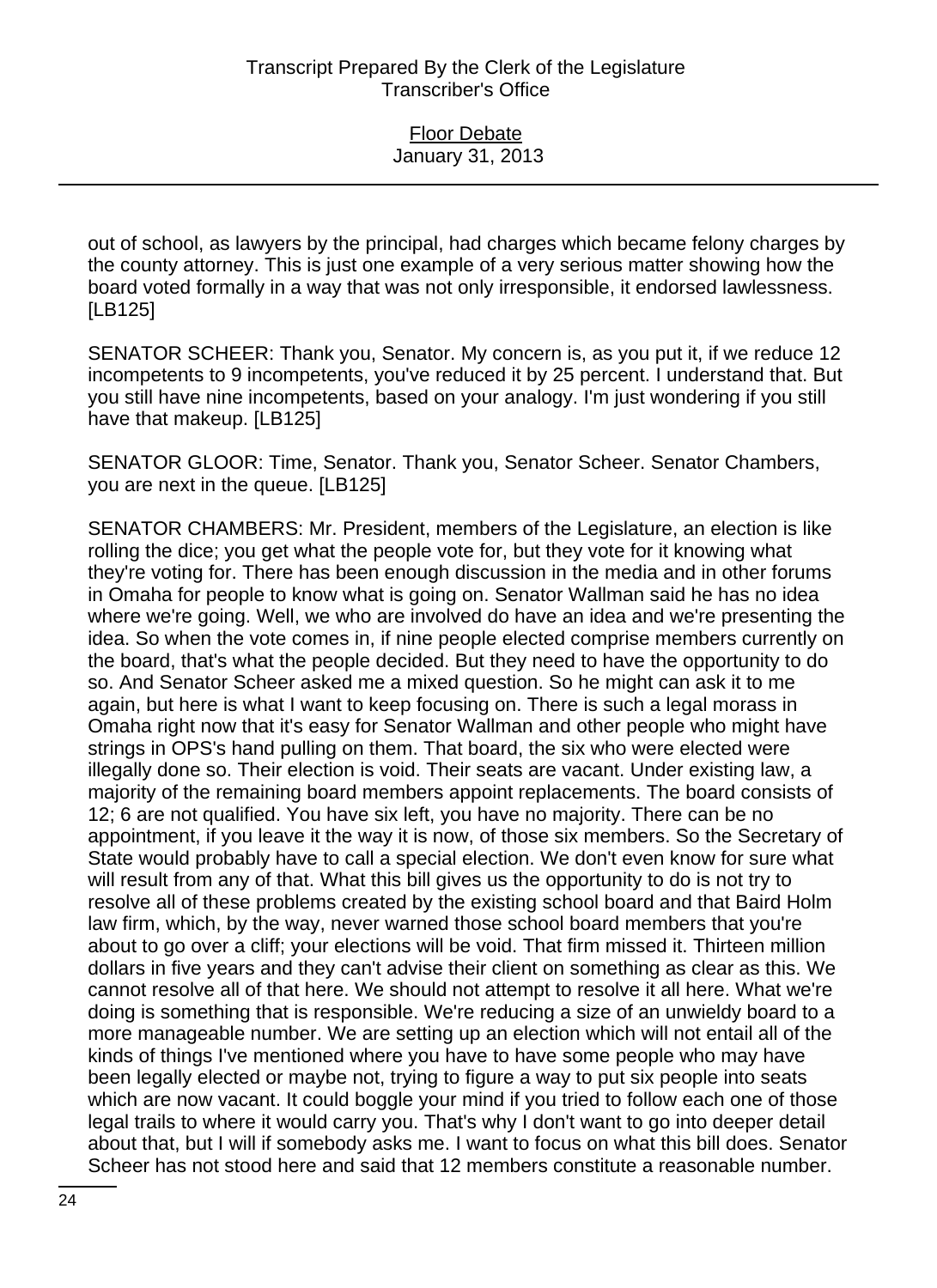Senator Wallman talks about if they reduce this board by 2, how upset the people would be, but he didn't say that there are 12 members on his board. People need to think. And they need to think in a nuanced way. And if you don't know about it, be quiet. But you don't have to be. But when you speak, I'm going to address what you say and show how it's irrelevant, incompetent, and immaterial, quoting Hamilton Burger when he's confronting Perry Mason and makes an objection. [LB125]

SENATOR GLOOR: One minute. [LB125]

SENATOR CHAMBERS: But we're all adults. This is a very serious issue. And I'm showing constraint by not going into all the things of poverty, racism, improper assignment of teachers; I'm focusing on what the bill says. I want somebody to stand on the floor who might be opposed to this bill and show me where 12 members on the board has created a result that is acceptable which can be traced to the fact that there are 12 members. Now I can argue that the fact there are 12 makes the board so unwieldy that in and of itself creates problems. And nobody can go to the number of any other governing body in the state and say, well, Ernie, you're wrong because we've got 12 members over here on this board and on that board and they're doing all right, so the number means nothing. I don't want to let you get away from the issue. I'll answer any question you ask me, but I will bring it right back to what the bill... [LB125]

SENATOR GLOOR: Time, Senator. [LB125]

SENATOR CHAMBERS: ...says, because that is all we're voting on. Thank you, Mr. President. [LB125]

SENATOR GLOOR: Thank you, Senator Chambers. Senator Bolz, you are recognized. [LB125]

SENATOR BOLZ: Will Senator Lautenbaugh yield to a question? [LB125]

SENATOR GLOOR: Senator Lautenbaugh, would you yield? [LB125]

SENATOR LAUTENBAUGH: Yes, I will. [LB125]

SENATOR BOLZ: Senator, in general, I believe that it's good practice in democracy when those who are directly impacted by a decision-making process can have a voice at the table. And I see in this bill that you are removing the student member from the school board. Could you explain to me why you made that decision? [LB125]

SENATOR LAUTENBAUGH: It was suggested to me as a committee amendment, and I honestly...especially at a board this size and the complexity of issues they're dealing with, I don't see the point in having that member. It's my own personal preference,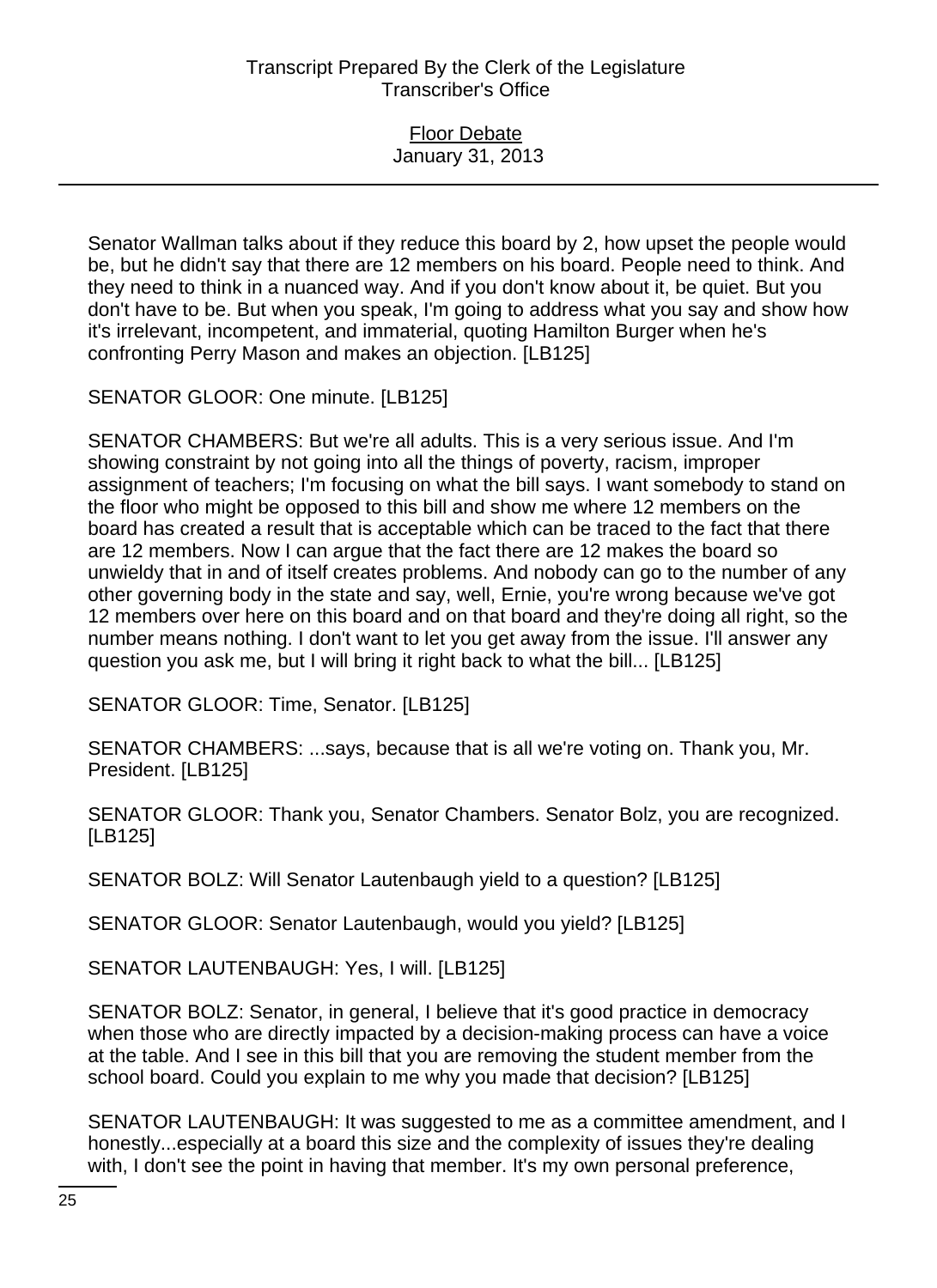nothing more. [LB125]

SENATOR BOLZ: Senator, is part of your intention in bringing this bill to provide greater accountability within the school board? [LB125]

SENATOR LAUTENBAUGH: Yes. [LB125]

SENATOR BOLZ: And do you think that providing a person, to whom those folks are directly responsible, a voice at the table could perhaps create additional accountability? [LB125]

SENATOR LAUTENBAUGH: Well, I don't think the board hurts for feedback, and I think we're trying to...from students especially. But I think we're trying to apply a principle that it's good to hear from your constituency and the people that are governed should be a part of it, to people, because of their age, that might not be, necessarily, such an overarching concern, as if we were talking about whether or not the OPPD board should have...be elected from the citizenry that is part of OPPD. We had discussions years ago about how to try to increase voter turnout--I don't mean to get far afield--and someone suggested that maybe we should let teenagers vote on like school board issues so they would get in the habit of voting. And I thought that was a disastrous idea and it went nowhere. So I'm not saying that this board would not benefit from feedback from students. I just don't see the need for a specific student member. I have to tell you, that particular issue is not a passion of mine either way. It's just one of the changes that came in the amendment. [LB125]

SENATOR BOLZ: Thank you, Senator. [LB125]

SENATOR GLOOR: Thank you, Senator Bolz. Thank you, Senator Lautenbaugh. Senator Price, you're recognized. [LB125]

SENATOR PRICE: Thank you, Mr. President, members of the body. Well, we have before us an opportunity to talk about something that consumes a lot of time for everybody. Education is the constitutional requirement by which we are gathered. We're here to take care of education and a budget, so it's important that when we deal with these things we talk about it. But we must also show some restraint, because there are many education issues out there that go pretty far afield. Now as a member who represents a part of OPS District, I felt it was appropriate to make commentary. The first thing is to be sure that the school districts are doing their jobs, inasmuch as there are wonderful students coming out of the districts. We have students who are winning very prestigious awards, who are scoring high on aptitude tests. I am fortunate to have been the father of a couple of them and I do credit it to the school districts. It was nothing of my doing. However, in the course of all this, the discussion gets somewhat muddied, as Senator Chambers had said, and we see that there is a discussion of poverty, we see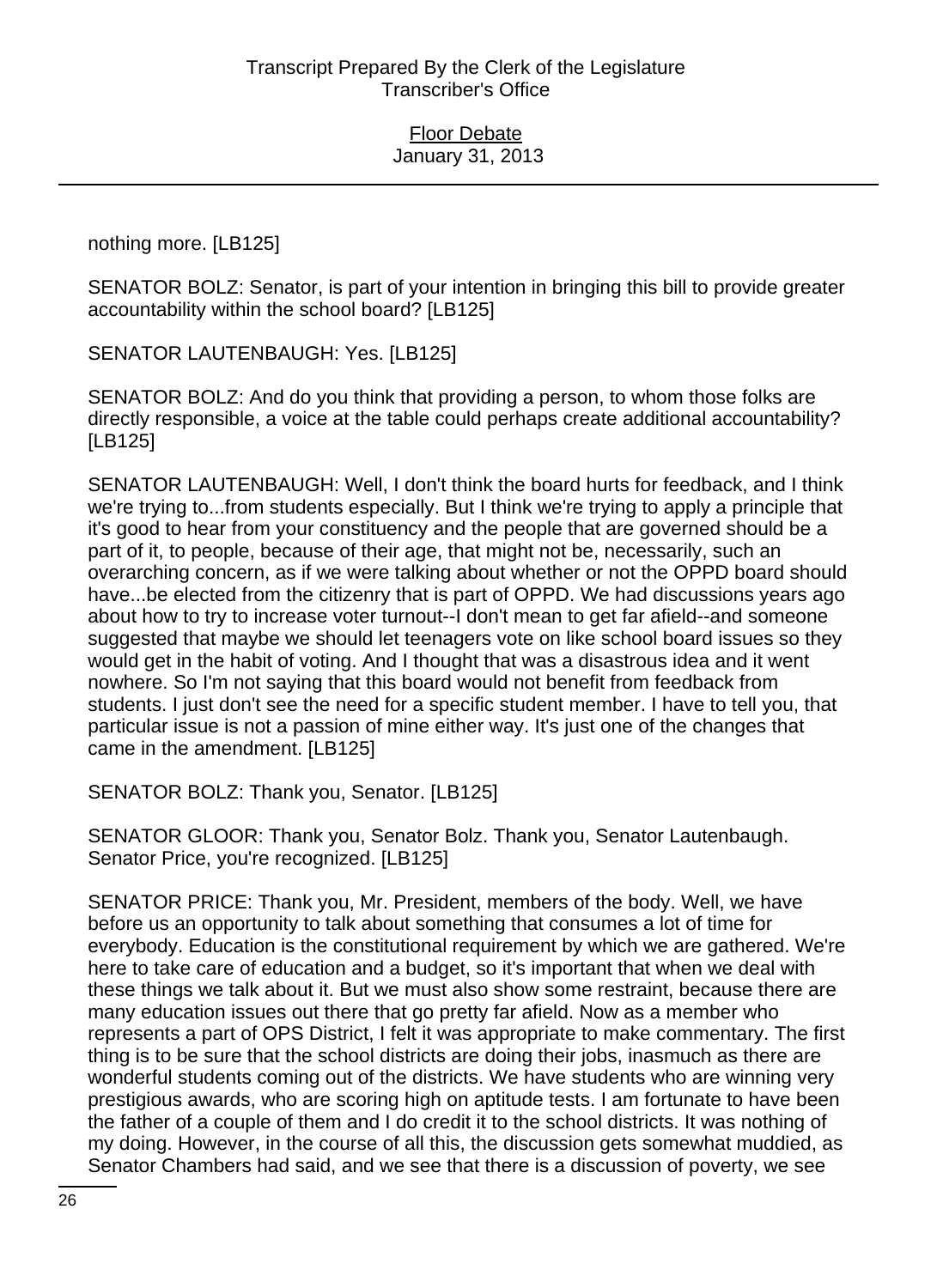### Floor Debate January 31, 2013

there is discussion of so many environmental factors that go beyond the classroom. And I begin to wonder how much more do we lay at the feet of educators? How much more burden do we put on the education system that is beyond the scope of their formation, why they exist? When we look at school, we think it is so important...I would say 60 percent of our budget goes to education, as it should. And we create school districts that can be created within a community to represent those community needs. And when they became out of balance, we had state aid to equalize. And some would say we have problems with that even. And when further issues were identified where school districts could not meet the needs, we created ESUs, educational service units, to combine resources to meet the needs. We have a State Board of Education to oversee and to orchestrate and to ensure. And as you all know, we are fortunate to even have a Learning Community where 11 districts are thrown together, thrust together, to ensure the capabilities and the needs are there for our students. Inasmuch as all that is there, now we address this board. And we hear, as it was said by Senator Chambers, the red herring on the board's side is that there is no data which would suggest a smaller board is more efficient. And we can't deny that. But we can at least anecdotally admit that the current one has not worked as well as one would have hoped. When we look at the contracts and we look at the things that have gone on, have been talked about, and the budget and administration, when we look at some of the outcomes, it hasn't worked. So moving to a different size board, doing things differently seems to be warranted. And, obviously, because of the pending legal situation, I guess, you know, we're going to be forced to do it. But again, let's not get lost and throw the baby out with the bathwater, so to speak, and say, all things are bad. There are great things that happen in OPS. And I think that we need to make sure that we don't lose sight of that and we address the issue at hand, and that is we...we're talking about the board size. It hasn't worked as well. It seems to work everywhere else when the boards are smaller. It hasn't worked here. And I will be supporting this bill and watching it as we amend it... [LB125]

SENATOR GLOOR: One minute. [LB125]

SENATOR PRICE: ...and make it go through. Thank you very much, Mr. President. And I would encourage all members to keep a perspective on this so that we don't get caught up in emotional debate. Thank you. [LB125]

SENATOR GLOOR: Thank you, Senator Price. Senator Karpisek, you are recognized. [LB125]

SENATOR KARPISEK: Thank you, Mr. President, members of the body. As we've been over this the last couple years, I always wonder what the bottom line is. What do we really want? What are we getting at? And I know we're talking about incompetency of the board; we want the kids to do better. Of course we do. And I'm not going to defend OPS. I'm not also going to say what they've done wrong. In fact, I don't like these things coming up in front of the Legislature, but they have to. But it's really hard for those of us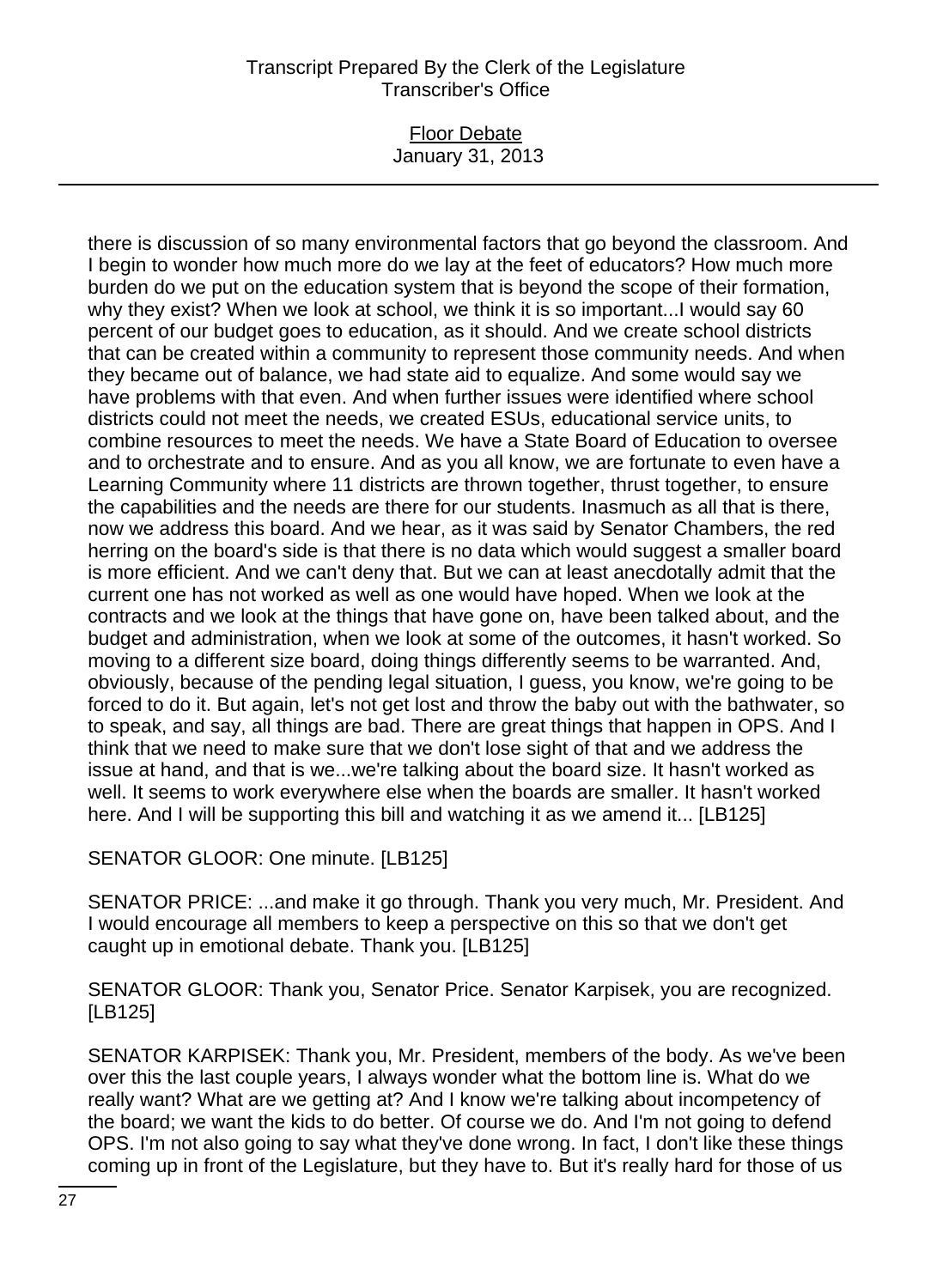### Floor Debate January 31, 2013

outside, outstate Nebraska, to be involved in these arguments. And again, we have to do it. And I appreciate Senator Lautenbaugh and Senator Chambers saying that things are wrong and things need to change. I don't know that just because we have, maybe, a solution that it's the right solution. Going from 12 to 9, I guess, seems to make sense to me, if that's what they think that they want. Maybe it's too big, but it's a lot of people too. My concern is the map. And I wonder if that's the bottom line. Now, I've been told it's not, but that is my concern. I also worry that just because we had bad people in there, we have elections all the time to get new people in. We don't like term limits here, necessarily; but now we're going to redo the board there because we don't like what they've done. Maybe that's what needs to happen. Again, I don't even like to be involved in it other than I do worry about if this is all about redrawing a map. Again, my good friends on the other side of this issue have said it is not. We need to do something different and it needs to get better. I did not support this bill out of committee. I don't think I can support it on the floor. But as we need to do here in the Legislature and work together, I would like to give Senator Lautenbaugh the remainder of my time. Thank you, Mr. President. [LB125]

SENATOR GLOOR: Thank you, Senator Karpisek. Two minutes and five seconds, Senator Lautenbaugh. [LB125]

SENATOR LAUTENBAUGH: Thank you, Mr. President and members of the body. I did want to talk a little bit more about the importance of the number itself because there have been questions raised on the mike and otherwise. Understand, the number is an actual problem. I mean, we can point to instances where a past superintendent was able to negotiate pretty much more authority than any other superintendent has ever had because he did not want to have 12 cooks in the kitchen with him, if you would. We've had superintendent candidates who weren't interested in having a 12-member board to answer to. When we had this hearing in committee, three of the current school board members came down in support of the bill to testify in favor of support of the bill, and the board itself was neutral. I think it speaks volumes when a board made up of incumbents, by definition, takes a neutral position on this. What does that tell you about how they feel about it? I was asked how the citizenry feels about this. And obviously, I haven't been polling; I can't answer that. I can only speak from my experience. [LB125]

## SENATOR GLOOR: One minute. [LB125]

SENATOR LAUTENBAUGH: Thank you, Mr. President. And thank you, Senator Karpisek, by the way. This is, by far and away, this change, and last year's version of it, have been the most popular things I have ever done just based upon the feedback I've gotten, whether we're talking comments, editorials, Public Pulse letters, e-mails. The opposition to this, historically, has come from members of the board and their family members, it seemed like, last time around. Even that's not here this time. I can't stress strongly enough the board was neutral and three members came down in support of the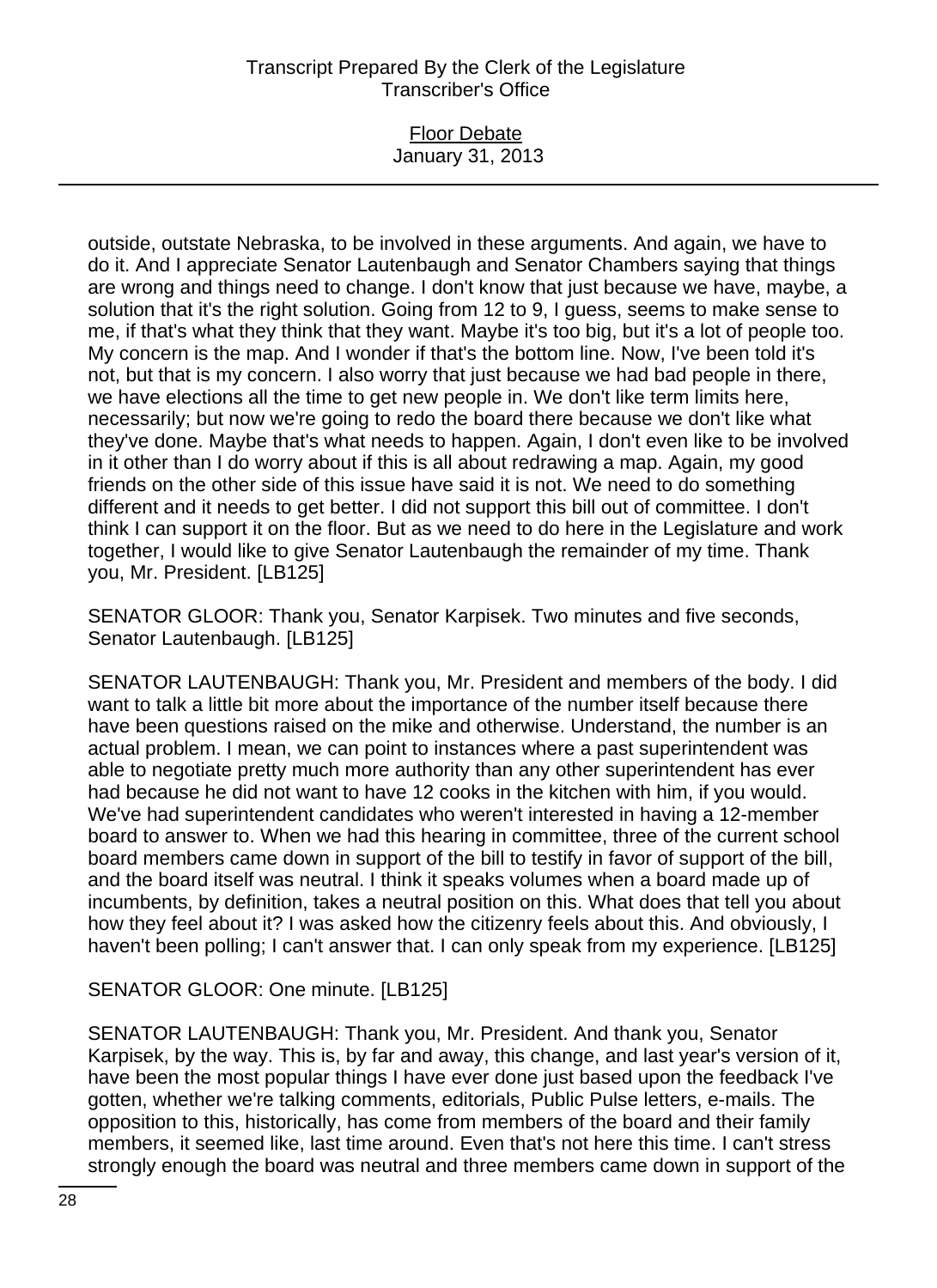bill. That's a watershed development when you're talking about a change of this nature for a board. The board is neutral; three members testified in favor. I think two testified neutral but with concerns that we've tried to address with Senator Harr and Senator Nordquist and, to a certain extent, Senator Mello talking about these issues. But even the board did not take a position in opposition to this. [LB125]

SENATOR GLOOR: Time, Senator. [LB125]

SENATOR LAUTENBAUGH: Thank you, Mr. President. [LB125]

SENATOR GLOOR: Thank you, Senator Lautenbaugh. Members in the queue: Crawford, Kintner, Kolowski, Pirsch, Lautenbaugh, Scheer, and others. Senator Crawford, you are recognized. [LB125]

SENATOR CRAWFORD: Thank you, Mr. President. I rise to alert the body to one concern in terms of representing the representation of the citizens and parents in OPS that happen to live in Sarpy County. So, as you look at the map, you'll see that part of District 3 lies in Sarpy County and it is the case that Sarpy County is not a jurisdiction that has spring elections. And so there will need to be...we need to pay attention to how we can make sure that elections are held there. And if elections are held in Sarpy County, it would be the case it would only be for this race, and that raises some issues as to the attention that the race would get in terms of voter education and voter turnout. And so in just a moment I'll ask a question of Senator Lautenbaugh to address that. But while I yield to him...before I yield to him, I'm going to put another question in the queue. There's been some discussion here about whether or not we would be usurping local control in terms of making this choice. And as I read the statutes and understand our rights and responsibilities as a body, it appears to me that it is the state Legislature that decides how many seats that we have in each school district of each class. So the statute lays out X number of seats in each class. And so it is...it is the state Legislature that decides whether or not a school district of this class should have 9 or 12, just as this body also makes decisions about how many seats that a school district of other classes will have; that that is in the state statute, and so that is something that we decide. And so I will yield my time to Senator Lautenbaugh to address the representation concerns for Sarpy County, and, if there is time left, if he wants to address whether or not I understand the statute correctly on that matter. [LB125]

SENATOR GLOOR: Two minutes, fifty-three seconds, Senator Lautenbaugh. [LB125]

SENATOR LAUTENBAUGH: Thank you, Senator. Thank you, Mr. President. Yes, you understand the statute correctly. And I tried to set that point out earlier. We are the only ones that can do this. OPS could not vote tomorrow to change their board size. There is no referendum in the city of Omaha that could be held, or extending down into the Sarpy County portions as well, that would change the board size. We are the ones that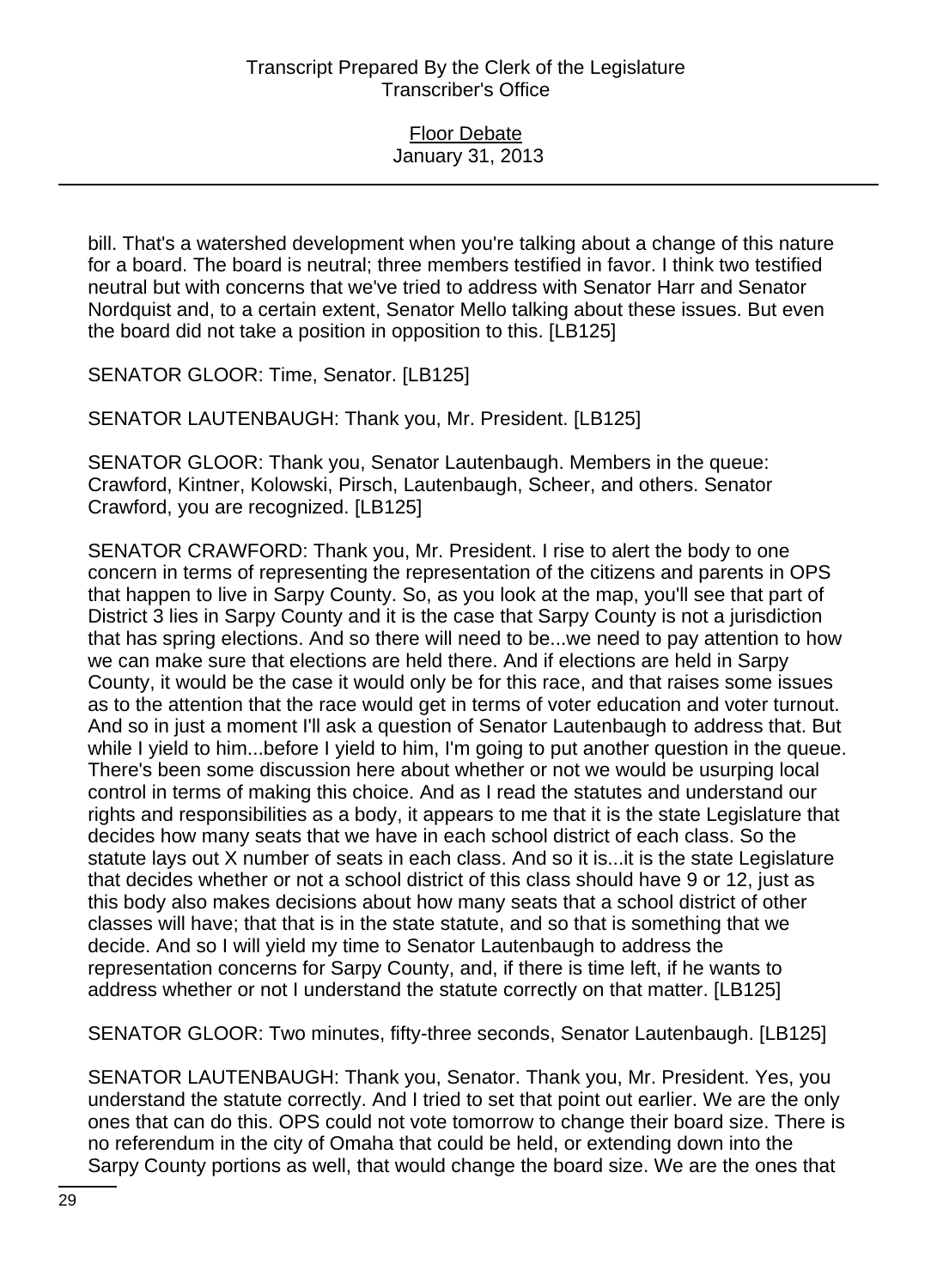## Floor Debate January 31, 2013

set that. And again, the reason for 12 seems to be kind of lost in the mists of time at this point. If Senator Chambers doesn't recall, nobody is going to recall why we have 12. But to the Sarpy County portion, it is true. And that's the area I grew up in, actually, Chandler Hills, just across Harrison Street, and that is part of OPS. I believe there are seven precincts in Sarpy County that are in OPS. I took pains...well, on the one hand, to make sure that they were all in one district again so that the interests of Sarpy County are all together, and two, to talk to the election commissioner there and say, hey, this is coming, we'll follow your normal precinct lines. This happens whenever Millard has a special election, too, which is kind of the same problem. There are precincts from Millard that are in Sarpy County, if you will. And there are just polling places set up in those precincts and the election takes place as it normally would. As a cost-saving measure, I think they may pool the ballot counting. I don't know if the Sarpy County Election Commissioner counts them or if they're printed in Douglas County to save costs, because the biggest part of the run is in Douglas County. But they do have a way of addressing that, because this comes up frequently with Millard issues and others. Thank you, Mr. President. [LB125]

SENATOR GLOOR: Thank you, Senator Crawford. Thank you, Senator Lautenbaugh. The Chair recognizes Senator Kintner. The Chair recognizes Senator Kolowski. [LB125]

SENATOR KOLOWSKI: Thank you, Mr. President, members of the body. It's a really important focus point I'd like to make and thank the senators for the comments that have been made concerning the question of raising test scores by the actions of this particular item before us at the current time. I thank Senator Chambers, Senator Nordquist, Senator Price, for their comments to that direction. And I think it's really important in our considerations that we examine the aspects of what we are really looking at for school improvement over time. School change, school reform, school improvement is all very challenging and very difficult work. As we examine the possibilities of the new three R's in our future, I hope we will concentrate very heavily on our discussions, after this particular discussion, and in other educational discussions about improved student performance being the center target of all that we should be doing as we examine school improvement. The three R's are of new concern to us, and those would be academic rigor, the relevancy of the culture and climate of a building, and the relationships--the teachers, the students, the parents, and the community that we'll be working with in our futures. So I hope the concentrated effort toward improved student performance will be the targeted area of concern rather than many of the periphery things we do spend our time on. And I thank you for that opportunity, Mr. President, and I yield my time. [LB125]

SENATOR GLOOR: Thank you, Senator Kolowski. The Chair recognizes Senator Pirsch. [LB125]

SENATOR PIRSCH: Thank you, Mr. President, members of the body. I wonder if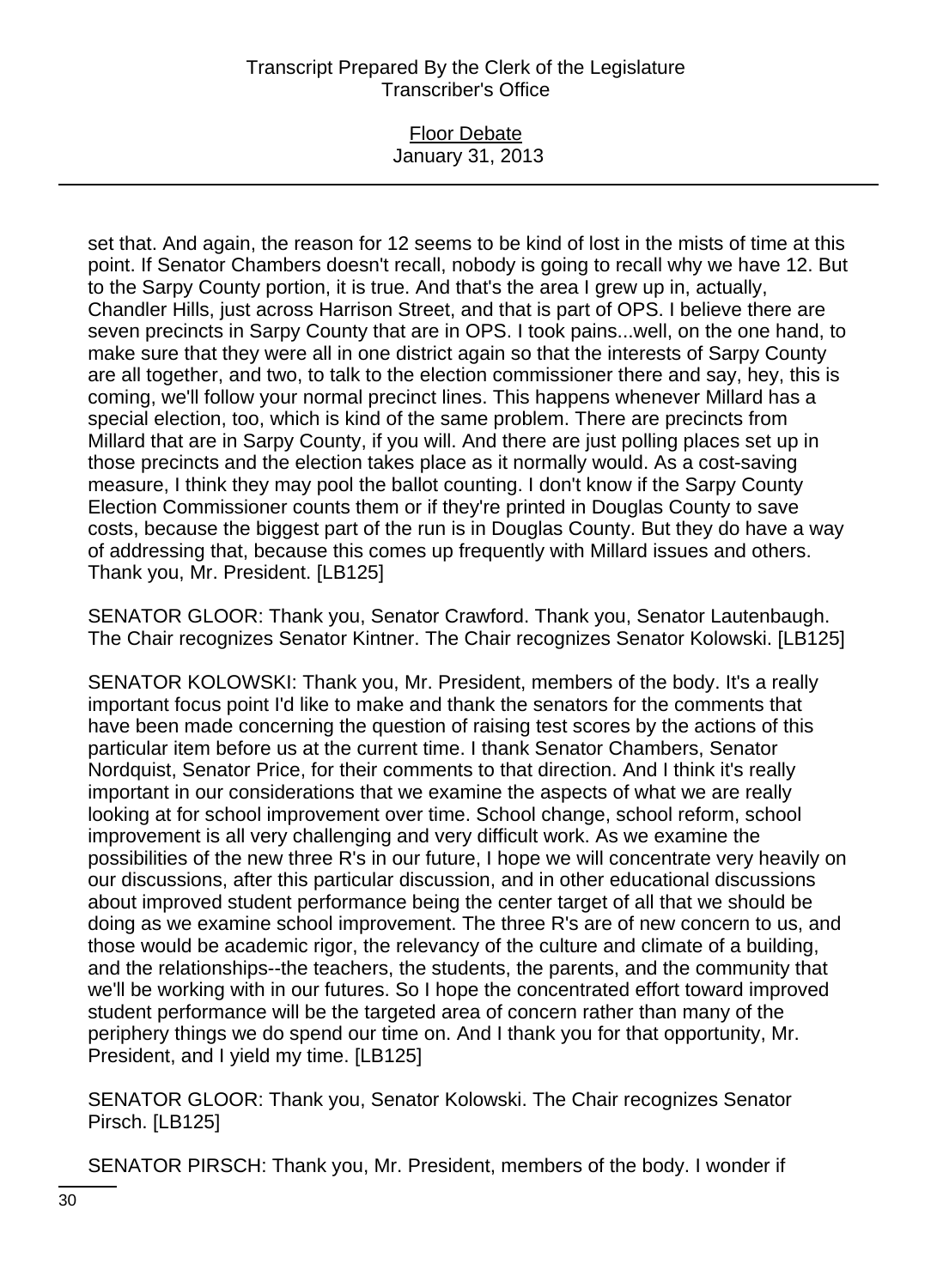Senator Lautenbaugh might yield to a couple of quick questions. [LB125]

SENATOR GLOOR: Senator, would you yield? [LB125]

SENATOR LAUTENBAUGH: Yes, I will. [LB125]

SENATOR PIRSCH: I do appreciate the conversation that is going on again and, towards continuing that, I wonder if you may...you submitted a...through the committee, a proposed...a map of new districts...since we're...under your proposal, it would scale it back from 12 to 9 districts. You also have a specific map, I understand, and I guess I'd just like to ask you, what...and you've had experience in drafting maps, but what principles or...did you use in drawing these revised lines, or what kind of guided your...the district lines as you drew them? [LB125]

SENATOR LAUTENBAUGH: Well, a lot of...thank you, Senator. There's a lot of ways to answer that. I did have some discussions with a couple members of the board about how it should be done. I've since had discussions with Senators Harr, Nordquist, Mello about some possible revisions in what I would call the southeast third of the map to improve it. But generally the principles are what you would pretty much expect them to be. We tried to draw compact, contiguous, kind of voter-friendly districts to the extent possible. In the northern part of the city, there is a majority minority district and one that is close to that. We tried...I tried, and we all tried, I guess, to preserve that community of interest so as not to dilute the influence of an existing majority minority district; so we took great pains in what are designated Districts 1 and 2 to bring that about. But otherwise, we did not, really, proceed with an eye towards where the incumbents reside. And there was a story in the media about, well gee, you put three incumbents against three other incumbents. Well, that's the result of the ironclad law of musical chairs, I would say. We've eliminated three seats, but those three people have to be somewhere. And so they will be running against other board members. One of them has already resigned, so that's not true in her case. But that was just unavoidable in the elimination of seats. [LB125]

SENATOR PIRSCH: Okay, thank you very much. [LB125]

SENATOR GLOOR: Thank you, Senator Pirsch, Senator Lautenbaugh. Senator Lautenbaugh, you are next in the queue. [LB125]

SENATOR LAUTENBAUGH: Thank you, Mr. President and members of the body. And it's always a fine line between explaining something clearly and belaboring a point. And we never know when we cross it until it's too late, probably. But I do want to make very clear, there are people who are saying, why are we doing this, I have concerns about this. Understand, the board itself now is neutral on this and we had testimony from board members in favor of it. The need is now great for them for this to proceed to clear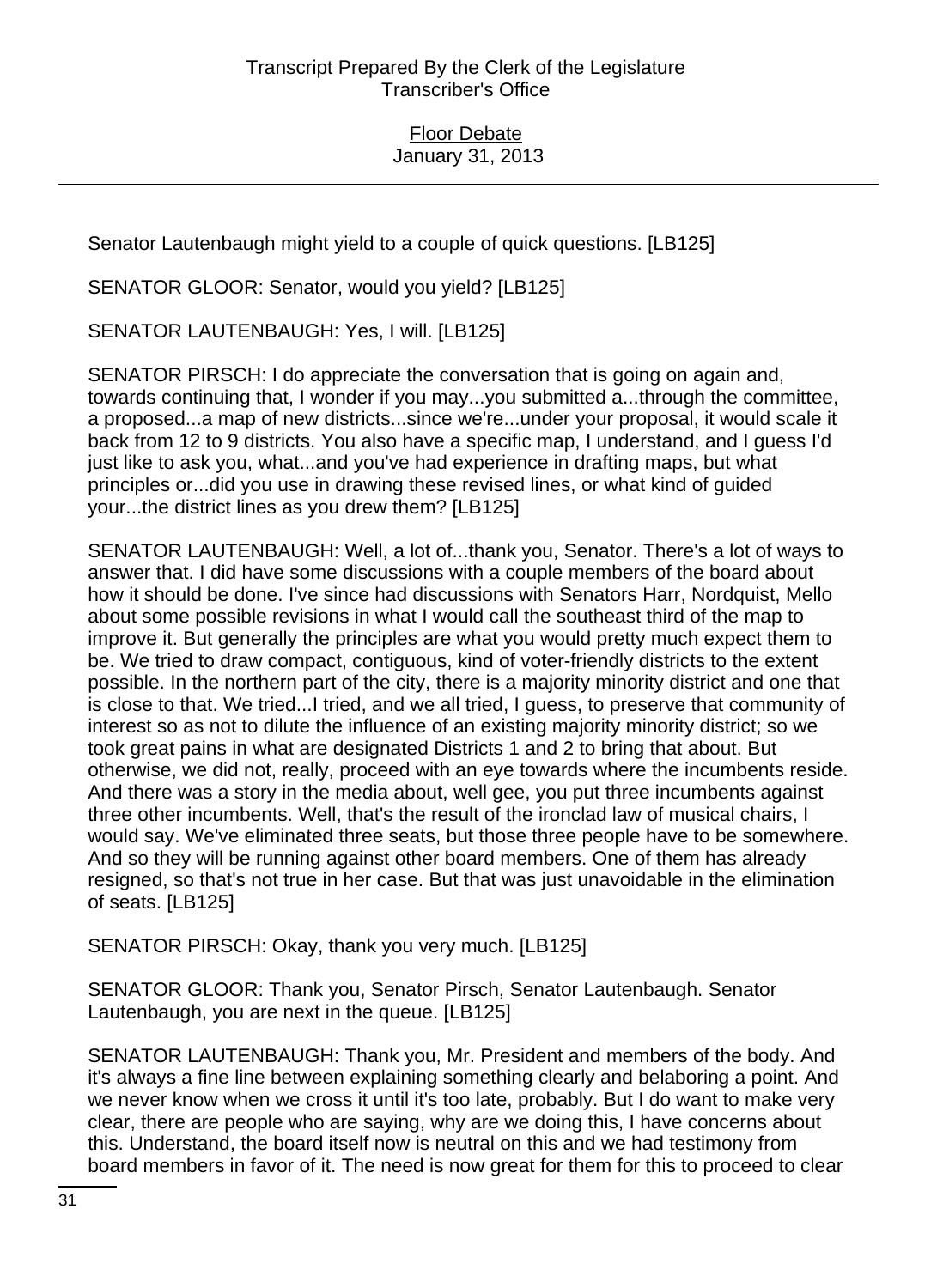#### Floor Debate January 31, 2013

up the legal mess we find ourselves in. The last time around it was not like this. The board was far from neutral, I can assure you that. And there was one member that came down and testified in favor and many that were opposed. The world has changed as time has marched on, and by compromise the size has gone up to nine from seven, which was where we were last year. But this is necessary. Otherwise, we're faced with the uncertainty of a special election, perhaps called by the Secretary of State at some point, and a board that is in limbo. This offers them a way out. Now I'm not going to stand here and tell you that I contemplated this bizarre turn of events when I was contemplating this bill last fall. No one could have, or it wouldn't have happened probably. But we are where we are. And I think that's why you're hearing, instead of a full-throated opposition to this, a lot of people who would have otherwise been opposed saying, yeah, I understand, it has to happen now. So, I guess I'll end with...well, this won't be the end, a plea that you please understand where the board finds itself today; understand that they came in neutral on this bill, which is quite a transition from last time around; and understand that it has to be done. This is a bailout that isn't going to cost us anything, but it's a bailout they need right now. So, regardless of the other reasons, the fact that the actual board size has made a difference in superintendent candidates, in the agreements with current superintendents, with our ability to recruit candidates, because you're joining a large board, your influence is going to be less, that's just the nature of the beast mathematically. Leaving all that aside, now there's actually what I would call a crisis regarding the leadership of the board and the existence of the board. And this bill provides a way out. And I would urge you to support it and let us all move on from this. Again, that sounds like a closing and that is not my intent, but I'll yield the rest of my time to the Chair. [LB125]

SENATOR GLOOR: Thank you, Senator Lautenbaugh. Senators wishing to be heard: Scheer, Avery, Chambers, Murante, Smith, and others. Senator Scheer, you're recognized. [LB125]

SENATOR SCHEER: Thank you, Mr. President. I agree with Senator Chambers again. I find this morning that elections are a crapshoot. But educational achievement and educational gaps should not be the whim of a crapshoot. And what we're really talking about, beneath it all, inasmuch as Senator Chambers says it is a number; it is the number that we're talking about. But when it's all done and said, we're looking at student achievement. And I would venture to say there are other school districts out in the state that are having difficulties with educational and achievement and gaps within their systems and trying to achieve that. We can't go around each time a district is having difficulties or is obstinate to moving in the direction of improving itself and change the size of the board. What we really need to look at is the ability for either the Department of Education or some agency to be able to go in and work with school districts and, if they are resistant or are unattainable under their leadership, to take those districts and move them in the right direction to try to eliminate those educational gaps and improve student achievement. Now I...I'll readily admit that has nothing to do with nine school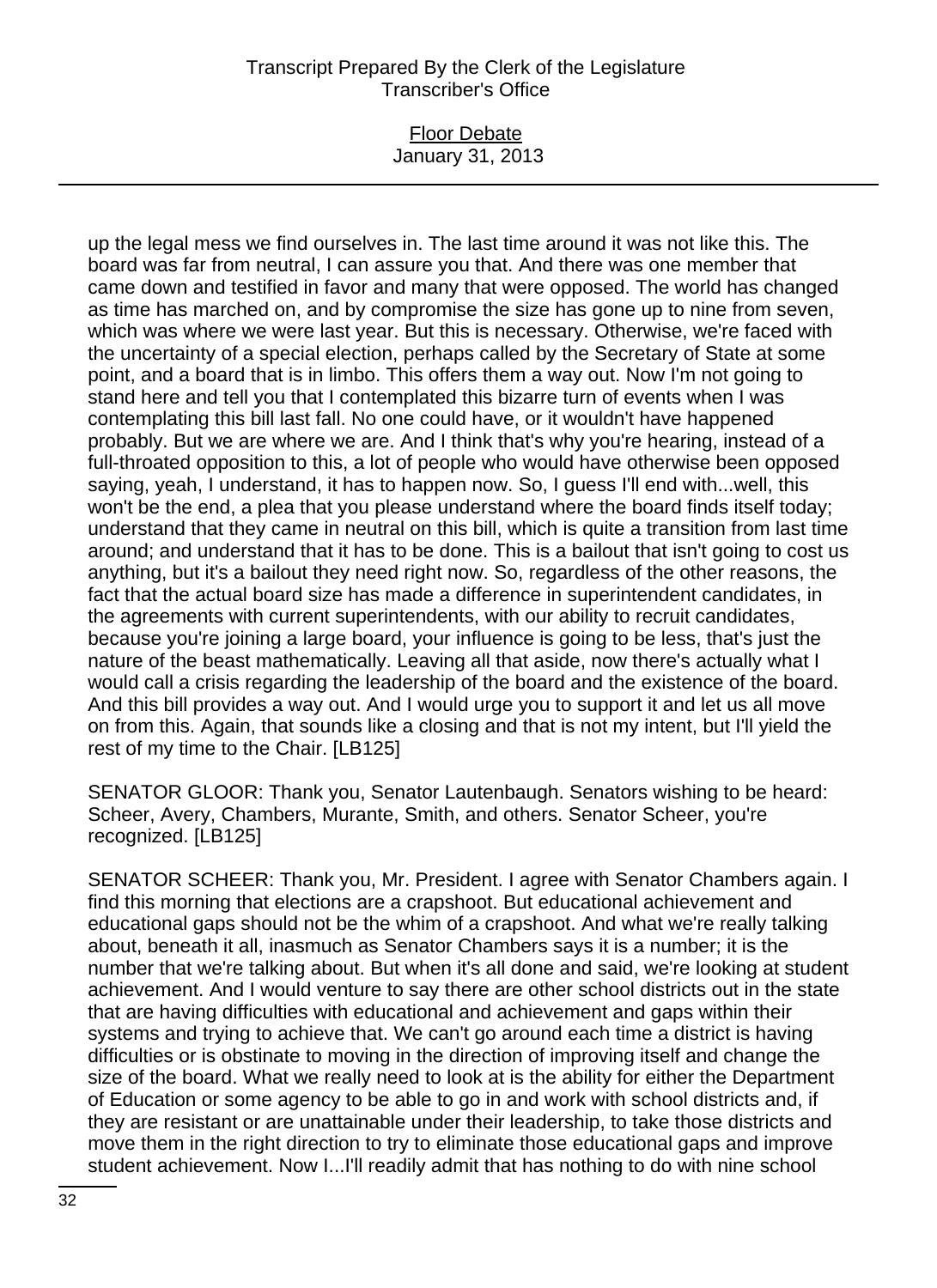## Floor Debate January 31, 2013

board members, but it does. We have to, at some point in time, focus, not only on OPS but all school districts and really have a firm commitment to increasing the education and the achievement of our students in schools, regardless of what size of school district they're from. And so as we move forward, and I agree with Senator Lautenbaugh, OPS does have themselves in quite a pickle. And this may be the only solution to them. But the broader issue really is student achievement. And I would ask my fellow senators, as we move through this, to continue to think how we might be able to go about putting a system statewide that would eliminate this process coming up again in any size of school district, because the state would have the ability to intervene in those districts to help, if not force, to improve those academic outcomes in those districts. And with that, I will yield the time to the Chair. Thank you. [LB125]

SENATOR GLOOR: Thank you, Senator Scheer. Senator Avery, you are recognized. [LB125]

SENATOR AVERY: Thank you, Mr. President. When we discussed this issue last year, we had the question frequently asked: What's so magical about the size of the board; how is that going to solve the problems? And I did, at that time, go over some of the scholarly literature on board sizes; and actually that literature is confined largely to corporate boards. But the evidence is pretty clear that larger boards tend to be correlated with lower performance. And the reason for that is that it takes a lot more effort to achieve consensus. More compromises on larger boards are required, so decisions may not be as bold or decisions may not be as creative, leading to more...or less performance by these boards. Poor communication and decision making undermine the effectiveness of large boards. That also was present in my review. Accountability is improved with smaller boards. There are a lot of advantages to going to smaller boards. And has been pointed out in here already, we have no evidence or precedence of boards of this size in school districts anywhere in the state. In fact, it's almost unheard of nationwide. There is something that happens often with large boards, and that is a tendency for large boards to engage in groupthink. You have similar people with similar backgrounds and similar viewpoints and they are...the large boards tend to seek decisions that create the least amount of conflict on the board. So there is often the case that in this drive to achieve consensus, the decisions become the product of the least common denominator. That is, the least common denominator is the idea that everybody can agree on. It may not be the best idea, it may not be the boldest, and it's often the weakest and most noncontroversial. So there...what happens is that the process of decision making is a sterilizer of ideas, because the boldest idea may, in fact, be the best. Sometimes the outliers, the ideas that seem to be so far out that nobody wants to even introduce them or talk about them, they might even engage in self-censorship, sometimes those are the ones that move a committee or a board forward. So I think that there is something to be said for a smaller board and that we ought not to be afraid to examine that. I would use a metaphor. The metaphor would be, smaller boards are like speed boats: they're nimble and maneuverable. And larger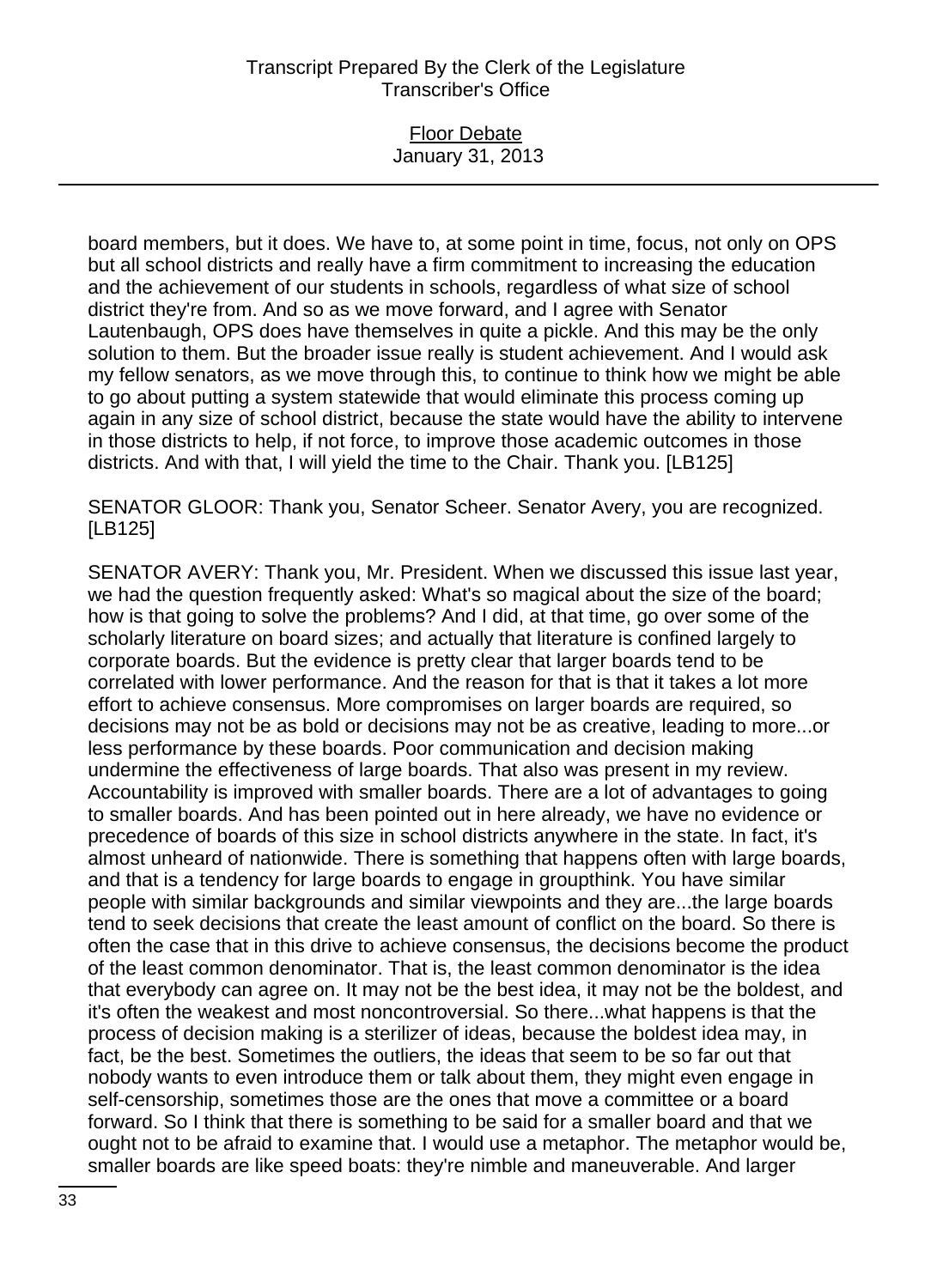boards are like aircraft carriers: they move slowly, they change direction with difficulty, they're cumbersome. So it is not something that I shy away from in discussing the advantages of a smaller board. We have also talked today about a legislative involvement and whether or not the Legislature has the authority to be involved in these matters. [LB125]

SENATOR GLOOR: One minute. [LB125]

SENATOR AVERY: I would suggest to you that if you look back at the history of this Legislature and its involvement in school boards, the OPS School Board in 1891 was set at 15 members by this Legislature. And then again in 1915 we set it at 12, where it remains today. So Senator Crawford was right; we have a history of involvement in this issue and we...and it goes back at least to 1891. I think this is not a perfect bill, perhaps. It's not necessarily going to be the solution to everything that has gone on in Omaha with respect to education of the students there, but I think we ought not to shy away from arguing that a smaller board is a better board. Thank you. [LB125]

SENATOR GLOOR: Thank you, Senator Avery. Senator Chambers, you're recognized. [LB125]

SENATOR CHAMBERS: Thank you. Mr. President, members of the Legislature, first of all a comment about my good friend, Senator Karpisek's, remarks. How many times do people from outstate Nebraska bring issues to the Legislature and want people from the urban area to support them and accept what our rural colleagues tell us is a problem they're confronting? So if the rule is to be put in place today that you only deal with the things in your neighborhood, then they should follow it out in the rural areas, because they're outnumbered in the Legislature now. Those are bogus arguments; they're not even worth mentioning, but I thought I would because Senator Karpisek can take it, because he and I deal with each other in that fashion. Senator Scheer had asked where the number of board members made any kind of difference or something like that. Senator Scheer, that 12-member board said, we want to hurry up and elect...and select a superintendent before the election because we're the ones who can better decide how to keep what OPS is doing going. And that's what they did. And that person right now has to go to school to get his doctorate, so the interim superintendent has to stay on for a longer period of time because the current board, or the ones who were there before this last election, said, we want to elect...select a superintendent before the election. You think that's responsible, fine. Somebody could say, well, that doesn't have anything to do with student achievement, let them do what they want to. It has a lot to do with it. And we'll have plenty of time to talk about it during the session; and I don't want you to get up and walk out when I start telling you how bad things really are. But let me go on. I've had people in my district, my community, who I would try to encourage to run for the school board. And you know what they would say: I don't want to have to fight 11 of them; because they know how the school board operates. You don't. You're not going to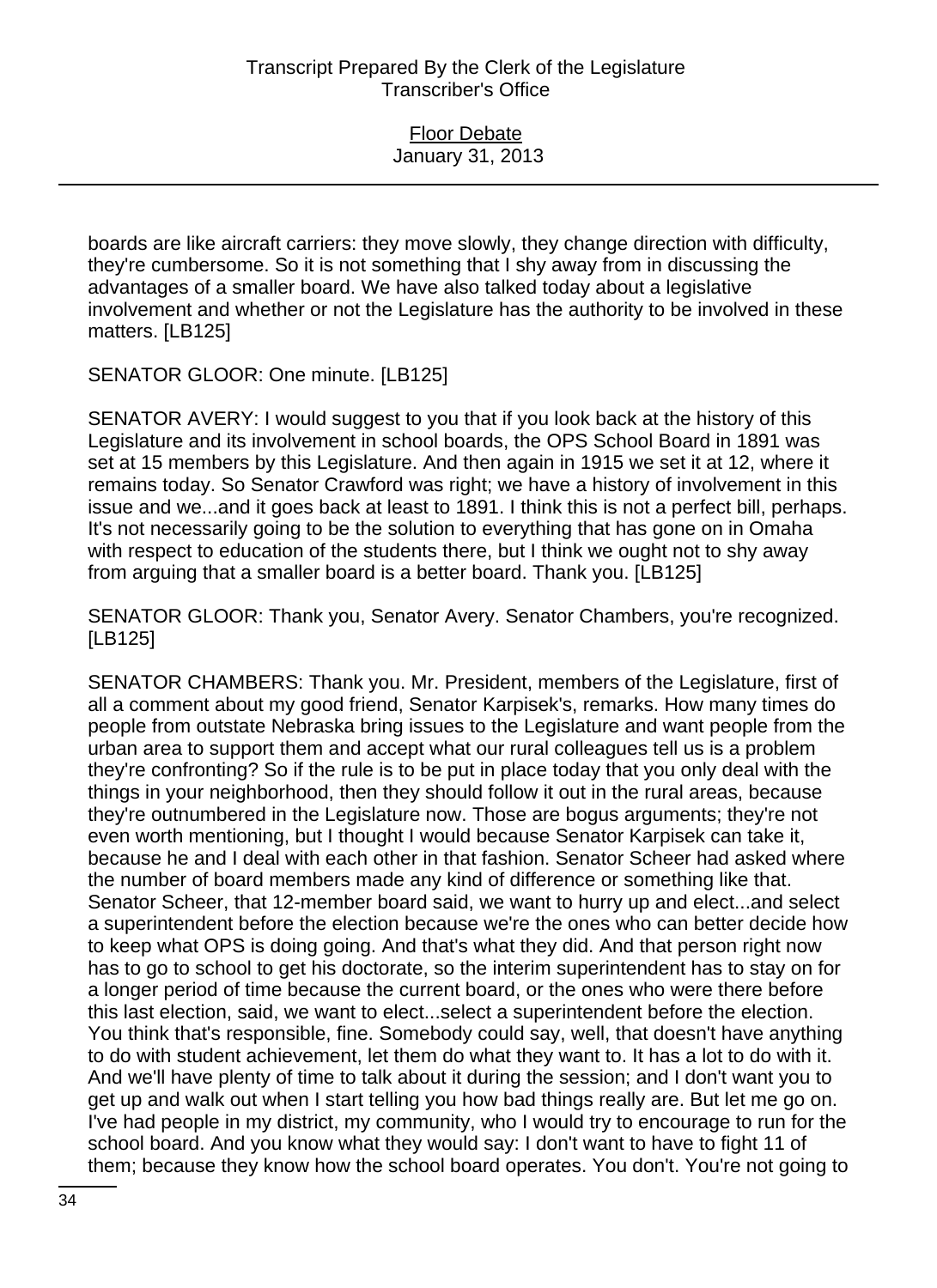### Floor Debate January 31, 2013

take my word for it. Then go get a house in Omaha and find out. But to sit here and raise all these bogus arguments make me tired. I am 75 years old. I'm an old man. Old people are entitled to have moods, to be crotchety, to be cranky. I'm going to make use of those prerogatives on occasion. (Laughter) Now when they were hiring a new superintendent, and she came from Iowa, and she had some sexually explicit e-mails that she exchanged with her lover on school equipment, word came out about it and the school board said, well, we can't go on with this. The president was named Freddie Gray; the lawyer, Eynon-Kokrda, working for Baird Holm. They told an outright lie to the public. They were asked by a World-Herald reporter: Did you all have contact with this woman about this issue before it became public? They said: No, why should we? So you know what the superintendent did, the one who is taking the blame, having it shifted to her? She let go a raft of e-mails between the school board president, the lawyer, and her, before it became public. Out-and-out lies, and the World-Herald even called back attention to it in a recent editorial, that they withheld information from the board. And that's kind of ironic because I have an article here dated December 4, where it says, "State overpaid OPS by \$6.3 million last year," because they double-billed the state, that board you think is great. I'm going to read a couple of paragraphs: "The Education Department notified OPS of the error in August, but board members were only recently told. 'For the board not to get that information until we were presented it with our audit is not acceptable,' said Freddie Gray." It was not acceptable that she not be given information about this double billing in a timely fashion, but it was acceptable for her and the lawyer to completely withhold from the board... [LB125]

## SENATOR GLOOR: One minute. [LB125]

SENATOR CHAMBERS: ...information that they needed to make a decision about the suitability of a superintendent. This issue...take it this way, if you can understand it. There is so much bureaucratic red tape right now in OPS that there are principals who have some things going and they can't even give interviews about it because the superintendent had said it will make the other principals look bad, so you are prohibited from talking to the media about the work that you are doing. That's OPS. The board goes along with it. You all don't know. But do what you want to do. And if you do something that hurt the people I represent, I promise you I will get my pound of flesh from each and every one of the perpetrators, take it or leave it, like it or lump it. This is serious and I mean business. Thank you, Mr. President. [LB125]

SENATOR GLOOR: Thank you, Senator Chambers. Senators in the queue: Murante, Smith, Krist, Kintner, and Ken Haar. Senator Murante. [LB125]

SENATOR MURANTE: Thank you, Mr. President. Members of the body, I support LB125. I voted for it out of the Government, Military and Veterans Affairs Committee; not very enthusiastic about the committee amendment, but...and I voted against it in committee, but that's where we are right now. I listened to the impassioned pleas for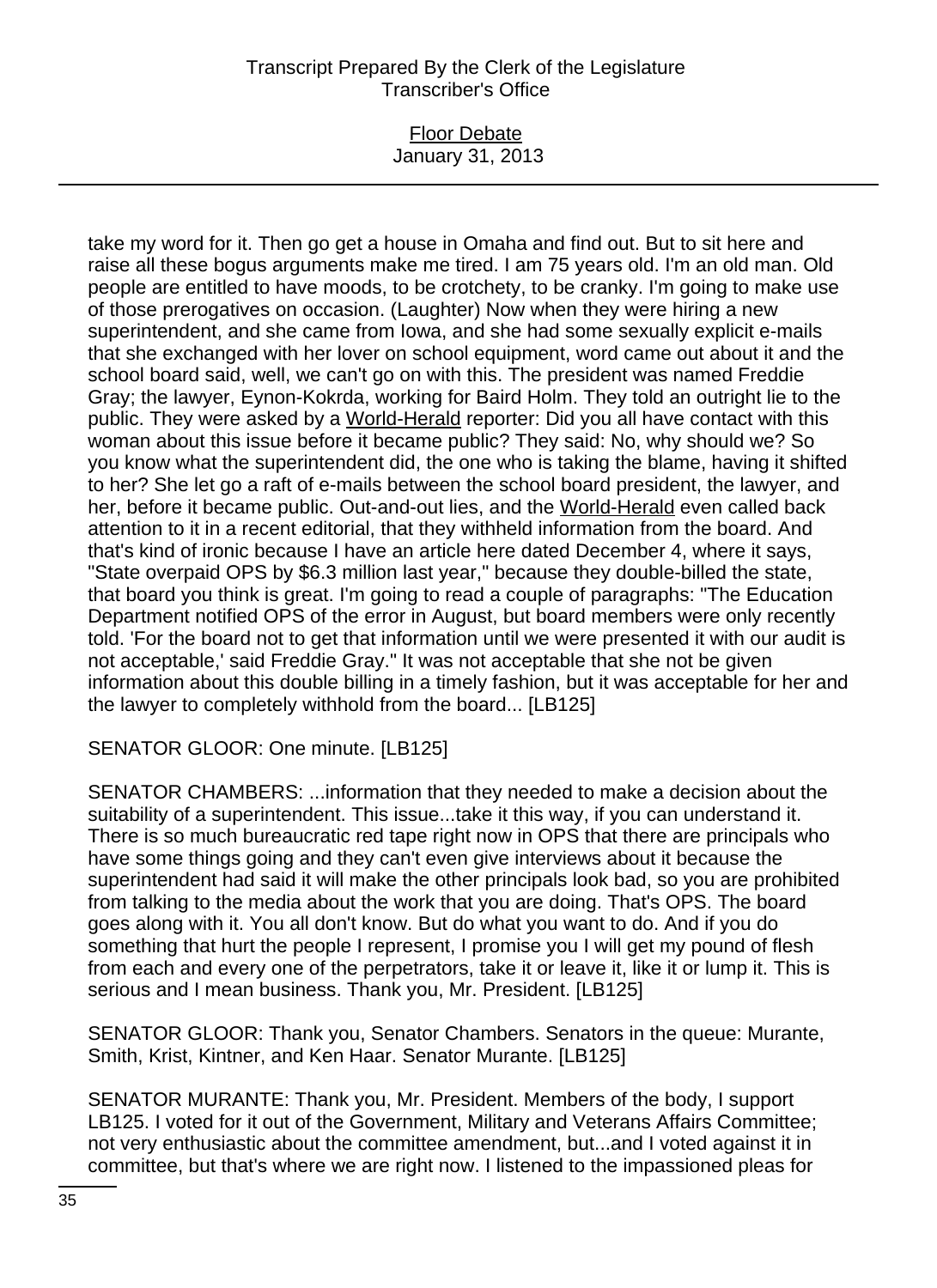#### Floor Debate January 31, 2013

local control by Senators Wallman and Karpisek. And we heard in committee, in the public hearing, members of the Omaha Public School Board come in and ask us for local control. And as a senator who represents Gretna, Nebraska, and a significant population from Millard Public School District, I have very little patience when the Omaha Public School Board comes to this body and asks for local control, because six years ago I was not a member of this Legislature, but I was sitting under that balcony when this Legislature passed the Learning Community. At that time they didn't ask the citizens of Gretna whether we wanted to be included. There was not an up or down vote by the Gretna Public School Board as to whether we would be members of the Learning Community. We weren't asked our opinion. This Legislature included us, OPS supported that, and there was nothing we can do about it. And here we stand six years later with Omaha Public Schools coming in and preaching local control because Senator Lautenbaugh seeks the Draconian measure of shrinking the school board by three members. So apparently, to Omaha Public Schools, this Legislature, even though we are the ones who set the board at 12 in the first place, ought not reduce the number by 3, but it is perfectly reasonable to force school districts to put in 95 cents of their levy and millions of dollars to be transferred from one district to another without their consent. They can force open enrollment without asking their opinion. They can force transportation costs to be borne by local school districts without asking for consent. I think it is a double standard; I think it is hyprocritical; I think it holds very little water. And that is one of the reasons, among many, why I support LB125. But we are going to have discussions on the subject matter going forward in this legislative session, especially the members of the Education Committee. It is a subject matter that is not going away. I hope that we can all approach it with a fresh and open mind. To my knowledge, we have not discussed the issues of the Learning Community since it was adopted in 2007 on the floor of this Legislature. It is my sincere hope that we have that discussion this year and take a look with fresh eyes, see what is working, what isn't working, and make changes accordingly. Thank you, Mr. President. [LB125]

SENATOR GLOOR: Thank you, Senator Murante. Senator Smith, you're recognized. [LB125]

SENATOR SMITH: Thank you, Mr. President, and good morning, colleagues. I'm going to be very brief in my comments and...but I am going to turn over my remaining time to Senator Chambers here in just a moment, if he would like to continue his train of thought. I appreciate the acknowledgment from the comments that had been made before me that there are indeed shortcomings in our education system in Nebraska, and it's not just OPS. I also appreciate the acknowledgment that this legislation that's before us does not correct many of the more serious problems in our education system. However, I believe strongly that this legislation is a step in the right direction and I support it wholeheartedly. It's a step to create greater responsiveness and accountability by our elected officials. I support this legislation and I hope that it leads to further constructive discussions on improvements that will make our education system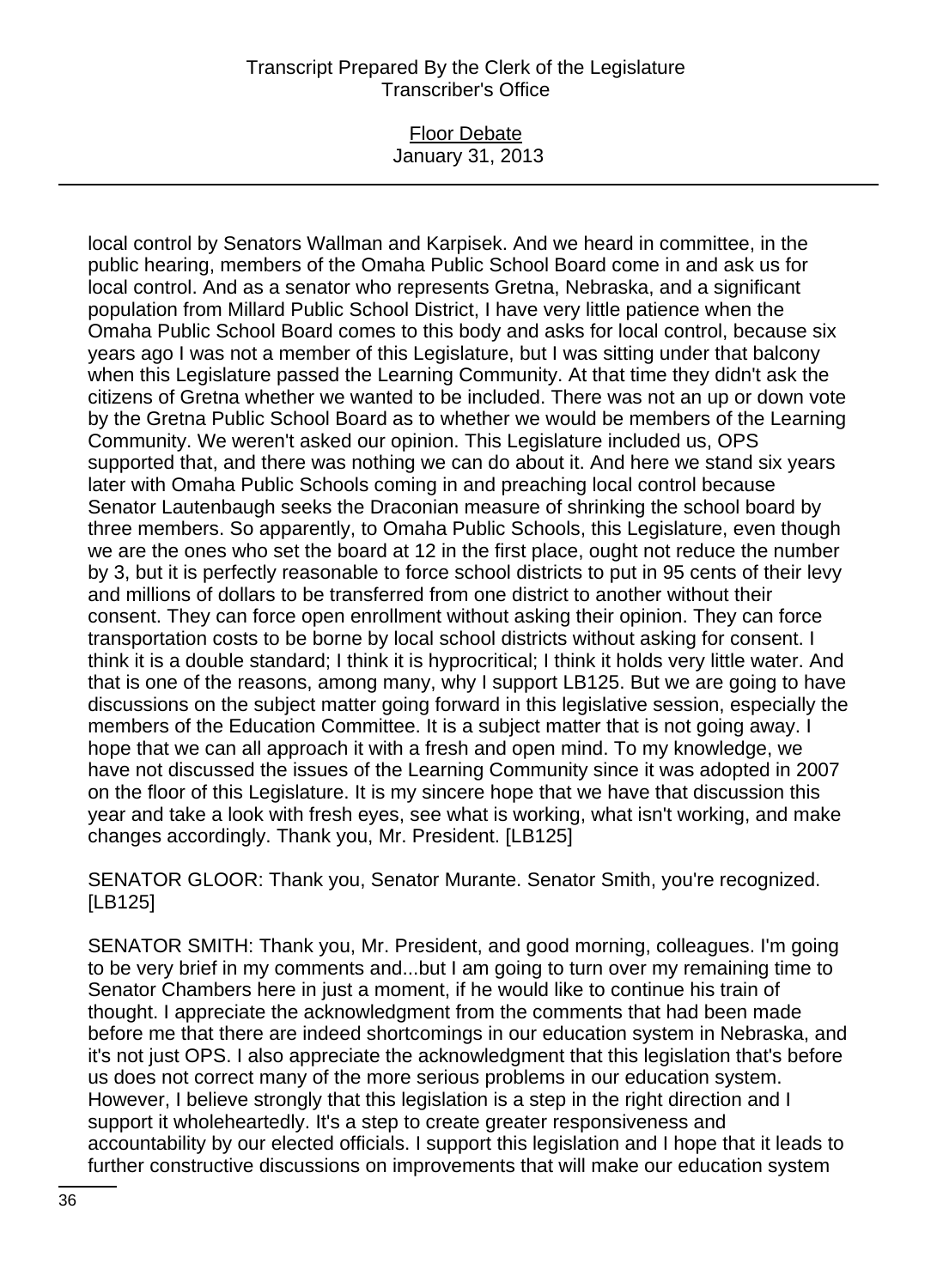more responsive to the needs of our children, to our families, and to our employers. Thank you very much, colleagues. And, Senator Chambers, would you like my remaining time? [LB125]

SENATOR GLOOR: Three minutes and fifty-five seconds, Senator Chambers. [LB125]

SENATOR CHAMBERS: Thank you. Thank you very much. Members of the Legislature, others keep bringing up the more substantive problems in education; I'm deliberately shying away from them, because we would be forever on them and get nowhere. Why can't we focus on the bill before us? If on a bill that relates to elections, something we all understand, the unwieldiness of a board, which we all understand and know that 12 members is unwieldy, we can't even get you to see that? You cannot even focus on that? And you're going to talk about all these disparities in education all over the state? We shouldn't waste our time talking on those big things when we can't handle the little one. That's why I get frustrated. I was told when I was in school that elections are designed to send the best people to whatever the governing board is. I listen to this conversation and I say, good God almighty, if there is a good God, and if that God is mighty. You all bring prayer in here every morning, so don't worry about anything I say about religion. Is this the best that those communities had and could send here? This is the best that they can produce in understanding a bill that is so basic and fundamental that I would rather see the pages allowed to discuss it and vote on it? Anybody can understand it. You all, some of you, I think, are being disingenuous and dishonest because you couldn't be as blind and like a bump on a log as you sound here this morning. And if you are, we ought to put an intelligence test on running for the Legislature, except that would be unconstitutional. People have a constitutional right to send fools to the Legislature if that's what they want to do. If they think a mule skinner represents them, they're entitled to send a mule skinner here, because people who love and are represented by mule skinners have a right to representation too. But I'm going to fight tooth and nail for what I think is a benefit to the people I'm to represent and that doesn't just mean the people of my complexion. My title is state senator, and my obligation is to the people of this state, not OPS, not MUD, not the State Board of Education, not the Department of Health and Human Services, not to the Governor, not to any of those entities. They can take care of themselves. The people need to be taken care of here. And throughout Omaha, people know that that board has too many people on it and they see all of these problems, which on some of the other amendments I'm going to take time and talk about one at the time so I won't put too much on the plate. [LB125]

SENATOR GLOOR: One minute. [LB125]

SENATOR CHAMBERS: I will no longer use a scoop; I will not use a teaspoon; I certainly won't use a tablespoon. I will use the tine, one tine of the fork and put enough to cover that one tine and maybe my colleagues can understand it. You don't like me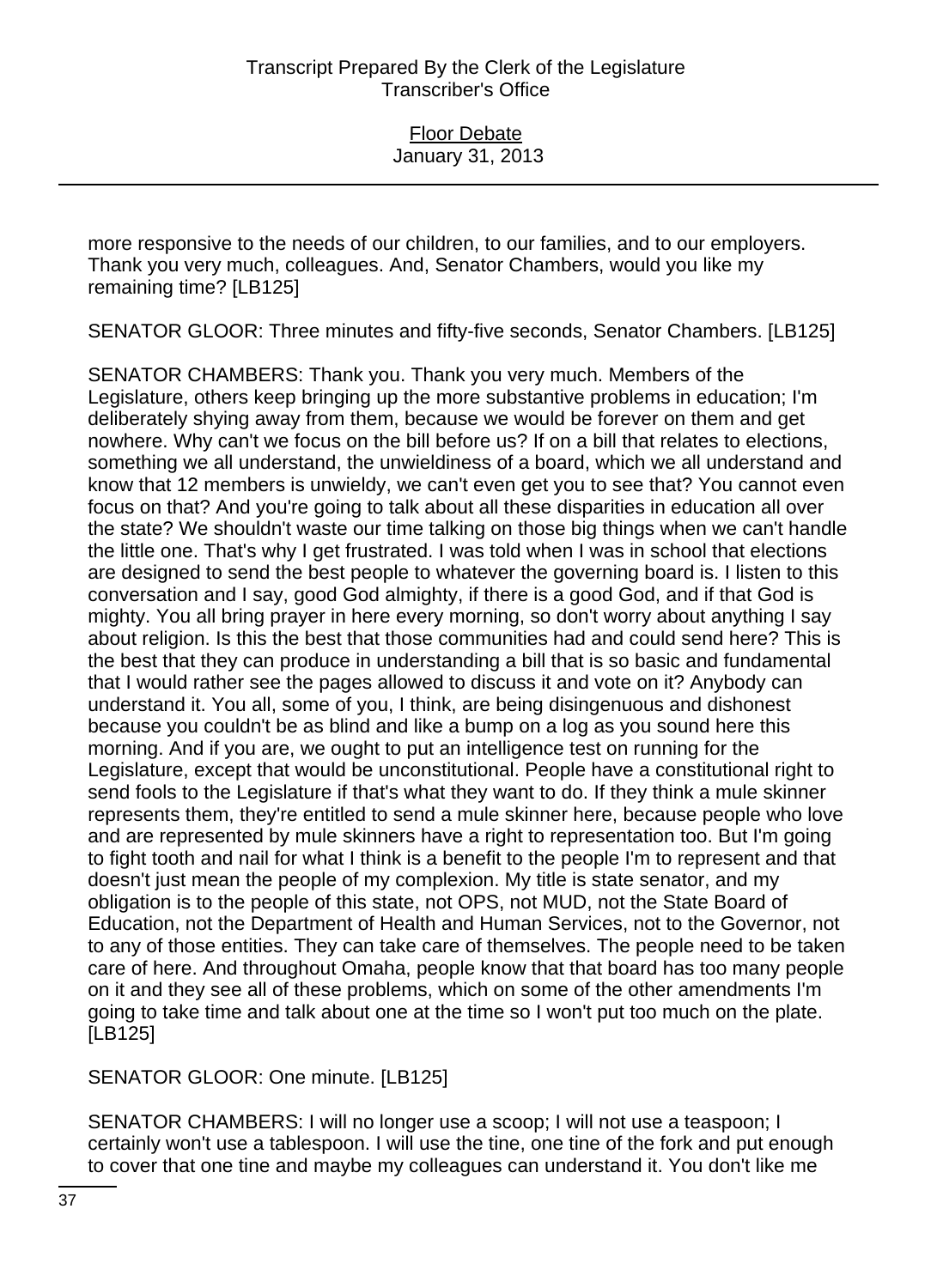talking like this? I don't like the way you're talking. I don't like the fact that you don't understand what's as plain as the nose on your face and you're going to let people run you off on all these other issues. You run on off after them, but expect me to respond to your running off after them in the way that I think I should. And I will stay here until the cows come home, go to bed, are awaken in the morning by the cock crowing, and I'll still be going. Thank you, Mr. President. [LB125]

SENATOR GLOOR: Thank you, Senator Chambers. Senator Krist, you're recognized. [LB125]

SENATOR KRIST: Thank you, Mr. President. Good morning, colleagues, and good morning Nebraska. I would like to get specific in terms of the piece of legislation that is in front of us, as Senator Chambers has recommended that we do. But I will take exception to one thing, Senator Chambers. I've met more pages who have an intellectual conversation with me than many others, so those pages are pretty talented, sir. The point that I would make here is that we have to be very careful about legislative intent. When you stand here and you profess that there's a reason that you are here or when you bring a bill before this Legislature, I have learned that you need to establish that legislative intent and purpose, and you need to be able to defend that legislative intent and purpose, and there should be no parochial interest nor binding outside interest other than representing the 1.8 million people in this state and your constituents. So I would ask that Senator Lautenbaugh would defer for one question, Chair. [LB125]

SENATOR GLOOR: Senator Lautenbaugh, would you yield? [LB125]

SENATOR LAUTENBAUGH: Yes. [LB125]

SENATOR KRIST: Senator Lautenbaugh, I've been contacted by my constituents and other folks in the Omaha area, the metropolitan area, and there is but one concern that I would like you to alleviate for me. Is this personal in any way with anyone who exists on the board or elected official in Omaha, or is this the right thing to do, Senator? And I will also yield the balance of my time to you. [LB125]

SENATOR GLOOR: Three minutes ten seconds. [LB125]

SENATOR LAUTENBAUGH: Thank you, Senator Krist; and thank you, Mr. Chairman. I don't know how to put it any more plain than I have, and I do appreciate the question though, because I guess it can't be said clearly enough. I took to the mike back in the special session on the pipeline because it was in the paper at that time that I was thinking of doing this and bringing the bill that I brought last year. And I was denounced as a racist and a sexist, because the board was predominantly female. And despite the fact that the gentleman I was...who brought me the idea was one of the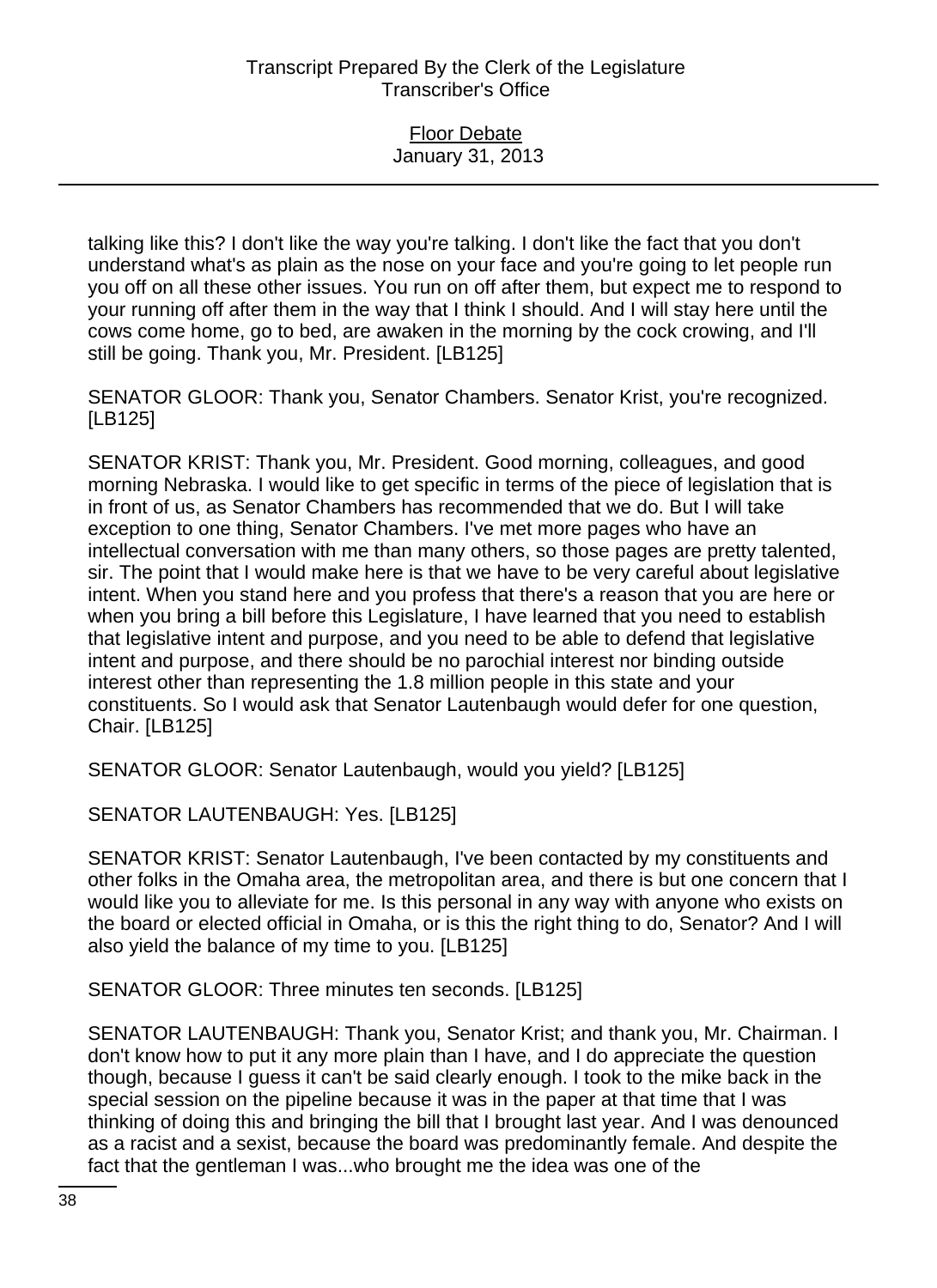## Floor Debate January 31, 2013

African-American members of the board, I was denounced as a racist for contemplating this. And I took exception to that at the time. And I explained, you know, my kids do go to OPS, I don't have a vendetta against them; quite the opposite, that's where I live. And I really...trying to think how many of the board members I actually know, have met: three, four of them, I guess. But I don't have any animosity or personal vendetta against them or anyone on the board or the new superintendent. The incoming one I've never met; the interim one I met and I think she's a nice lady, very, very competent. That's faint praise to say she's a nice lady. She's very competent, and everybody I know who knows anything about education thinks the world of her it seems like. So no, there is no issue that is personal to me. And again, this comes back to the hoofbeats and zebras thing; sometimes things are exactly what they seem to be. I used to try to recruit candidates for OPS and people would say, I don't want to run for a 12-member board; you can't get anything done if you're 1 of 12. There's been a gentleman there for the last few years who has found that out. It's too big. We've had superintendent candidates who blanch at having a 12-member board that come from other places and say, well, jeez, mine is 7, what do you do with a 12-member board? Well, the answer is not much all too often. That's a problem. And that's what this is about, plain and simple. I can't put it any more plainly than that. And I'm not frustrated with Senator Krist for asking the question and I'm not really frustrated at all, I guess, if I think about it, but I just... [LB125]

SENATOR GLOOR: One minute. [LB125]

SENATOR LAUTENBAUGH: ...I want to be painfully clear...thank you, Mr. President,...that sometimes things are what they are and sometimes the bill is exactly what it purports to be. I am worried when we talk about local control and I don't live in Omaha, why should we care about this. I can remember advocating for bills that helped out a city in the Panhandle one time and I didn't get much out of it, but I understood that I'm in the state Legislature and we were the only ones who could act. And so I helped to do that. And if OPS wants to change its board size or have an election to cure this problem, they can't just go do that. They need us to do that; this is our responsibility. As Senator Avery ably pointed out and was good enough to look up the history, we are the ones who set the board size and we have historically changed it. And you can't find another example of a 12-member board in this state anywhere, certainly not of a school district that is anywhere comparable to OPS in size. And if you look nationwide, I think there's one in Florida. [LB125]

SENATOR GLOOR: Time, Senator. [LB125]

SENATOR LAUTENBAUGH: Thank you, Mr. President. [LB125]

SENATOR GLOOR: Thank you, Senator Lautenbaugh. Members in the queue: Kintner, Ken Haar, Scheer, and Murante. Senator Kintner, you're recognized. [LB125]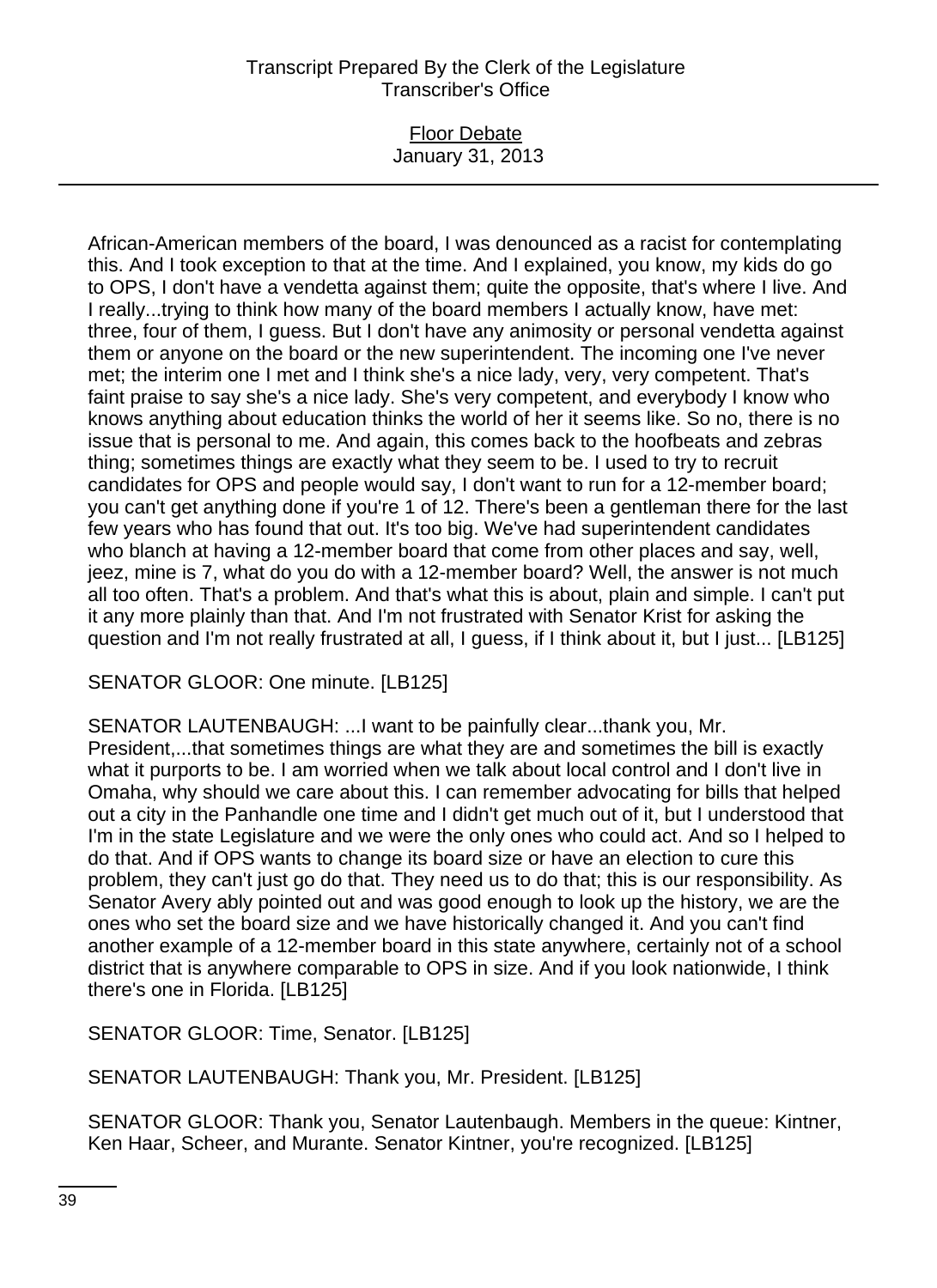### Floor Debate January 31, 2013

SENATOR KINTNER: Mr. President and members of this body, first I want to thank Senator Lautenbaugh for his efforts...continued efforts at pursuing this issue. I rise in support of this bill. I think earlier Senator Scheer, Senator Nordquist, Senator Price have all talked about achievement; and everything that we do in education is about achievements. We move money around. We change the funding formula. In Douglas County and Sarpy County we created something called the Learning Community. We created an incredibly large bureaucracy and lumped a bunch of school districts together to try to improve student achievements. And what we have done is we transferred wealth from OPS, from the taxpayers of Omaha and we've given it to Millard and Westside. And we haven't improved OPS at all. And these are the things we need to be talking about. I think this is a very, very first step of getting the school board under control. But I encourage this board to not only support this bill, but to continue talking about student achievement, continue looking at things we're doing like Learning Community that are not working, and let's find things that do work. I yield the balance of my time to Senator Lautenbaugh. [LB125]

SENATOR GLOOR: Senator Lautenbaugh, 3 minutes 20 seconds. [LB125]

SENATOR LAUTENBAUGH: Thank you, Mr. President. I'll briefly finish the thought I was expressing so I'm clear. I think there's a case in a community in western Nebraska where school boards are combined and they may have a 10- or 12- or 11-member board, I can't remember. But if you look nationwide at districts that are in any way comparable to OPS, I think there's one in Louisiana or Florida, I can't remember which, that has 14; and then there is OPS. There are no studies because there is nothing else to compare it to. You can't look at the success rate of 12-member school boards, because you can't find them. There's one to study. So you just have to look at what the reality is everywhere else and say, gee, why doesn't anybody else think this is a good model? Now I guess that's not a wise thing to say when you're standing in the only Unicameral in the nation, but still my point is, there aren't a lot of 12-member boards to compare it to. But nobody else seems to have seized upon the wisdom of a 12-member board to run an entity of this size, scope, and expense. I'm stepping in the role of Senator Chambers here because I believe someone is going to call the question pretty quickly and this is the first substantive debate we've had. Calling the question would just get us off this amendment to the amendment and have a vote on that amendment, but it's not meant to cut off all debate. So on the off chance that someone, say two speakers down the queue, calls the question, I think that's the purpose, not to shut off debate, but to at least handle the specific amendment at hand. Thank you, Mr. President. [LB125]

SENATOR GLOOR: Thank you, Senator Lautenbaugh. The Chair recognizes Senator Ken Haar. [LB125]

SENATOR HAAR: Mr. President, members of the body, seems to be a lot going on here. And I'm also one of the old men of this Legislature and sometimes you sort of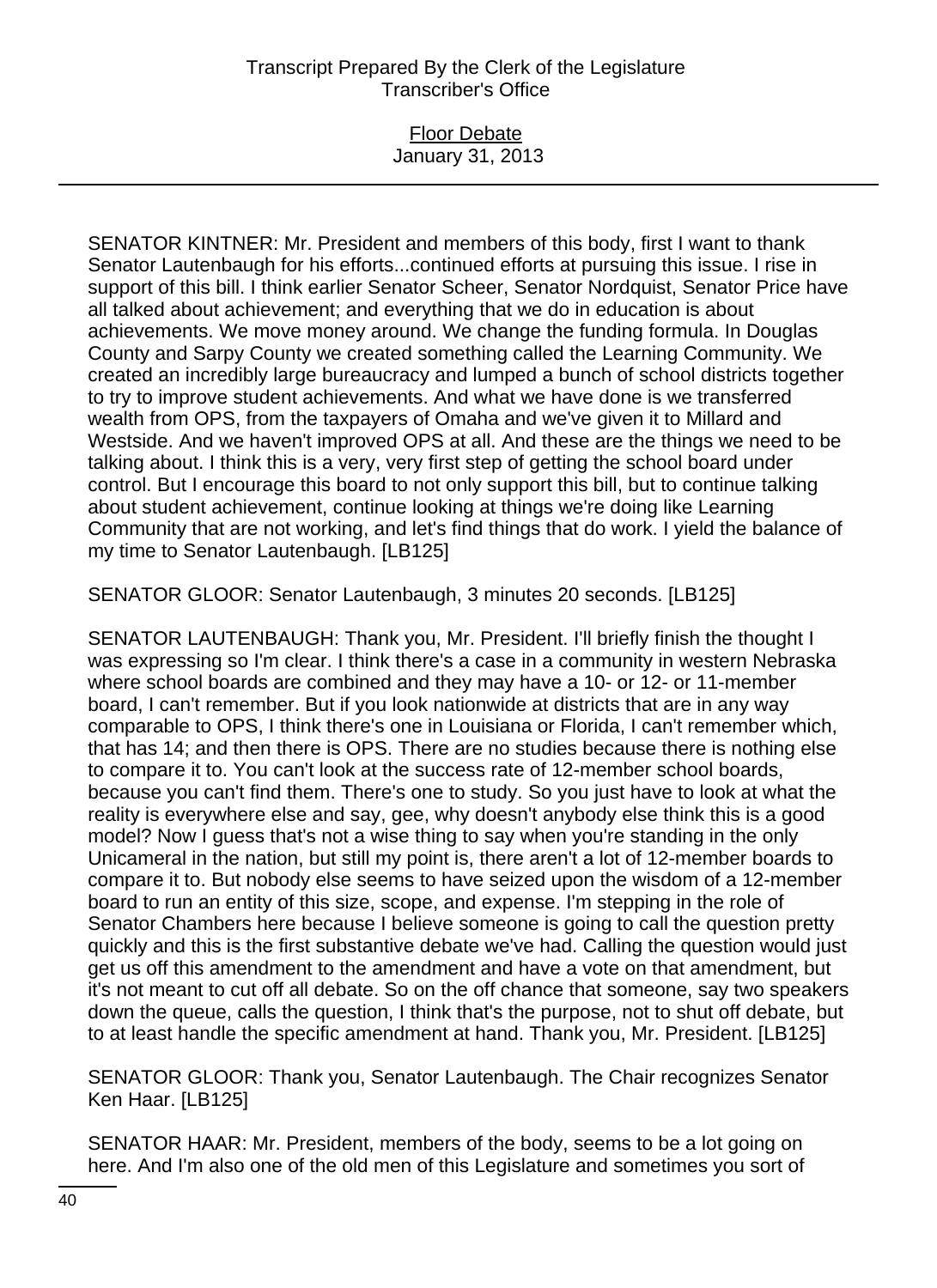### Floor Debate January 31, 2013

have to go with your gut reaction. And I do that when I have questions. So, I'd like to start by quoting from the Harvard Business Review, and the name of this article was, "Reorganizing? Think Again." And to quote just a little bit: If you ask managers to name their favorite sport, you'll hear a wide variety of answers: football, baseball, tennis. But what they won't tell you is that the one sport that all managers play the most is a game of reorganization. And so whenever I have the feeling that...or the reality here that reorganization is going on, I have to ask, how will it make things better? And so I will sit and listen and listen and listen on this issue until I finally come to a point where I need to vote. But I'll keep asking some questions. And, Senator Lautenbaugh, I wonder whether you would answer a question. [LB125]

SENATOR GLOOR: Senator, would you yield? [LB125]

SENATOR LAUTENBAUGH: Yes, I will. [LB125]

SENATOR HAAR: In your opening statement, you said that the system needs a shock and that this is a good opportunity. And I'm not against shocks from the Legislature. That's one of our duties as well. But tell me again the shock that needs to be applied and how this will solve...making things better so we're not just reorganizing again. [LB125]

SENATOR LAUTENBAUGH: Thank you for the question, Senator. And I think what we've struggled with, with OPS especially, is the syndrome of the down ballot election and the sheer number of people that are involved and elected in this board and the smallness of the districts involved. Over the years there have been fewer safer incumbents than school board members. There is just not a lot of focus on that and I think we've ended up with what we've ended up with. When I was in high school, an incredibly long time ago, I was advocating that Omaha South should have a parking lot because all the other high schools did. And I was a junior in high school. And the woman on the board I was sparring with, until last year, represented me on the board. And that was a long time ago, and she was still there. And it was just kind of remarkable. And the problem that we have in the system, and I've tried to maybe dance around this too lightly, elections do go unchallenged and ideas do go unchallenged. And when you have a board of this size--and it's not glamour duty, I mean they're...we're quasi-unpaid, they're actually unpaid--to find people that will stand up and try to become 1 of 12 and try to advocate change or bring new ideas, it's particularly daunting. And most people just demur and say, no, I'd rather not. This, I think, gives us an opportunity, with the smaller board size and the focus of the city election, whether that continues as a feature of the bill or not in the future, this one time focusing on the city election, gives us a chance to have high-profile, challenged races. And this gives the board or, I should say, the citizenry a chance to stand up and say: we have considered this, we are paying attention. This is not lost in the morass of MUD, OPPD, NRD, Legislature, everything else that clouds up the ballot. We elect more subdivisions than anyone else in the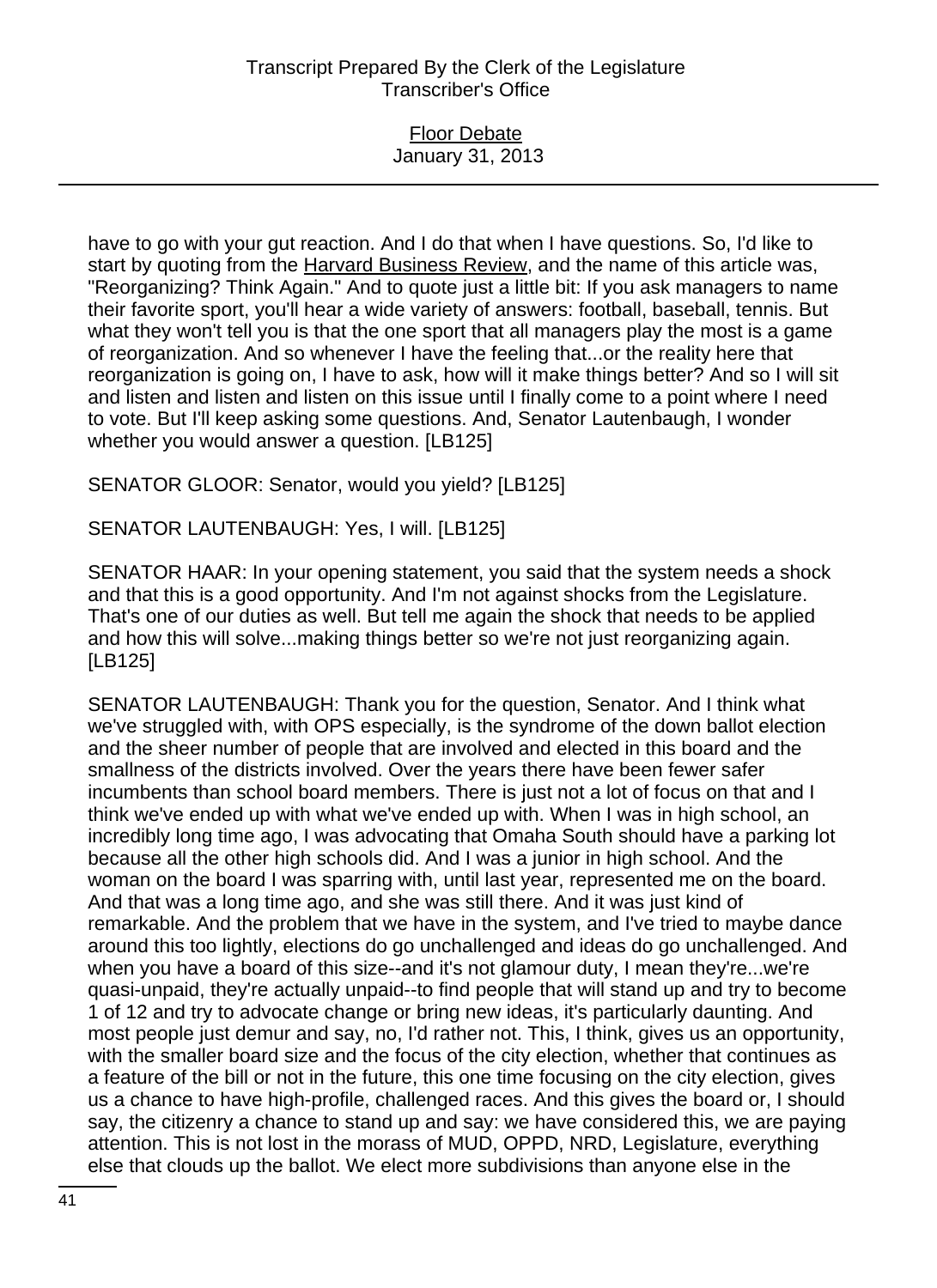nation. This is a chance to focus on OPS. And for the parents to bring their considered judgment to bear with sharp focus with everything that's gone wrong and all of the various issues with the board that seem to come up in the paper every couple months, with frequency recently. That is what I meant by a one-time look at this. Look at what has gone on. Bring your judgment to bear and, for crying out loud, help us out. Make a decision and then we own it. [LB125]

SENATOR GLOOR: One minute. [LB125]

SENATOR LAUTENBAUGH: Thank you, Mr. President. If this doesn't...I'm not going to come back next year and say, oh, I guess I was wrong, it should have been seven. What I'm saying is, this is their shot; they now need it badly because of their own problems they've caused with the swearing in. But this is the chance to, as one of the board members said in his testimony in favor of the bill, hit the reset switch, get this thing done right and let it move forward. So that's what I was referring to. And I'm sorry my answer went on and on, on your time, I realize now. So if you want, I'll give you some back. [LB125]

SENATOR HAAR: No, thank you very much. There will be more time. And I would relinquish the rest of my time to Senator Lautenbaugh, if he wishes. [LB125]

SENATOR GLOOR: Senator Lautenbaugh, 15 seconds. Senator Lautenbaugh waives. Senator Scheer, you're recognized. This is your third and last time, Senator. [LB125]

SENATOR SCHEER: Thank you, Mr. President. And I would rise to call the question. [LB125]

SENATOR GLOOR: Do I see five hands? I do. I believe there's been a full and thorough debate. The question is, shall debate cease? All those in favor vote aye; all those opposed vote nay. Record, Mr. Clerk. [LB125]

CLERK: 26 ayes, 4 nays to cease debate. [LB125]

SENATOR GLOOR: Debate does cease. Senator Avery, you're recognized to close on your amendment to the committee amendment. [LB125]

SENATOR AVERY: Thank you, Mr. President. This amendment was brought to me by the Speaker in an effort to add specificity to the process of how the maps...or the map of the OPS district is filed and transferred, and it is nothing more than that. Thank you. [LB125]

SENATOR GLOOR: Members, you've heard the closing on the amendment to the committee amendment. The question is, shall the amendment be adopted? All those in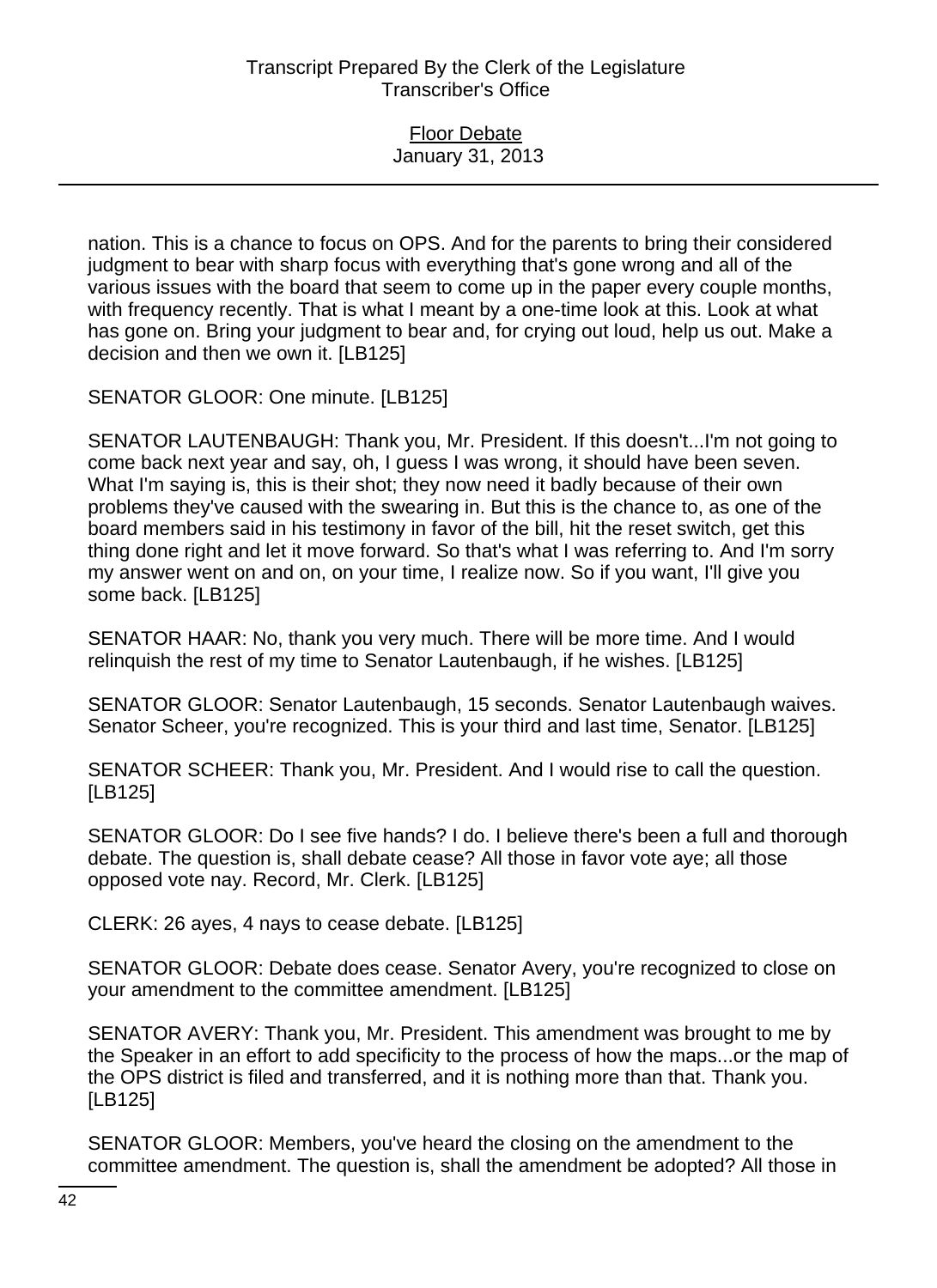favor signify by voting aye; those opposed vote nay. Have all voted who care to? Record, Mr. Clerk. [LB125]

CLERK: 43 ayes, 0 nays, Mr. President, on the adoption of the amendment to the committee amendments. [LB125]

SENATOR GLOOR: The amendment is adopted. Mr. Clerk. [LB125]

CLERK: Mr. President, Senator Burke Harr would move to amend with AM97. (Legislative Journal pages 333-334.) [LB125]

SENATOR GLOOR: Senator Harr, you're recognized to open on your amendment to the committee amendment. [LB125]

SENATOR HARR: Thank you, Mr. Chair. I want to first thank Senator Lautenbaugh, Avery, and Chambers for bringing this bill to our attention, LB125. If you would have asked me two months ago where I am, I'd probably say at that time I was against this bill. And I have a book here called The Essential School Board Book: Better Governance in the Age of Accountability. And in there it says: In documenting the commonalities among high-functioning boards, one of the most important is that...one of the most important is that board structure; whether members are appointed or elected, whether elected from zones or at large appears to matter less than practice. This is important because so much public discourse around school boards focus on structure rather than practices. It is not the structure that limits you; it is what you do when you get elected. And I kind of believe in that oath. I believe that in those lines. I believe that down here. However, there's another saying that the Byrds made famous that comes from the Bible: To everything there is a season, a time of every purpose under the heavens. A time to kill, a time to heal, a time to break down, and a time to build up. I think we're in that time to build up right now. And so it's time to move forward with this bill. It's time to work with a board of nine. And it's time to maybe clean up some of the messes that we have that led us to this situation. And so what my amendment does is it makes three things clear, is that everybody shall stand...has to announce by March 1. And that's to avoid the situation of whether someone is a member or whether they are currently an incumbent or not an incumbent. It also, today, we're almost February 1, we're a day away, if we had February 15, we don't even have a map ready yet. We're going to work on a map, and we are working on a map. But I think it's only fair that we give people who may or may not currently be holding office a chance to decide what they want to do and have a chance to really evaluate the maps. Which gets me to what number two does in the amendment, and that is it's an agreement that we will continue to work on the maps. Senator Lautenbaugh provided a map and he has been very cordial and very amenable to working on finding a solution that appeases, may be a wrong word, but in which we can all have a meeting of the minds. And we tried to meet yesterday and we had some technical problems. So the amendment merely says "XX,"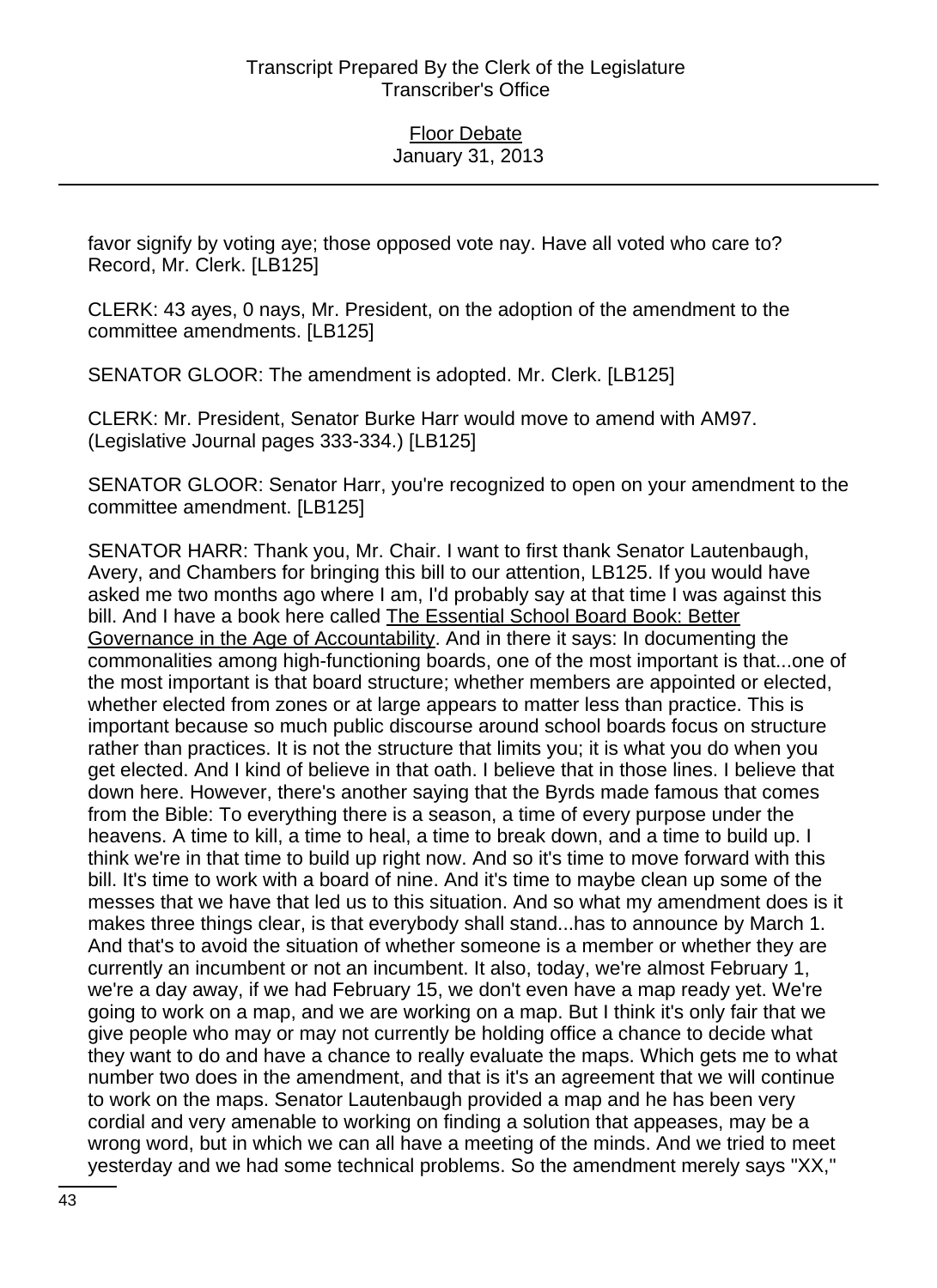## Floor Debate January 31, 2013

but it reserves a spot saying that we agree, in principle, to work together towards a new boundary. And I think we're all in agreement on that. And then finally, we clean up the language that caused the problem in this situation. It doesn't seem fair that we had an election and some people...the will of the people may or may not be heard because of a swearing in that may or may not have occurred properly. So to avoid that in the future, and again, going forward we're looking at what are best practices and how can we do this best. And in that spirit I...the third part repeals that language that has caused the current uproar in Omaha. With that, I would ask for the passage of AM97 to AM47. Thank you. [LB125]

SENATOR GLOOR: Thank you, Senator Harr. We now move to floor debate. Senator Chambers, you are recognized. [LB125]

SENATOR CHAMBERS: Thank you. Mr. President, members of the Legislature, I think Senator Harr's amendment is straightforward and there's no way to make it clearer than the way he has done it already. I do want to make something clear based on what I have said earlier. I think it's good that the new senators are speaking and expressing their opinions, however erroneous they might be when they disagree with mine, but they are expressing them. That's what I've encouraged. You have to know that this can become a kind of rough and tumble place, and that's what it should be. Controversy sharpens the issues; it toughens the skin, it strengthens the mind, it encourages us to know what it is we're going to talk about. But we also should have an open mind and when something comes that will change it, then it ought to change. And believe it or not, there is several times this session that I've changed my mind on some issues when I got more information from people who presented something that I hadn't been exposed to at that time or up to that time. I'm just going to go through a list of items printed by the World-Herald, January 20; because if I just say them without attribution, there might be a tendency to reject them. Sometimes I say Edgar Allan Poe said something when, in reality, I said it. But then people become very attentive and they say, wow, Poe was quite a guy; I say, more than you realize. But anyway, these are some items. It took a year for school district policy to change and reflect state law after OPS failed to notify police of allegations of sexual assault on students. Board action: the board's president and its lawyer did not immediately involve other board members when information came to light about sexually explicit e-mails superintendent-to-be Nancy Sebring sent to a lover from her Des Moines school computer. Another item: board members were caught unaware...board members, when told that the school district owed a \$1 million lump-sum payout to retiring superintendent John Mackiel in addition to his \$200,000 annual pension. Despite widespread concerns about it spending more than \$13 million for the services of an Omaha law firm over the past five years, a board committee decided that now was not the time to seek a new firm or hire its own attorney. Questions even have arisen about whether six newly elected board members were properly sworn in on the first Monday of this month when state law says they are to take the oath "before the first Monday in January." That law firm that they paid \$13 million to, Senator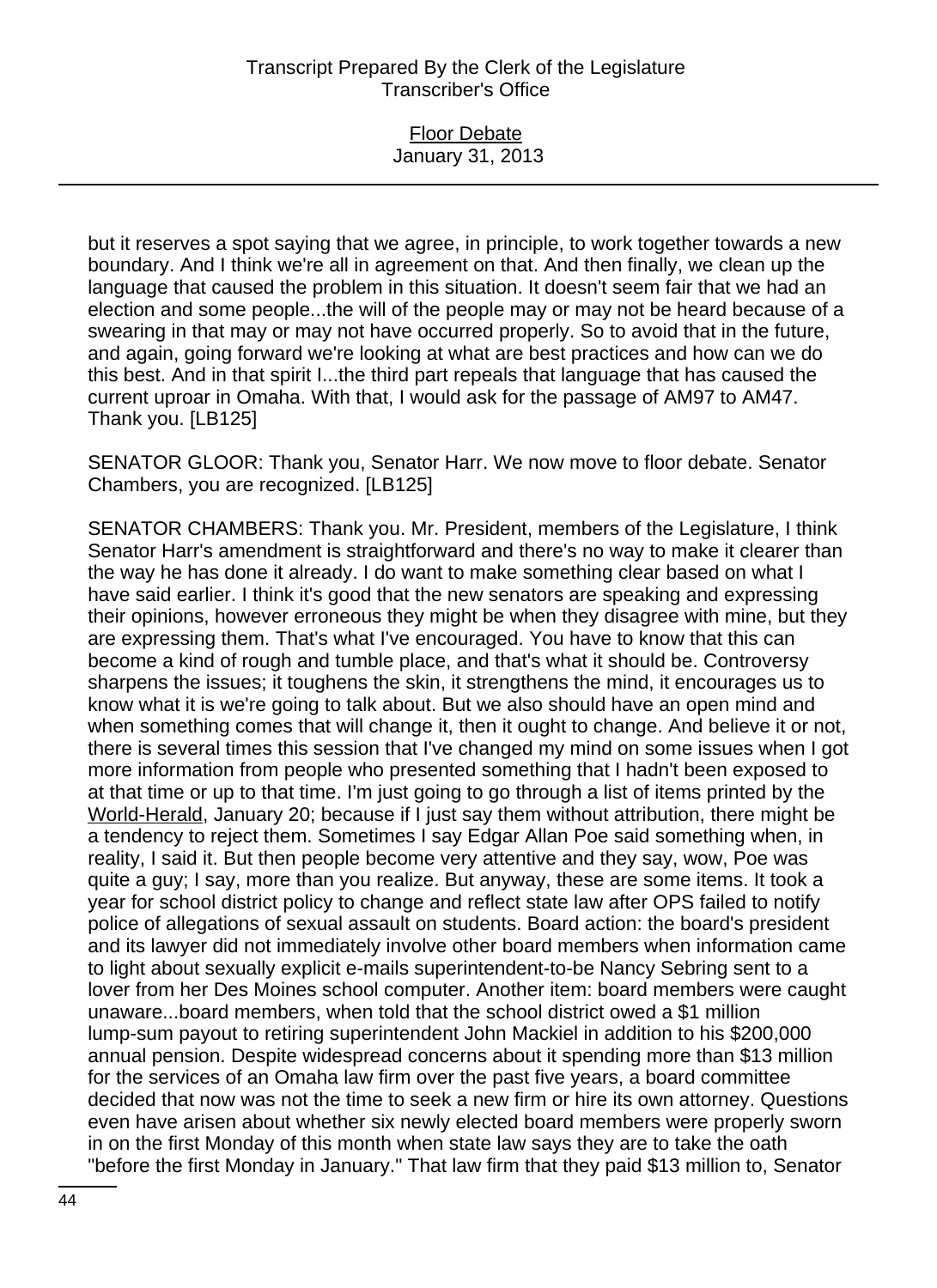## Floor Debate January 31, 2013

Scheer, did not catch that and tell them, your election is going to be void and your office vacant because you didn't get sworn in, in time. A lawyer for a corporation has a responsibility, any lawyer to any client, to notify those board members of a problem that is confronting that corporation. That's why you hire a lawyer, even though in the Omaha Public School Board rules, regulations, whatever they call them, policies, is this explicit statement that they're to be sworn in before the first Monday after their election, you know, of the following year, the first Monday in January. Somebody could say, well, the board members have that responsibility. It's the responsibility of the lawyer to keep track of these kind of things. And knowing, or should know,... [LB125]

SENATOR GLOOR: One minute. [LB125]

SENATOR CHAMBERS: ...what the law says on something as important as this. And if the lawyer does not know and the whole firm is so inattentive that we have this fiasco, why in the world are they going to continue as a board to hire that law firm? And I want somebody to answer me why you think it's all right for those incompetents to hasten to hire a new superintendent, intending that the newly elected board not have an opportunity to do so, because the then-incumbents thought they knew how to maintain what OPS was doing and that it was the way to go. Thank you, Mr. President. [LB125]

SENATOR GLOOR: Thank you, Senator Chambers. The Chair recognizes Senator Krist. [LB125]

SENATOR KRIST: Thank you, Chair. Again, good morning, colleagues and Nebraska. If Senator Harr will yield to one question, I will be brief. [LB125]

SENATOR GLOOR: Senator Harr, would you yield? [LB125]

SENATOR HARR: Yes. [LB125]

SENATOR KRIST: Back to point and specific to this amendment and to the underlying bill, regardless of what we do, given the current situation in the Omaha area with six board members not being sworn in, one of which has resigned, do I understand that there will have to be resolution and a special election regardless of what this body does? [LB125]

SENATOR HARR: That is a very interesting question. I think that's a question that will possibly be litigated. If you read the newspaper, I believe County Attorney Don Kleine stated that he intends to bring forward a complaint saying that they were not properly sworn. If that does go forward then it's up to a court to decide, obviously, at the end of the day, whether they were sworn improperly or not. But a clear reading of the statute, to me, would appear that they probably...there may be an issue with the way they were sworn in. But I'm not giving a legal opinion. [LB125]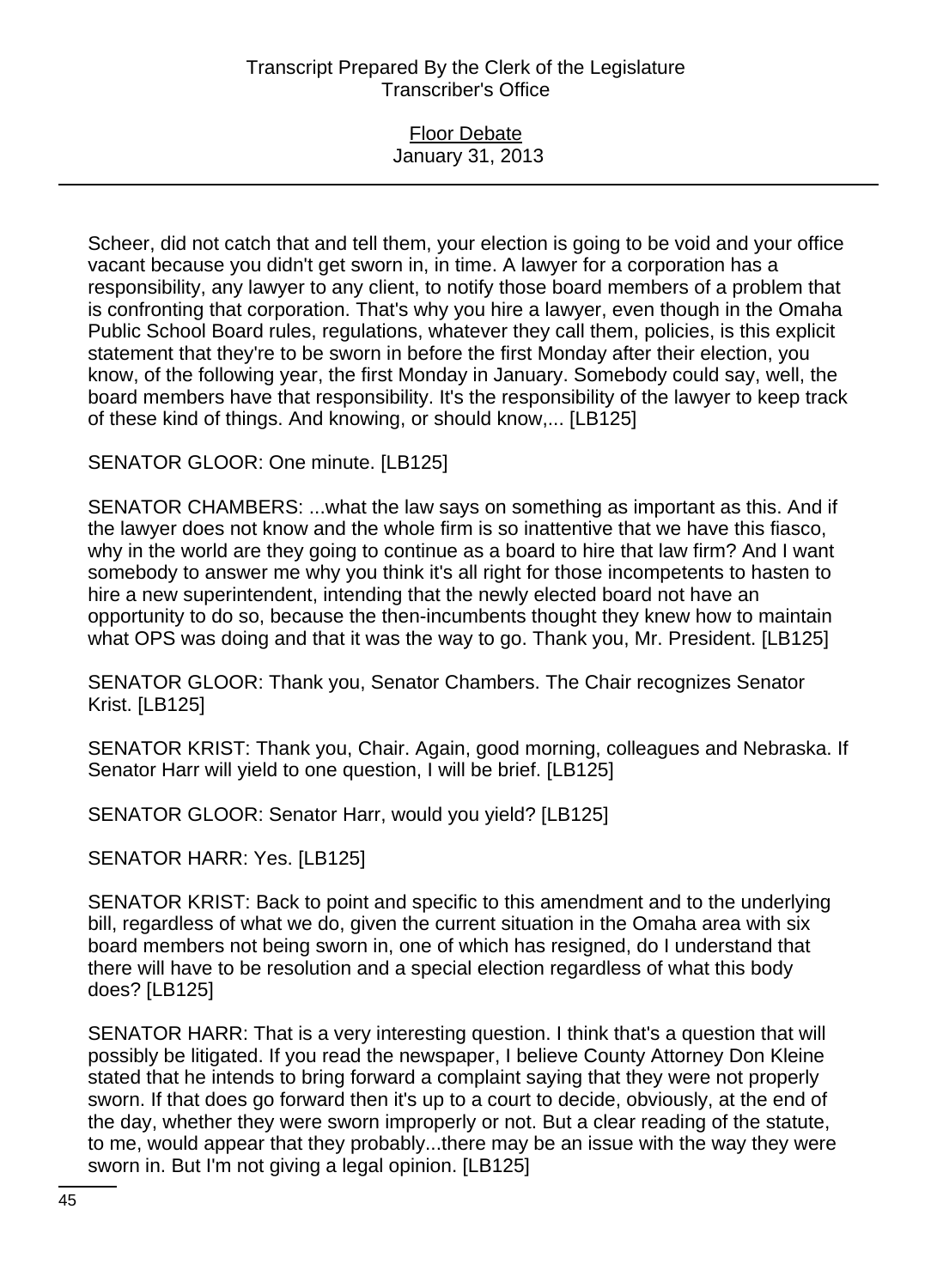SENATOR KRIST: Okay, thank you for your if/then response. But I believe that we're pretty assured, based upon the news release and the Attorney General's Opinion at this point, that there would have to be some...either litigation or there would have to be a special election to alleviate the situation. [LB125]

SENATOR HARR: That would be correct, yes. [LB125]

SENATOR KRIST: Okay. With that, I'll yield the rest of my time to Senator Chambers, if he would like. [LB125]

SENATOR GLOOR: Senator Chambers, you have 3 minutes 20 seconds. [LB125]

SENATOR CHAMBERS: Thank you. And, Mr. President, am I the last one whose light is on at this point? [LB125]

SENATOR GLOOR: That is correct, Senator Chambers. [LB125]

SENATOR CHAMBERS: I will let this be the time that I will speak and my light can be turned off. Here is something that I've got to say. Senator Lautenbaugh, in my opinion, and I'm not a mind reader and a diviner of what's in people's hearts, although I purport to be sometimes, this is not based on a vendetta. But even if it was, it's right. Is Jack the Ripper, if he could be found, a good man? No. But if you need an operation and his experience in ripping made it possible for him to perform it, and he's the only one who could and everybody agrees he can, would you say, well, you're Jack the Ripper, I don't want you to perform my operation? Crazy. You don't ask the pedigree, the political pedigree, of a plumber when he comes to fix your house...I meant your plumbing. If I thought Senator Lautenbaugh was doing something inappropriate, I would not be on the bill. I would be objecting and protesting. I think that what he is doing is correct. I think what other members who are cooperating and trying to give us the best bill that we can get, working in that tedious vineyard of putting a map together, are doing the correct thing and should be appreciated and not condemned. There will be plenty of opportunities for all of us to condemn each other. But when there is a situation like this where the merits speak for themselves, I think that ought to prevail, but I can't tell anybody how to believe, how to think, or even how to vote. But for my part, I find no fault with Senator Lautenbaugh, his motivation or anything else. But I want to make this crystal clear; if his motivation is the worst in the world, he's right this time. He speaks the voice of wisdom and I will support him. His name is on the bill as the chief sponsor, not mine. I ask him, can I hitch a ride on your wagon because it's the right one, it's going in the right direction, can I hitch a ride? Magnanimously he said, welcome aboard. [LB125]

SENATOR GLOOR: One minute. [LB125]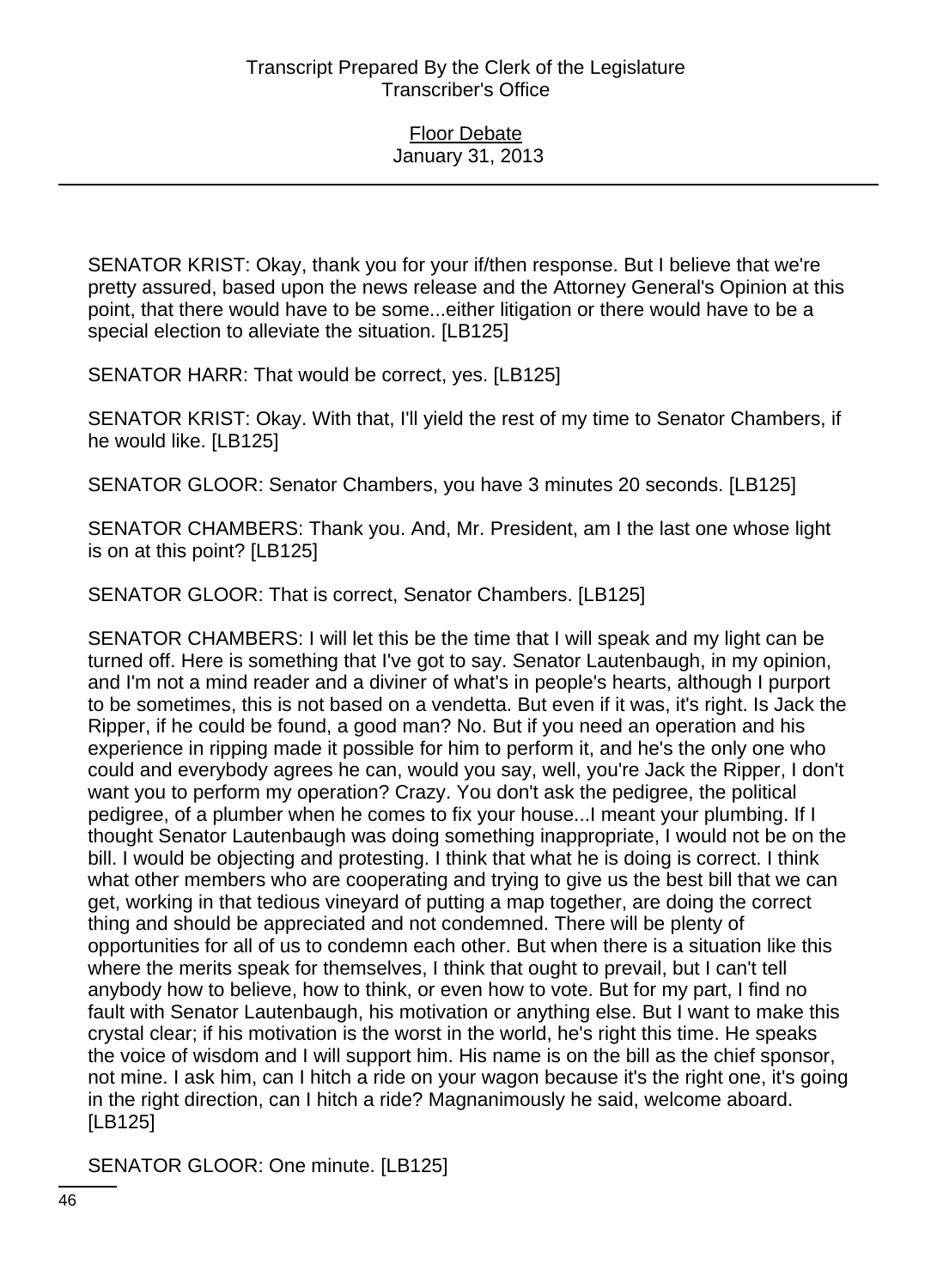SENATOR CHAMBERS: Thank you, Mr. President. [LB125]

SENATOR GLOOR: Thank you, Senator Chambers. Seeing no further senators in the queue, Senator Harr, you're welcome to close on your amendment to the committee amendment. [LB125]

SENATOR HARR: Thank you, Mr. Chair. This is a straightforward amendment. What we're trying to do here is, we're going to move forward. This is trying to clarify any problems there may have been in the past and to make sure that if we have an election...when we have the election, everyone is clear who can run and when they can run. And so with that, I would ask for your support on AM97. Thank you. [LB125]

SENATOR GLOOR: Thank you, Senator Harr. Members, the question is, shall the amendment to the committee amendment to LB125 be adopted? All those in favor vote aye; all those opposed vote nay. Have all voted who care to? Record, Mr. Clerk. [LB125]

CLERK: 40 ayes, 0 nays, Mr. President, on the adoption of the amendment to the committee amendments. [LB125]

SENATOR GLOOR: The amendment is adopted. [LB125]

CLERK: I have nothing further on the committee amendments, Mr. President. [LB125]

SENATOR GLOOR: We now move to discussion on the committee amendment. Seeing no senators in the queue, Senator Avery, you're recognized to close on the committee amendment to LB125. [LB125]

SENATOR AVERY: Thank you, Mr. President. This amendment has been thoroughly discussed. Just very quickly let me summarize that it reduces the Class V board of education from 12 to 9. It also eliminates term limits for board members. It sets forth the election procedures and dates. It also references a redistricting map. And it has the emergency clause. With that, I would urge your passage of AM47. Thank you. [LB125]

SENATOR GLOOR: Thank you, Senator Avery. Members, the question is, shall the committee amendments to LB125 be adopted? Those in favor vote aye; those opposed vote nay. Record, Mr. Clerk. [LB125]

CLERK: 37 ayes, 0 nays, Mr. President, on adoption of committee amendments. [LB125]

SENATOR GLOOR: The amendment is adopted. [LB125]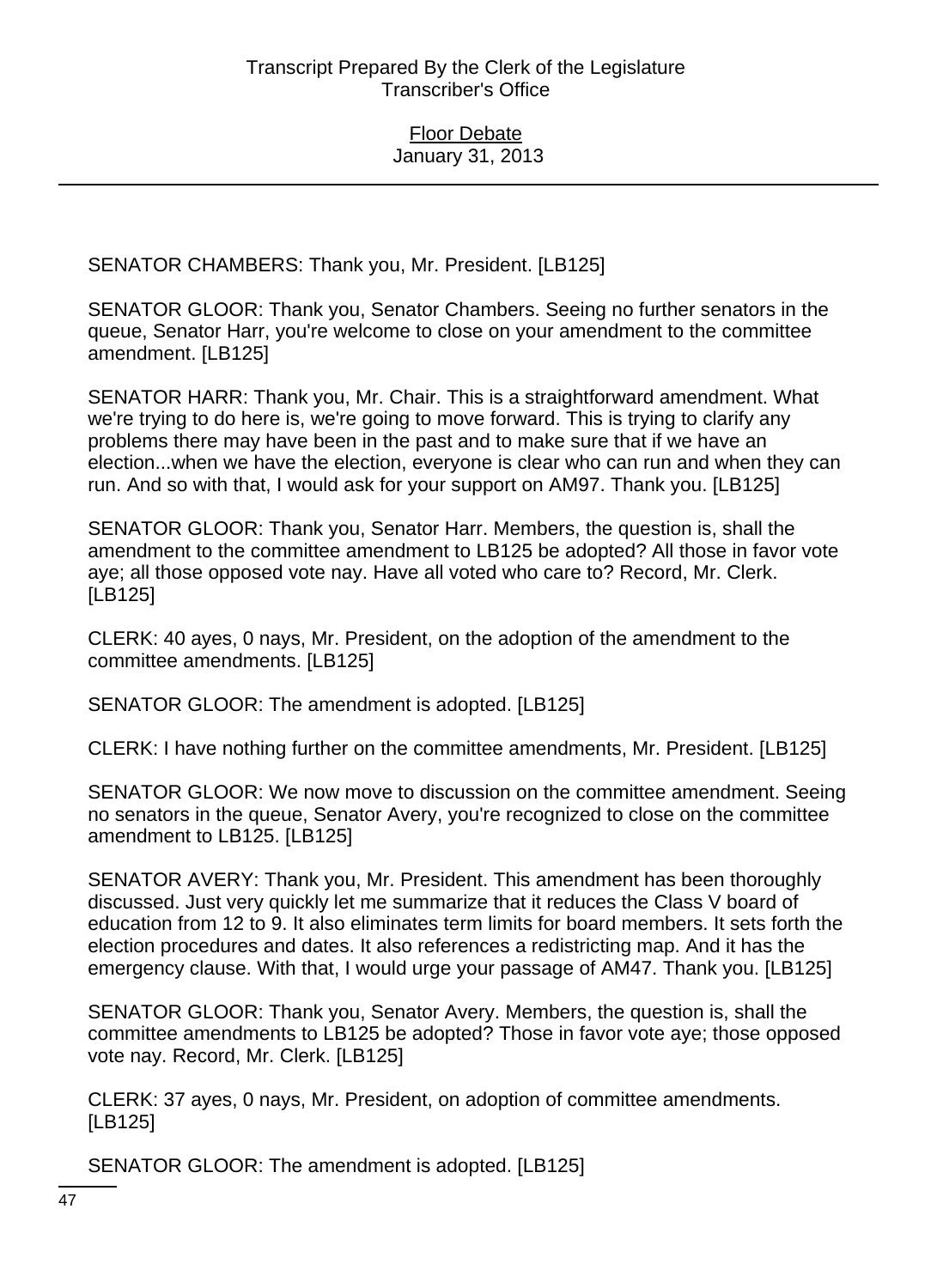CLERK: I have nothing further on the bill, Mr. President. [LB125]

SENATOR GLOOR: We move to discussion on the advancement of LB125 to E&R Initial. There are no senators wishing to be recognized. Senator Lautenbaugh, you're recognized to close. [LB125]

SENATOR LAUTENBAUGH: Thank you, Mr. President, and thank you, members of the body, for the discussion today especially. I will be brief, as I think several of my comments have sounded like closing comments. This is important. I can't stress that enough, and I think we can all agree upon that. And this is not about local control at this point. I've said here before, we're all in favor of local control until we're not. But this doesn't even rise to that because the locality doesn't have any ability to do what we're doing here. This is our job. And while, yes, because of the current size of the districts this would apply more where I live than more where some of you live, that doesn't make it less our responsibility and less our concern, especially when you consider the staggering amount of money we send to the Class V school district we have. And this is an opportunity to do the right thing. And I may or may not be Jack the Ripper, but I'm asking you to take my advice or my counsel on this, I should say, and please support it. My district needs help. Our kids need help. And I think you've seen what would have been a full-throated opposition kind of evaporate to nothing, because it has to happen now for other reasons that were beyond our control. But OPS finds itself in a spot. And it's fortuitous this bill offers a way out, but it does, very clearly. And I'm not going to belabor the point anymore. I would just ask you to vote green and please help us. Thank you. [LB125]

SENATOR GLOOR: Members, you've heard the closing on LB125. The question is the advancement of LB125 to E&R Initial. All those in favor vote aye; all those opposed vote nay. Have all voted who care to? Record, Mr. Clerk. [LB125]

CLERK: 37 ayes, 4 nays, Mr. President, on the advancement of LB125. [LB125]

SENATOR GLOOR: The bill advances. [LB125]

SPEAKER ADAMS PRESIDING

SPEAKER ADAMS: Mr. Clerk, we'll proceed to General File, LB155. [LB155]

CLERK: LB155, a bill by Senator Gloor. (Read title.) The bill was introduced on January 11 of this year; referred to the Banking, Commerce and Insurance Committee; advanced to General File. At this time I have no amendments, Mr. President. [LB155]

SPEAKER ADAMS: Senator Gloor, you're recognized to open on LB155. [LB155]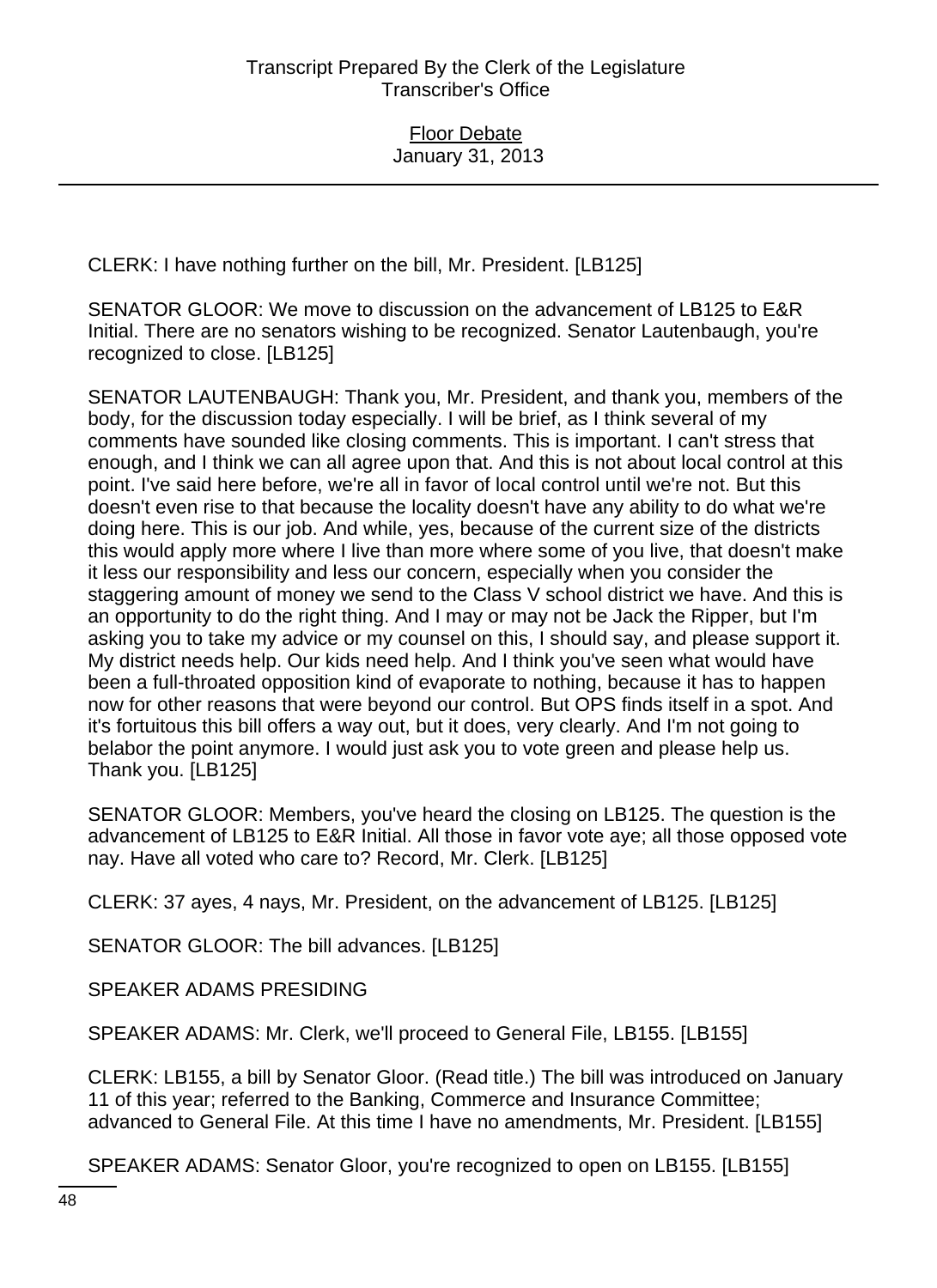#### Floor Debate January 31, 2013

SENATOR GLOOR: Thank you, Mr. President, with this opportunity to close this morning with a scintillating visit to the banking industry. The LB155 would amend two sections of the Public Funds Deposit Security Act, an act that sets forth mechanisms by which financial institutions acting as depositories of public funds may satisfy the requirements to secure deposits in excess of amounts insured or guaranteed by the Federal Deposit Insurance Corporation we know as the FDIC. Generally, depositories give security either by furnishing securities or providing a deposit guaranty bond. We've had laws of this sort in place for a long time. When your city, county, or school district has funds on deposit with a local bank, we require that security must be in place for deposits in excess of FDIC limits, just in case the bank might fail. The bank gives that security. LB155 would expand the definition of securities that may be furnished to include mortgage-backed securities and collateralized mortgage obligations that are backed by collateral 100 percent guaranteed by basically the government, the Federal Home Loan Mortgage Corporation, Federal Farm Credit System, Federal Home Loan Bank, Federal National Mortgage Association. The bill would further expand the definition of securities to include a letter of credit issued by any Federal Home Loan Bank and not just the Federal Home Loan Bank of Topeka. The bill would amend provisions which currently allow a depository to secure the deposits of one or more governmental units by depositing, pledging, or granting the security interest in a single pool of securities to secure repayment of all public funds deposited in the depository. I think this is a good bill, it's a cleanup bill brought to us by the Department of Banking. I think, given Dodd-Frank, it's some of the types of bills that we will see as a result of dramatic changes in the banking industry. It's a good bill for consumers. It's a good bill for smaller banks, I believe. And I would ask for a yes vote on this. Thank you, Mr. President. [LB155]

SPEAKER ADAMS: Thank you, Senator Gloor. The floor is now open for debate. Senator Gloor, there are no senators wishing to speak. Senator Gloor waives closing. The question is the advancement of LB155 to E&R Initial. All those in favor vote aye; all those opposed vote nay. Has everyone voted that wish to? Record, Mr. Clerk. [LB155]

CLERK: 37 ayes, 0 nays, Mr. President, on the advancement of LB155. [LB155]

SPEAKER ADAMS: The bill advances. Mr. Clerk, is there a motion? Do we have items? [LB155]

CLERK: We do. Thank you, Mr. President. A hearing notice from the Revenue Committee signed by Senator Hadley, as Chair of the committee. I have name adds: Senator Davis to LB65; Senator Coash to LB145. [LB65 LB145]

And a priority motion: Senator Hansen would move to adjourn the body until Friday morning, February 1, at 9:00 a.m.